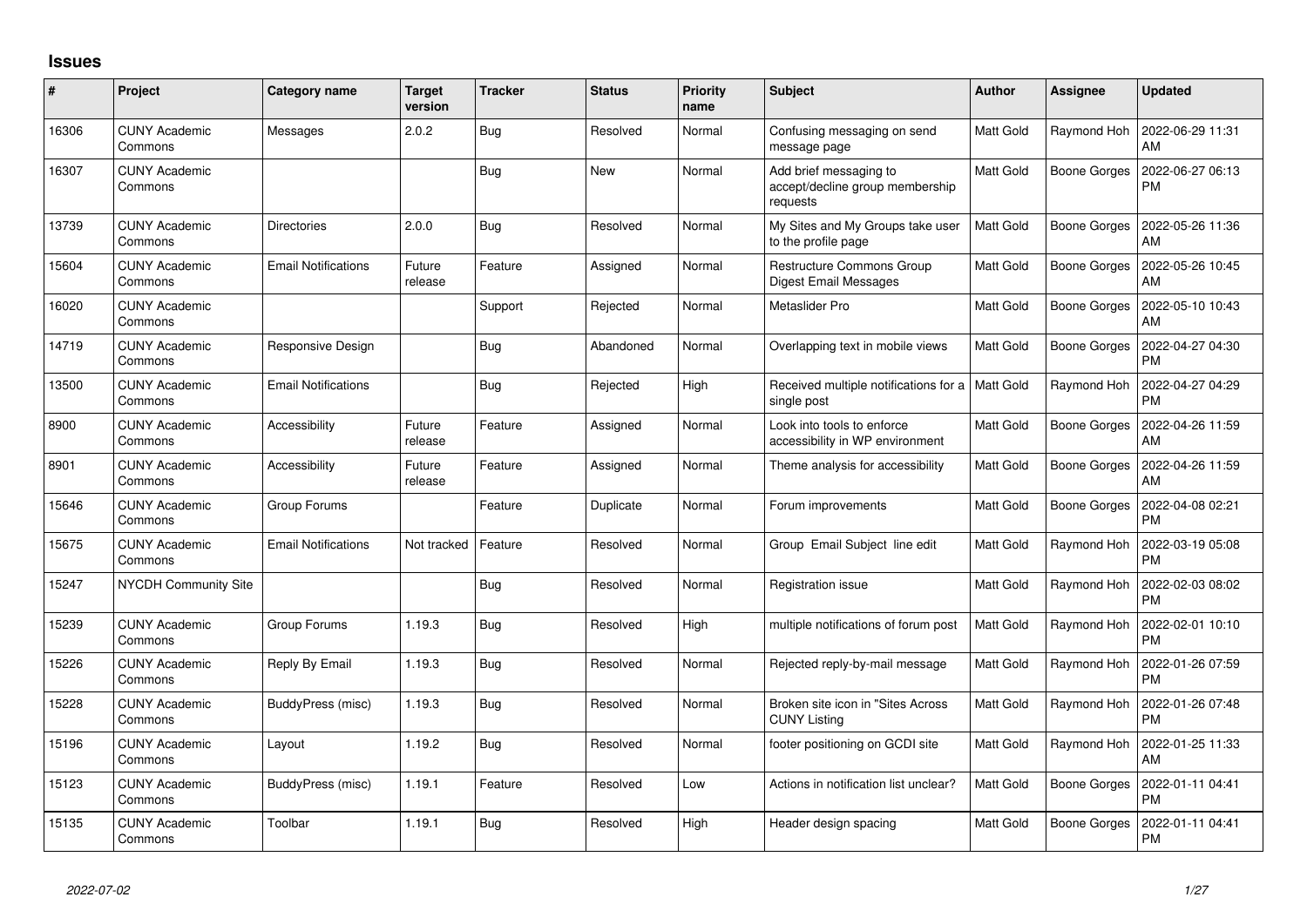| $\pmb{\sharp}$ | Project                         | <b>Category name</b>       | <b>Target</b><br>version | <b>Tracker</b> | <b>Status</b> | <b>Priority</b><br>name | <b>Subject</b>                                              | <b>Author</b>    | <b>Assignee</b>     | <b>Updated</b>                |
|----------------|---------------------------------|----------------------------|--------------------------|----------------|---------------|-------------------------|-------------------------------------------------------------|------------------|---------------------|-------------------------------|
| 15171          | <b>NYCDH Community Site</b>     |                            |                          | Support        | Resolved      | Normal                  | Unclear how to delete account                               | <b>Matt Gold</b> | Raymond Hoh         | 2022-01-10 12:04<br><b>PM</b> |
| 15137          | <b>CUNY Academic</b><br>Commons | Search                     | Not tracked              | <b>Bug</b>     | Resolved      | Normal                  | Google search not working?                                  | Matt Gold        | Boone Gorges        | 2022-01-04 04:17<br><b>PM</b> |
| 15087          | <b>CUNY Academic</b><br>Commons | Group Forums               | 1.18.24                  | <b>Bug</b>     | Resolved      | Normal                  | Forum file limit                                            | <b>Matt Gold</b> | <b>Boone Gorges</b> | 2021-12-14 11:39<br>AM        |
| 15024          | <b>CUNY Academic</b><br>Commons | Social Paper               | 1.18.24                  | Bug            | Resolved      | Normal                  | Erroneous social paper<br>notifications                     | Matt Gold        | Raymond Hoh         | 2021-12-08 11:07<br>AM        |
| 14951          | <b>CUNY Academic</b><br>Commons |                            | Not tracked              | Bug            | Resolved      | Normal                  | Commons down                                                | Matt Gold        | Boone Gorges        | 2021-11-23 04:21<br><b>PM</b> |
| 14896          | <b>CUNY Academic</b><br>Commons |                            |                          | Bug            | Resolved      | Urgent                  | site down for maintenance                                   | Matt Gold        | Boone Gorges        | 2021-10-26 11:01<br>AM        |
| 14861          | <b>NYCDH Community Site</b>     |                            |                          | Bug            | Resolved      | Normal                  | User unable to access profile<br>editing page               | Matt Gold        | Raymond Hoh         | 2021-10-14 08:38<br><b>PM</b> |
| 14776          | <b>CUNY Academic</b><br>Commons | Toolbar                    | 1.18.19                  | Bug            | Resolved      | Normal                  | Top-level nav-bar drop-down nav<br>doesn't match navigation | Matt Gold        | Raymond Hoh         | 2021-09-28 11:06<br>AM        |
| 14450          | <b>CUNY Academic</b><br>Commons | Courses                    | Not tracked              | <b>Bug</b>     | Rejected      | Low                     | Misclassified site                                          | Matt Gold        | Boone Gorges        | 2021-09-15 10:53<br><b>PM</b> |
| 14738          | <b>CUNY Academic</b><br>Commons | Group cloning              | 1.18.18                  | Bug            | Resolved      | Normal                  | unclear language during group/site<br>clone                 | <b>Matt Gold</b> | Jeremy Felt         | 2021-09-14 11:22<br>AM        |
| 13949          | <b>CUNY Academic</b><br>Commons |                            | Not tracked              | <b>Bug</b>     | <b>New</b>    | Normal                  | Continued debugging of runaway<br>MySQL connections         | Matt Gold        | Boone Gorges        | 2021-09-14 10:42<br>AM        |
| 13890          | <b>CUNY Academic</b><br>Commons | <b>Email Notifications</b> | Not tracked              | Bug            | Resolved      | Low                     | Not sure email notification went out                        | Matt Gold        | Raymond Hoh         | 2021-09-14 10:42<br>AM        |
| 14737          | <b>CUNY Academic</b><br>Commons |                            |                          | Bug            | Duplicate     | Normal                  | Final step of group/site clone<br>reloads page              | Matt Gold        | Boone Gorges        | 2021-08-31 11:41<br>AM        |
| 14017          | <b>CUNY Academic</b><br>Commons | <b>Group Blogs</b>         | 1.18.8                   | <b>Bug</b>     | Resolved      | Normal                  | Editing of blog post leads to group<br>notification         | Matt Gold        | Raymond Hoh         | 2021-04-13 11:21<br>AM        |
| 14199          | <b>CUNY Academic</b><br>Commons | Email Notifications        |                          | <b>Bug</b>     | Resolved      | Normal                  | Email replies delayed                                       | Matt Gold        | Raymond Hoh         | 2021-03-24 12:17<br><b>PM</b> |
| 14221          | <b>CUNY Academic</b><br>Commons | Group Forums               |                          | Feature        | Rejected      | Normal                  | Allow .ics files to be posted as<br>forum attachments       | Matt Gold        | Boone Gorges        | 2021-03-23 08:53<br><b>PM</b> |
| 14072          | <b>CUNY Academic</b><br>Commons | Email Notifications        | Not tracked              | Support        | Rejected      | Low                     | Posting to multiple groups via email   Matt Gold            |                  | Raymond Hoh         | 2021-02-28 05:58<br><b>PM</b> |
| 13913          | <b>CUNY Academic</b><br>Commons | Groups (misc)              |                          | Bug            | Rejected      | Normal                  | Group Avatar lost after group<br>creation process           | Matt Gold        | Boone Gorges        | 2021-02-23 10:45<br>AM        |
| 13934          | <b>CUNY Academic</b><br>Commons | cuny.is                    | 1.18.4                   | <b>Bug</b>     | Resolved      | Low                     | Error message on group settings<br>change                   | Matt Gold        | Boone Gorges        | 2021-02-09 11:05<br>AM        |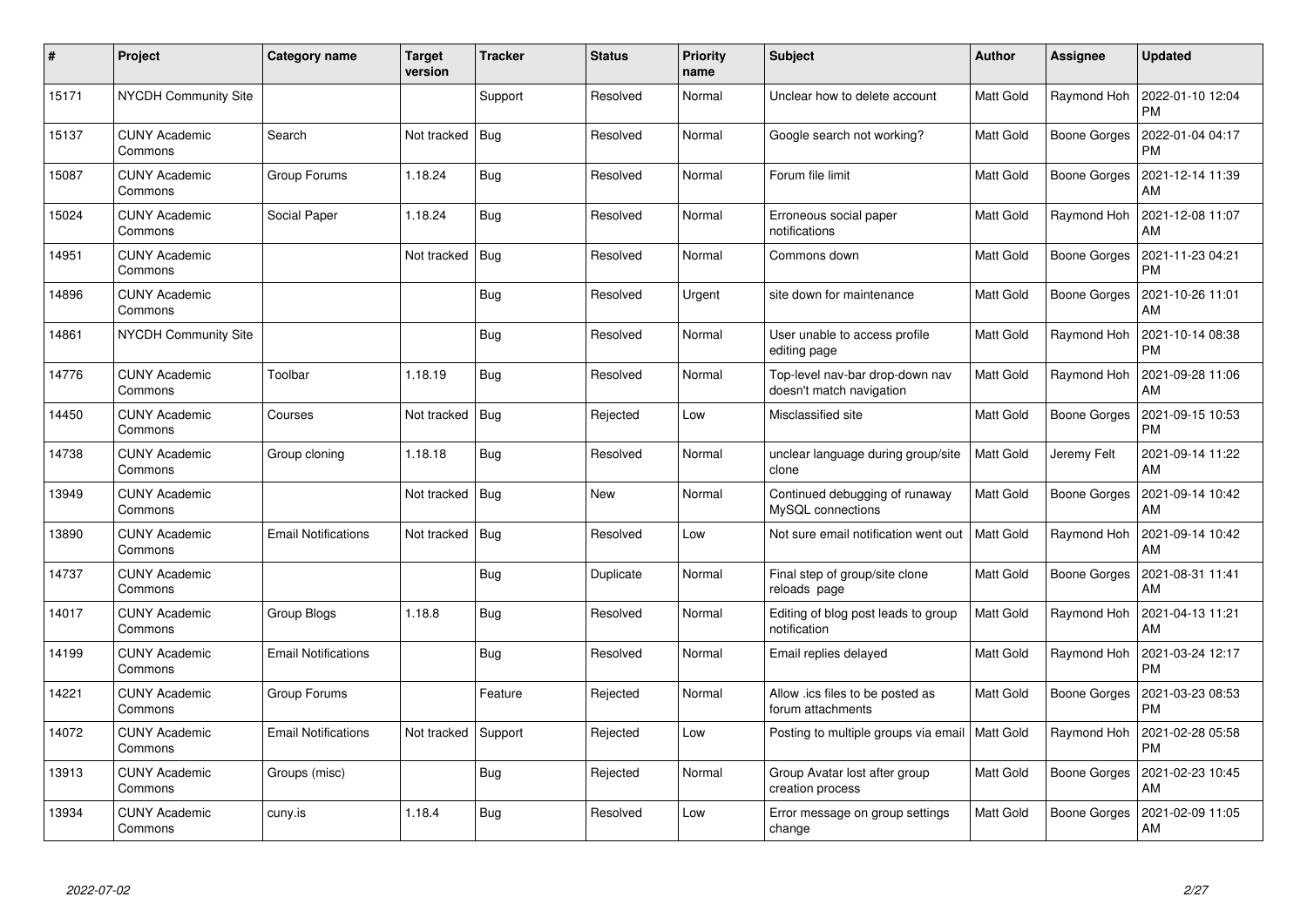| #     | Project                         | Category name              | <b>Target</b><br>version | <b>Tracker</b> | <b>Status</b>        | <b>Priority</b><br>name | <b>Subject</b>                                                               | Author           | Assignee            | <b>Updated</b>                |
|-------|---------------------------------|----------------------------|--------------------------|----------------|----------------------|-------------------------|------------------------------------------------------------------------------|------------------|---------------------|-------------------------------|
| 13862 | <b>CUNY Academic</b><br>Commons |                            |                          | Bug            | Resolved             | Normal                  | Under maintenance message                                                    | Matt Gold        | <b>Boone Gorges</b> | 2021-01-28 08:56<br><b>PM</b> |
| 13136 | <b>CUNY Academic</b><br>Commons | Group Forums               | 1.18.3                   | Feature        | Duplicate            | Normal                  | Post to multiple group forums by<br>email                                    | Matt Gold        | Raymond Hoh         | 2021-01-20 05:52<br><b>PM</b> |
| 13669 | CUNY Academic<br>Commons        | DiRT Integration           | 1.18.1                   | Bug            | Resolved             | Normal                  | Digital Research Tools showing up<br>in top nav for logged out users         | Matt Gold        | <b>Boone Gorges</b> | 2020-12-08 05:11<br><b>PM</b> |
| 7115  | <b>CUNY Academic</b><br>Commons | Groups (misc)              | Future<br>release        | Feature        | Reporter<br>Feedback | Normal                  | make licensing info clear during<br>group creation                           | Matt Gold        | Raymond Hoh         | 2020-12-08 11:32<br>AM        |
| 13458 | <b>CUNY Academic</b><br>Commons | Registration               | 1.18.0                   | Feature        | Resolved             | Normal                  | Simplifying/Reducing verbiage on<br><b>Registration Page</b>                 | <b>Matt Gold</b> | <b>Boone Gorges</b> | 2020-12-08 11:31<br>AM        |
| 13496 | <b>CUNY Academic</b><br>Commons | Accessibility              | 1.18.0                   | Bug            | Resolved             | Normal                  | Review contrast issues on<br>registration page and profile page              | Matt Gold        | Sonja Leix          | 2020-12-08 11:31<br>AM        |
| 13347 | <b>CUNY Academic</b><br>Commons | <b>Public Portfolio</b>    | 1.18.0                   | Feature        | Resolved             | Normal                  | Add Preferred Gender Pronouns to<br><b>CAC Profile</b>                       | Matt Gold        | <b>Boone Gorges</b> | 2020-12-08 11:31<br>AM        |
| 12136 | <b>CUNY Academic</b><br>Commons | <b>Group Files</b>         | 1.18.0                   | Bug            | Resolved             | Normal                  | "You must login" group file warning<br>shows after log in                    | Matt Gold        | Boone Gorges        | 2020-12-08 11:31<br>AM        |
| 12155 | <b>CUNY Academic</b><br>Commons | <b>DiRT</b> Integration    | 1.18.0                   | Feature        | Resolved             | Normal                  | Update DiRT Tools with new API                                               | Matt Gold        | Boone Gorges        | 2020-12-08 11:06<br>AM        |
| 2627  | <b>NYCDH Community Site</b>     |                            |                          | Support        | Rejected             | Normal                  | Users Marked as Spam showing up<br>in New Members Widget List on<br>Homepage | Matt Gold        | Raymond Hoh         | 2020-11-23 08:56<br><b>PM</b> |
| 5521  | <b>NYCDH Community Site</b>     |                            |                          | Feature        | Resolved             | Normal                  | Add help text to registration<br>process re Announcement group<br>add        | Matt Gold        | Raymond Hoh         | 2020-11-23 08:53<br><b>PM</b> |
| 9089  | <b>NYCDH Community Site</b>     |                            |                          | Bug            | Rejected             | Normal                  | User experiences phishing warning                                            | Matt Gold        | Raymond Hoh         | 2020-11-23 08:43<br><b>PM</b> |
| 12433 | <b>NYCDH Community Site</b>     |                            |                          | Bug            | Resolved             | Normal                  | hyperlinks not accepted in forum<br>post                                     | Matt Gold        | Raymond Hoh         | 2020-11-23 08:42<br><b>PM</b> |
| 13581 | <b>CUNY Academic</b><br>Commons | Group Library              |                          | Bug            | Rejected             | Normal                  | Adding link to library didn't<br>generate notification email                 | Matt Gold        | Raymond Hoh         | 2020-11-17 12:33<br><b>PM</b> |
| 13274 | <b>CUNY Academic</b><br>Commons | <b>Email Notifications</b> | 1.17.8                   | Bug            | Resolved             | Normal                  | Messy links in CAC email<br>notifications                                    | Matt Gold        | Raymond Hoh         | 2020-11-17 12:31<br><b>PM</b> |
| 13459 | <b>CUNY Academic</b><br>Commons | Layout                     | 1.17.6                   | Bug            | Resolved             | Normal                  | Line spacing on forum post title is<br>too small                             | Matt Gold        | Raymond Hoh         | 2020-10-27 11:00<br>AM        |
| 13491 | <b>NYCDH Community Site</b>     |                            |                          | <b>Bug</b>     | Resolved             | Normal                  | User unable to register                                                      | Matt Gold        | Raymond Hoh         | 2020-10-23 12:43<br>AM        |
| 13429 | <b>CUNY Academic</b><br>Commons | <b>Email Notifications</b> | Not tracked   Bug        |                | Resolved             | Normal                  | Multiple forum notifications                                                 | Matt Gold        | Raymond Hoh         | 2020-10-13 05:24<br><b>PM</b> |
| 13243 | <b>CUNY Academic</b><br>Commons | Group Library              | Not tracked Support      |                | Resolved             | Normal                  | Request to copy group library                                                | Matt Gold        | Boone Gorges        | 2020-08-27 06:05<br>PM        |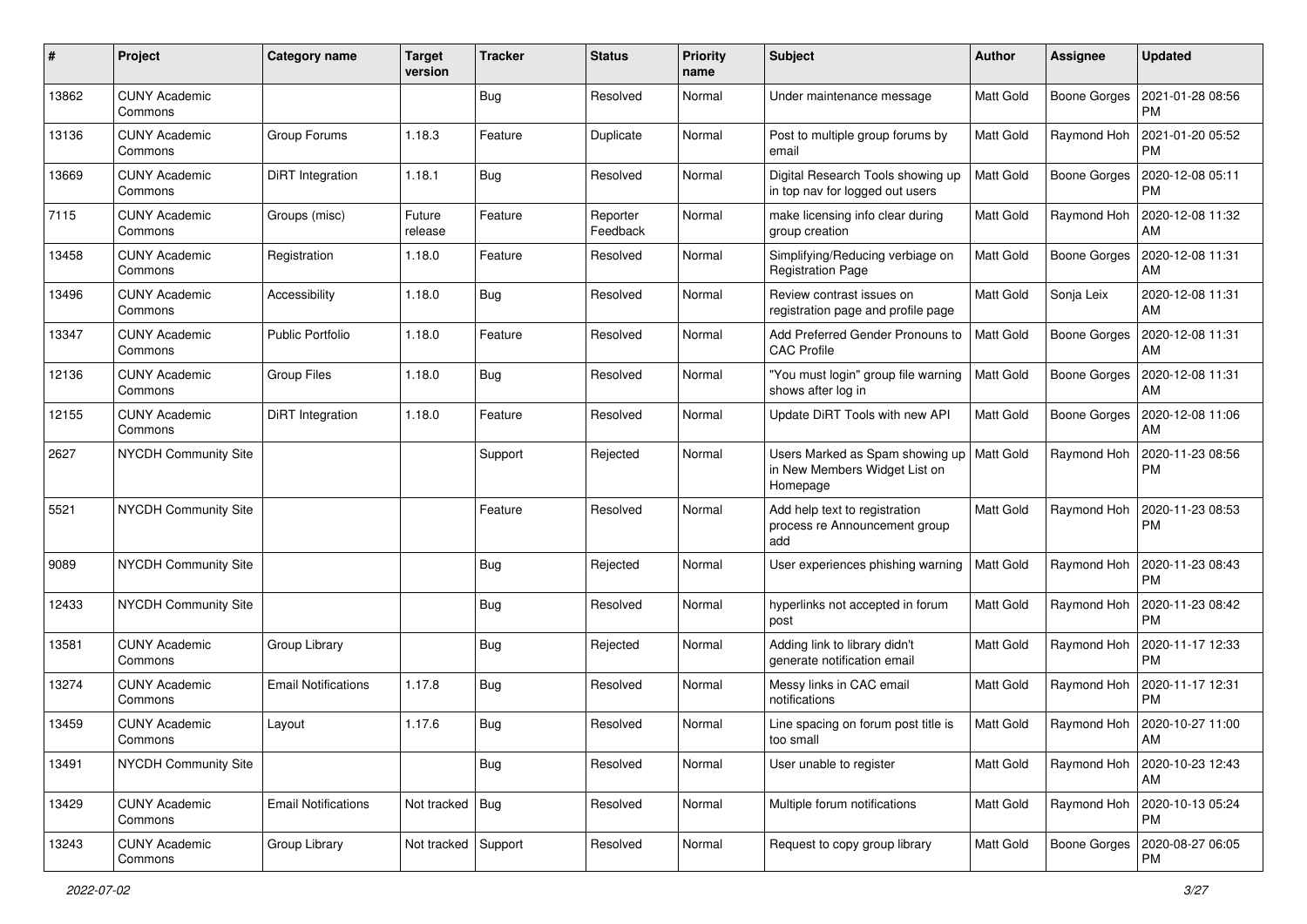| #     | Project                         | <b>Category name</b>       | <b>Target</b><br>version | <b>Tracker</b> | <b>Status</b> | <b>Priority</b><br>name | Subject                                                                                                    | Author           | <b>Assignee</b>     | <b>Updated</b>                |
|-------|---------------------------------|----------------------------|--------------------------|----------------|---------------|-------------------------|------------------------------------------------------------------------------------------------------------|------------------|---------------------|-------------------------------|
| 13242 | <b>CUNY Academic</b><br>Commons | cuny.is                    |                          | Bug            | Rejected      | Normal                  | Unable to edit a cuny is shortlink                                                                         | Matt Gold        | Boone Gorges        | 2020-08-26 01:30<br>AM        |
| 13230 | <b>CUNY Academic</b><br>Commons | Layout                     | 1.17.2                   | Bug            | Resolved      | Normal                  | Overlapping notifications on group<br>management member acceptance                                         | Matt Gold        | Raymond Hoh         | 2020-08-25 11:27<br>AM        |
| 10263 | <b>CUNY Academic</b><br>Commons | Groups (misc)              | 1.17.0                   | Feature        | Resolved      | Normal                  | Accept multiple group membership<br>requests                                                               | Matt Gold        | <b>Boone Gorges</b> | 2020-07-28 11:09<br>AM        |
| 3176  | <b>CUNY Academic</b><br>Commons | Group Library              | 1.17.0                   | Design/UX      | Resolved      | Normal                  | Consolidate Doc/File/Forum<br>Attachment interface                                                         | Matt Gold        | <b>Boone Gorges</b> | 2020-07-14 01:06<br><b>PM</b> |
| 12966 | <b>CUNY Academic</b><br>Commons | BuddyPress (misc)          | 1.16.15                  | Feature        | Resolved      | Normal                  | Adjust export data page language<br>to indicate that you should not<br>leave the page                      | Matt Gold        | Raymond Hoh         | 2020-07-14 12:07<br><b>PM</b> |
| 12957 | <b>CUNY Academic</b><br>Commons | BuddyPress (misc)          | 1.16.14                  | Support        | Resolved      | Normal                  | Export data question                                                                                       | Matt Gold        | Raymond Hoh         | 2020-06-23 10:53<br>AM        |
| 12893 | <b>NYCDH Community Site</b>     |                            |                          | Bug            | Resolved      | Normal                  | Login issue                                                                                                | Matt Gold        | Raymond Hoh         | 2020-06-05 10:31<br>AM        |
| 12847 | <b>CUNY Academic</b><br>Commons | Events                     | 1.16.12                  | Bug            | Resolved      | Normal                  | Error message in event description                                                                         | Matt Gold        | Raymond Hoh         | 2020-05-26 11:54<br>AM        |
| 12670 | <b>CUNY Academic</b><br>Commons | Responsive Design          | 1.16.10                  | <b>Bug</b>     | Resolved      | Normal                  | Social icons in site header overlap<br>with main nav on mobile                                             | Matt Gold        | Raymond Hoh         | 2020-04-28 11:03<br>AM        |
| 5581  | <b>CUNY Academic</b><br>Commons | Analytics                  | Future<br>release        | Feature        | Assigned      | Normal                  | Explore alternatives to Google<br>Analytics                                                                | Matt Gold        | Valerie<br>Townsend | 2020-04-17 03:12<br><b>PM</b> |
| 12581 | <b>CUNY Academic</b><br>Commons | cuny.is                    | Not tracked              | <b>Bug</b>     | Rejected      | High                    | YOURLS shortlinks not working                                                                              | Matt Gold        | <b>Boone Gorges</b> | 2020-03-27 10:25<br>AM        |
| 12505 | <b>CUNY Academic</b><br>Commons | <b>Email Notifications</b> | 1.16.8                   | Feature        | Resolved      | Normal                  | Email subject lines                                                                                        | Matt Gold        | Luke Waltzer        | 2020-03-24 11:43<br>AM        |
| 12332 | <b>CUNY Academic</b><br>Commons | Events                     | 1.16.8                   | Feature        | Resolved      | Low                     | Limit length of email subject<br>triggered by event activity when<br>activity is linked to multiple groups | Matt Gold        | Raymond Hoh         | 2020-03-24 11:43<br>AM        |
| 12545 | <b>CUNY Academic</b><br>Commons | <b>Email Notifications</b> | Not tracked              | Bug            | Resolved      | Normal                  | Notifications of replies by email not<br>able to be posted                                                 | <b>Matt Gold</b> | Raymond Hoh         | 2020-03-24 10:27<br>AM        |
| 12353 | <b>CUNY Academic</b><br>Commons | BuddyPress (misc)          | Not tracked              | Bug            | Abandoned     | Normal                  | Member filtering not working                                                                               | Matt Gold        | Boone Gorges        | 2020-03-10 11:14<br>AM        |
| 12471 | <b>CUNY Academic</b><br>Commons | <b>Email Notifications</b> | 1.16.7                   | Bug            | Resolved      | Normal                  | forum notificaiton not sent                                                                                | Matt Gold        | Raymond Hoh         | 2020-03-10 10:59<br>AM        |
| 12499 | <b>CUNY Academic</b><br>Commons | <b>Email Notifications</b> | 1.16.7                   | <b>Bug</b>     | Resolved      | Normal                  | no email notification                                                                                      | Matt Gold        | Raymond Hoh         | 2020-03-03 09:31<br>PM        |
| 12341 | <b>CUNY Academic</b><br>Commons |                            |                          | <b>Bug</b>     | Abandoned     | High                    | Commons down                                                                                               | Matt Gold        |                     | 2020-02-11 10:45<br>AM        |
| 12351 | <b>CUNY Academic</b><br>Commons | <b>Email Notifications</b> | 1.16.5                   | <b>Bug</b>     | Resolved      | Normal                  | No email notification for forum post                                                                       | Matt Gold        | <b>Boone Gorges</b> | 2020-02-03 02:33<br><b>PM</b> |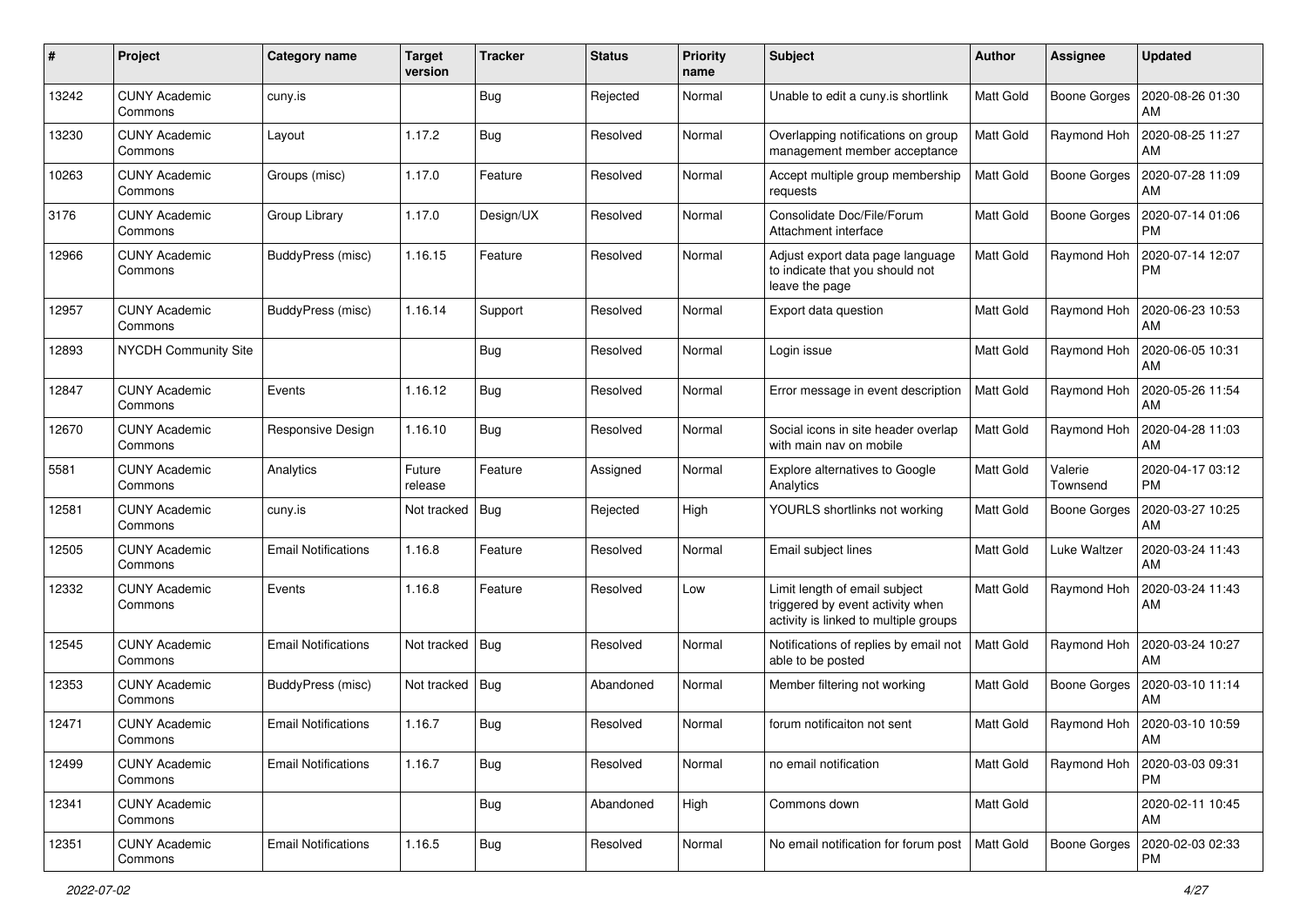| $\#$  | Project                         | Category name            | <b>Target</b><br>version | <b>Tracker</b> | <b>Status</b> | <b>Priority</b><br>name | <b>Subject</b>                                                                           | <b>Author</b>    | <b>Assignee</b> | <b>Updated</b>                |
|-------|---------------------------------|--------------------------|--------------------------|----------------|---------------|-------------------------|------------------------------------------------------------------------------------------|------------------|-----------------|-------------------------------|
| 12335 | <b>CUNY Academic</b><br>Commons | cuny.is                  |                          | <b>Bug</b>     | Rejected      | Normal                  | cuny.is issue                                                                            | Matt Gold        | Boone Gorges    | 2020-01-30 12:47<br>AM        |
| 12185 | <b>CUNY Academic</b><br>Commons |                          | 1.16.1                   | Bug            | Resolved      | Immediate               | Group links not working                                                                  | Matt Gold        | Boone Gorges    | 2019-12-10 10:35<br>AM        |
| 342   | <b>CUNY Academic</b><br>Commons | Blogs (BuddyPress)       | 1.10.2                   | Feature        | Resolved      | Low                     | <b>Blog Listing Displays User Avatars</b><br>Instead of Blog Avatars                     | Matt Gold        | Boone Gorges    | 2019-12-06 11:08<br>AM        |
| 11795 | <b>CUNY Academic</b><br>Commons | Events                   | 1.16                     | Feature        | Resolved      | Normal                  | Import Events to group calendars                                                         | Matt Gold        | Raymond Hoh     | 2019-12-04 10:51<br>AM        |
| 11801 | <b>CUNY Academic</b><br>Commons | Groups (misc)            | 1.16                     | <b>Bug</b>     | Resolved      | Normal                  | Selecting 'CUNY-wide' when<br>creating group/site forbids selection<br>of other campuses | Matt Gold        | Sonja Leix      | 2019-11-14 11:14<br>AM        |
| 10531 | <b>CUNY Academic</b><br>Commons | Reckoning                | Not tracked              | Bug            | Rejected      | Normal                  | Problem with the Reckoning plugin                                                        | <b>Matt Gold</b> | Boone Gorges    | 2019-10-04 02:31<br><b>PM</b> |
| 8836  | <b>CUNY Academic</b><br>Commons | Blogs (BuddyPress)       | Future<br>release        | Feature        | Assigned      | Normal                  | Redesign site launch process                                                             | Matt Gold        | Boone Gorges    | 2019-10-03 02:49<br><b>PM</b> |
| 3758  | <b>CUNY Academic</b><br>Commons | Documentation            | Not tracked              | Documentation  | Resolved      | Normal                  | Update documentation on adding<br>users to blogs                                         | <b>Matt Gold</b> | scott voth      | 2019-09-23 03:25<br><b>PM</b> |
| 8666  | <b>CUNY Academic</b><br>Commons | Teaching                 | Not tracked              | Documentation  | Assigned      | Normal                  | Create Teaching on the Commons<br>Resource Page                                          | Matt Gold        | Laurie Hurson   | 2019-09-23 03:16<br><b>PM</b> |
| 2389  | <b>CUNY Academic</b><br>Commons | commonsinabox.org        | Not tracked              | Documentation  | Resolved      | Normal                  | <b>CBOX</b> slider documentation                                                         | Matt Gold        | scott voth      | 2019-09-23 03:03<br><b>PM</b> |
| 11864 | <b>CUNY Academic</b><br>Commons | Events                   | Not tracked              | Support        | Resolved      | Normal                  | Calendar notification question                                                           | Matt Gold        | Boone Gorges    | 2019-09-16 05:39<br><b>PM</b> |
| 11808 | <b>CUNY Academic</b><br>Commons | Messages                 | 1.15.9                   | Bug            | Resolved      | Normal                  | Search function on messages not<br>working                                               | Matt Gold        | Boone Gorges    | 2019-08-30 11:03<br>AM        |
| 11800 | <b>CUNY Academic</b><br>Commons | Groups (misc)            | 1.15.9                   | <b>Bug</b>     | Resolved      | Normal                  | 'CUNY-wide' Campus option not<br>saving on groups/sites                                  | Matt Gold        | Boone Gorges    | 2019-08-27 04:17<br><b>PM</b> |
| 11619 | <b>CUNY Academic</b><br>Commons |                          | 1.15.5                   | <b>Bug</b>     | Rejected      | Normal                  | Homepage thumbnails not loading                                                          | Matt Gold        | Raymond Hoh     | 2019-07-09 03:49<br>AM        |
| 11610 | <b>CUNY Academic</b><br>Commons |                          | 1.15.5                   | <b>Bug</b>     | Resolved      | Normal                  | Homepage thumbnails not loading                                                          | <b>Matt Gold</b> | Boone Gorges    | 2019-06-29 10:38<br><b>PM</b> |
| 11585 | <b>CUNY Academic</b><br>Commons | <b>WordPress Plugins</b> | Not tracked              | <b>Bug</b>     | Rejected      | Normal                  | The The Tabs and Accordion plugin<br>weirdness                                           | <b>Matt Gold</b> | scott voth      | 2019-06-25 04:17<br><b>PM</b> |
| 11522 | <b>CUNY Academic</b><br>Commons | Reply By Email           | Not tracked              | Bug            | Resolved      | Normal                  | Reply by email didn't work                                                               | Matt Gold        | Raymond Hoh     | 2019-06-05 10:40<br>AM        |
| 11456 | <b>NYCDH Community Site</b>     |                          |                          | Bug            | Resolved      | Normal                  | Group has no admins                                                                      | Matt Gold        | Raymond Hoh     | 2019-06-01 04:24<br><b>PM</b> |
| 11223 | <b>CUNY Academic</b><br>Commons | Design                   | 1.15                     | Feature        | Resolved      | Normal                  | Adjust CC licensing statement on<br>sitewide footer                                      | Matt Gold        | Sonja Leix      | 2019-05-07 02:31<br><b>PM</b> |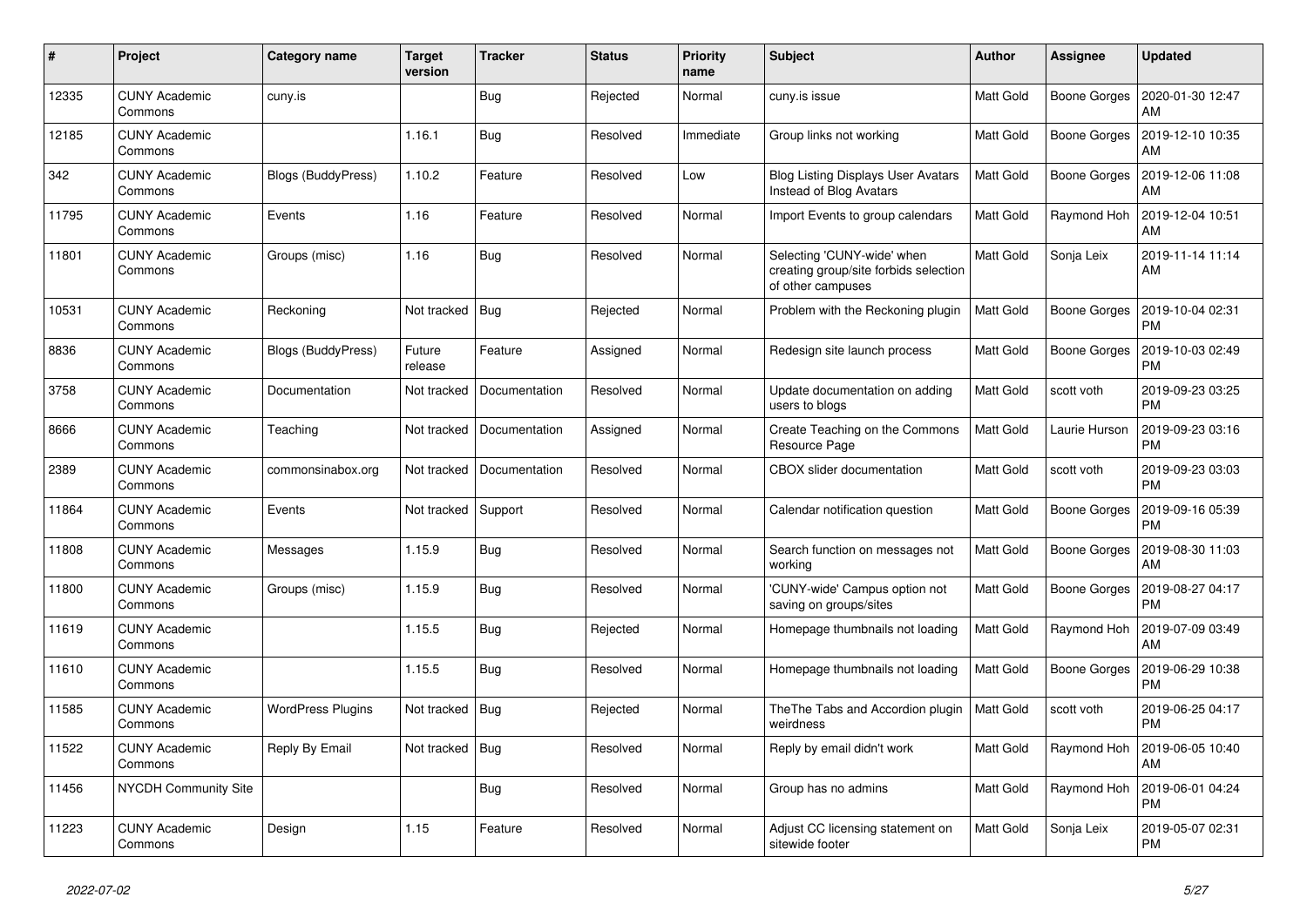| #     | Project                         | Category name              | <b>Target</b><br>version | <b>Tracker</b> | <b>Status</b>        | <b>Priority</b><br>name | <b>Subject</b>                                                                                                   | Author           | Assignee     | <b>Updated</b>                |
|-------|---------------------------------|----------------------------|--------------------------|----------------|----------------------|-------------------------|------------------------------------------------------------------------------------------------------------------|------------------|--------------|-------------------------------|
| 11121 | <b>CUNY Academic</b><br>Commons | Design                     | 1.15                     | <b>Bug</b>     | Resolved             | Low                     | Overlapping elements on mobile<br>view of CAC                                                                    | <b>Matt Gold</b> | Boone Gorges | 2019-04-23 03:55<br><b>PM</b> |
| 11209 | <b>CUNY Academic</b><br>Commons | BuddyPress (misc)          | 1.14.11                  | <b>Bug</b>     | Resolved             | Normal                  | Activity timestamp errors                                                                                        | Matt Gold        | Raymond Hoh  | 2019-04-23 12:27<br><b>PM</b> |
| 11086 | <b>CUNY Academic</b><br>Commons | <b>Email Notifications</b> | 1.15                     | Bug            | Resolved             | Normal                  | Users clicking "unsubscribe" on a<br>forwarded CAC group email can<br>unsubscribe a another user from a<br>group | Matt Gold        | Raymond Hoh  | 2019-04-16 12:40<br><b>PM</b> |
| 11280 | <b>NYCDH Community Site</b>     |                            |                          | Bug            | Resolved             | Normal                  | Member search not working                                                                                        | <b>Matt Gold</b> | Raymond Hoh  | 2019-04-01 06:23<br><b>PM</b> |
| 11084 | <b>CUNY Academic</b><br>Commons | Documentation              | Not tracked              | Documentation  | Resolved             | Normal                  | document new padlet, voicethread,<br>suturi functionality                                                        | Matt Gold        | scott voth   | 2019-03-27 03:07<br><b>PM</b> |
| 10658 | <b>CUNY Academic</b><br>Commons | Design                     | 1.14.8                   | Design/UX      | Resolved             | Normal                  | Condense sitewide footer                                                                                         | Matt Gold        | Sonja Leix   | 2019-03-12 11:20<br>AM        |
| 4331  | <b>CUNY Academic</b><br>Commons | Group Forums               | Future<br>release        | Feature        | Resolved             | Normal                  | Improve visibility of forum "post by<br>email" information                                                       | Matt Gold        | Chris Stein  | 2019-03-12 12:39<br>AM        |
| 11174 | <b>CUNY Academic</b><br>Commons | <b>Email Notifications</b> | 1.14.8                   | Bug            | Resolved             | High                    | Email notifications of spammed<br>comment on groupblog                                                           | Matt Gold        | Raymond Hoh  | 2019-03-11 11:42<br><b>PM</b> |
| 5884  | <b>CUNY Academic</b><br>Commons | Reply By Email             | Not tracked              | Bug            | Resolved             | Normal                  | Reply by email double posting<br>issues                                                                          | Matt Gold        | Raymond Hoh  | 2019-03-11 11:32<br><b>PM</b> |
| 3858  | <b>CUNY Academic</b><br>Commons | Reply By Email             | Future<br>release        | Bug            | Duplicate            | Normal                  | Improved groupblog-RBE<br>integration                                                                            | Matt Gold        | Raymond Hoh  | 2019-03-11 02:32<br><b>PM</b> |
| 1544  | <b>CUNY Academic</b><br>Commons | Groups (misc)              | Future<br>release        | Feature        | Reporter<br>Feedback | Normal                  | Group Filtering and Sorting                                                                                      | Matt Gold        | Chris Stein  | 2019-03-01 02:25<br><b>PM</b> |
| 5016  | <b>CUNY Academic</b><br>Commons | Events                     | Future<br>release        | Feature        | Assigned             | Low                     | Allow comments to be posted on<br>events                                                                         | Matt Gold        | Raymond Hoh  | 2019-03-01 02:23<br><b>PM</b> |
| 11016 | <b>CUNY Academic</b><br>Commons | Home Page                  | 1.14.7                   | Bug            | Resolved             | Normal                  | Activity timestamps on homepage<br>are borked                                                                    | Matt Gold        | Raymond Hoh  | 2019-02-26 02:04<br><b>PM</b> |
| 11000 | <b>NYCDH Community Site</b>     |                            |                          | Bug            | Rejected             | Normal                  | SSL / link redirection issue for DH<br>Week site from NYCDH homepage                                             | Matt Gold        | Raymond Hoh  | 2019-01-24 10:00<br><b>PM</b> |
| 10970 | <b>CUNY Academic</b><br>Commons | Reply By Email             | Not tracked              | Bug            | Resolved             | High                    | Post by email failure                                                                                            | Matt Gold        | Raymond Hoh  | 2019-01-22 12:05<br><b>PM</b> |
| 10955 | <b>CUNY Academic</b><br>Commons | Home Page                  | 1.14.5                   | Support        | Resolved             | Normal                  | Homepage help link                                                                                               | Matt Gold        | Boone Gorges | 2019-01-22 11:53<br>AM        |
| 10950 | <b>CUNY Academic</b><br>Commons |                            |                          | Support        | Resolved             | High                    | Create slide for system<br>maintenance                                                                           | Matt Gold        | scott voth   | 2019-01-12 10:23<br>AM        |
| 10859 | <b>CUNY Academic</b><br>Commons | WordPress (misc)           |                          | Support        | Resolved             | Low                     | Prevent trackbacks on previously<br>published pages and posts                                                    | <b>Matt Gold</b> | Boone Gorges | 2018-12-23 07:17<br><b>PM</b> |
| 10854 | <b>CUNY Academic</b><br>Commons | Groups (misc)              | 1.14.3                   | Bug            | Resolved             | Normal                  | Group membership request not<br>appearing on Requests admin tab                                                  | Matt Gold        |              | 2018-12-21 04:12<br><b>PM</b> |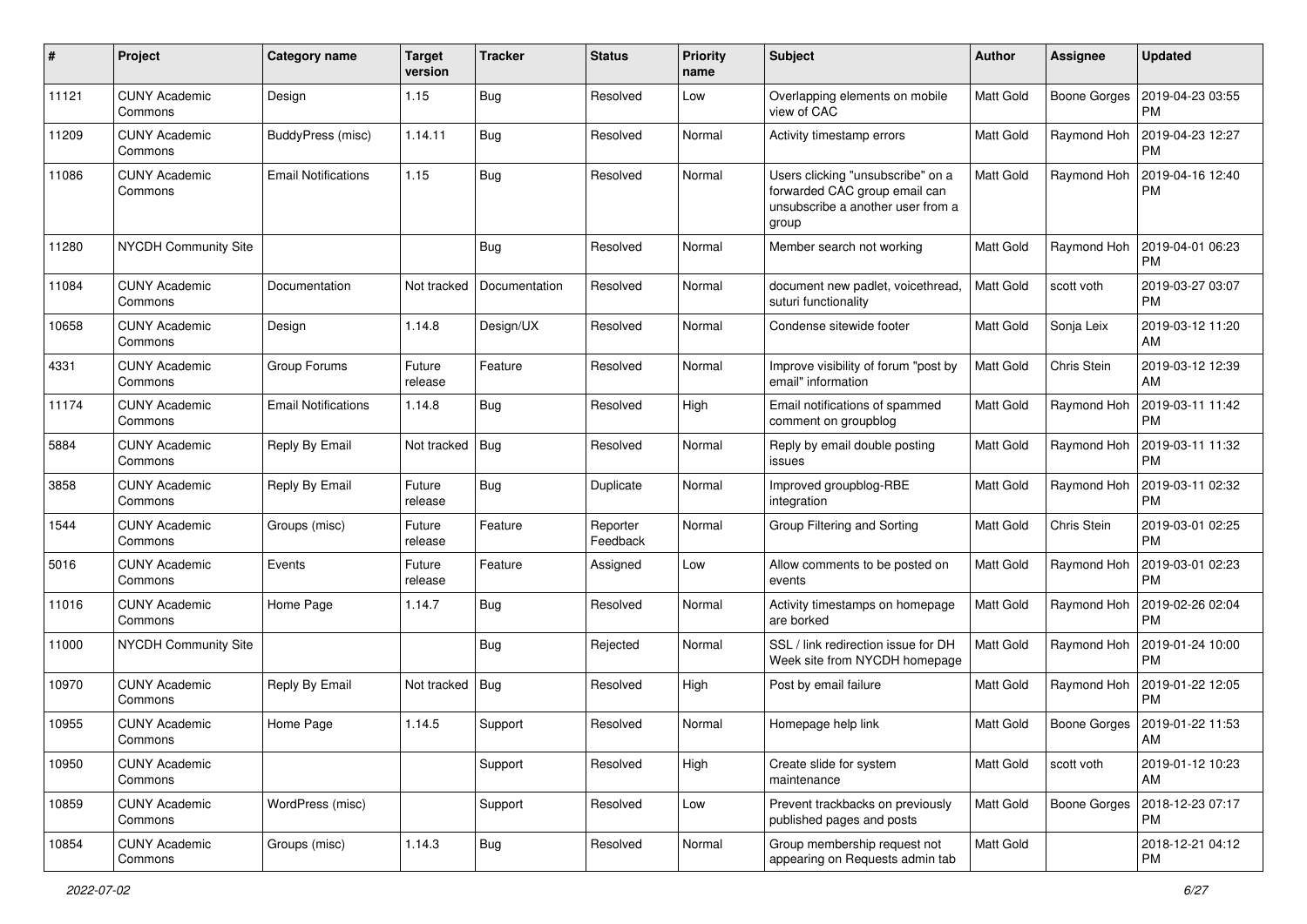| #     | Project                         | Category name               | <b>Target</b><br>version | <b>Tracker</b> | <b>Status</b> | <b>Priority</b><br>name | <b>Subject</b>                                                                                     | Author    | Assignee            | <b>Updated</b>                |
|-------|---------------------------------|-----------------------------|--------------------------|----------------|---------------|-------------------------|----------------------------------------------------------------------------------------------------|-----------|---------------------|-------------------------------|
| 10789 | <b>CUNY Academic</b><br>Commons | <b>Email Notifications</b>  | 1.14.2                   | Bug            | Resolved      | High                    | Forum Posts not generating email<br>notifications                                                  | Matt Gold | Boone Gorges        | 2018-12-10 07:19<br><b>PM</b> |
| 10659 | <b>CUNY Academic</b><br>Commons | Group Forums                | Future<br>release        | Feature        | Assigned      | Normal                  | Post to multiple groups via email                                                                  | Matt Gold | Raymond Hoh         | 2018-11-15 12:54<br>AM        |
| 9235  | <b>CUNY Academic</b><br>Commons | Reply By Email              | 1.14                     | Bug            | Resolved      | Normal                  | Better RBE error messaging when<br>duplicate content is detected                                   | Matt Gold | Raymond Hoh         | 2018-11-14 10:35<br>AM        |
| 7112  | <b>CUNY Academic</b><br>Commons | WordPress (misc)            | 1.14                     | Feature        | Resolved      | Normal                  | Add Copyright option/question to<br>users on blog creation wizard                                  | Matt Gold | Raymond Hoh         | 2018-11-14 10:34<br>AM        |
| 9801  | <b>CUNY Academic</b><br>Commons | Courses                     | 1.14                     | Feature        | Resolved      | Normal                  | Add courses item to main<br>Commons nav                                                            | Matt Gold | <b>Boone Gorges</b> | 2018-11-13 02:15<br><b>PM</b> |
| 10647 | <b>CUNY Academic</b><br>Commons | Publicity                   |                          | Publicity      | Resolved      | Normal                  | Add JTD to list of Publications on<br>the Commmons                                                 | Matt Gold | scott voth          | 2018-11-01 01:33<br><b>PM</b> |
| 10356 | <b>CUNY Academic</b><br>Commons | Reply By Email              | 1.13.12                  | Bug            | Resolved      | Normal                  | <b>RBE</b> error                                                                                   | Matt Gold | Raymond Hoh         | 2018-10-27 04:51<br><b>PM</b> |
| 10229 | <b>CUNY Academic</b><br>Commons | Information<br>Architecture | 1.14                     | Feature        | Resolved      | Normal                  | Remove 1 item from main nav bar<br>when we add courses                                             | Matt Gold | Chris Stein         | 2018-10-25 02:59<br><b>PM</b> |
| 10597 | <b>CUNY Academic</b><br>Commons | cuny.is                     | Not tracked              | <b>Bug</b>     | Resolved      | Normal                  | cuny.is admin unavailable                                                                          | Matt Gold | <b>Boone Gorges</b> | 2018-10-25 01:44<br><b>PM</b> |
| 502   | <b>CUNY Academic</b><br>Commons | <b>WordPress Themes</b>     | 1.14                     | Feature        | Duplicate     | High                    | <b>Create Site Templates</b>                                                                       | Matt Gold | Chris Stein         | 2018-10-24 12:34<br><b>PM</b> |
| 9028  | <b>CUNY Academic</b><br>Commons | Onboarding                  | Future<br>release        | Feature        | Assigned      | Normal                  | suggest groups to new members<br>during the registration process                                   | Matt Gold | Chris Stein         | 2018-10-24 12:34<br><b>PM</b> |
| 10553 | <b>CUNY Academic</b><br>Commons | <b>Group Files</b>          | 1.13.12                  | Bug            | Resolved      | Normal                  | File category view persists after<br>clicking away                                                 | Matt Gold | Boone Gorges        | 2018-10-23 11:47<br>AM        |
| 10563 | <b>CUNY Academic</b><br>Commons |                             | 1.13.12                  | <b>Bug</b>     | Resolved      | Urgent                  | cllicking on links from site menu<br>leads to 500 error                                            | Matt Gold | Boone Gorges        | 2018-10-23 10:48<br>AM        |
| 10538 | <b>CUNY Academic</b><br>Commons |                             |                          | Bug            | Resolved      | Normal                  | "This Site Can't be Reached"                                                                       | Matt Gold | Boone Gorges        | 2018-10-16 09:39<br><b>PM</b> |
| 10410 | <b>CUNY Academic</b><br>Commons | Group Invitations           | 1.13.11                  | <b>Bug</b>     | Resolved      | Normal                  | Navigating to another user's<br>'invites' page leads to portfolio<br>page without redirect message | Matt Gold | Raymond Hoh         | 2018-10-09 10:43<br>AM        |
| 10381 | <b>CUNY Academic</b><br>Commons | <b>Email Notifications</b>  | 1.13.11                  | Bug            | Resolved      | Normal                  | Group Blog Comment notification<br>doesn't include username                                        | Matt Gold | Raymond Hoh         | 2018-10-09 10:36<br>AM        |
| 10144 | <b>CUNY Academic</b><br>Commons | Group Forums                | 1.13.10                  | <b>Bug</b>     | Resolved      | Normal                  | Subscription set to "no email"                                                                     | Matt Gold | Raymond Hoh         | 2018-09-25 10:26<br>AM        |
| 9076  | <b>NYCDH Community Site</b>     |                             |                          | Bug            | Resolved      | Normal                  | Email group subscription reset<br>erroneously                                                      | Matt Gold | Raymond Hoh         | 2018-09-25 09:52<br>AM        |
| 10360 | <b>CUNY Academic</b><br>Commons | Groups (misc)               |                          | Support        | Resolved      | Normal                  | Pruning groups                                                                                     | Matt Gold | Boone Gorges        | 2018-09-20 02:57<br><b>PM</b> |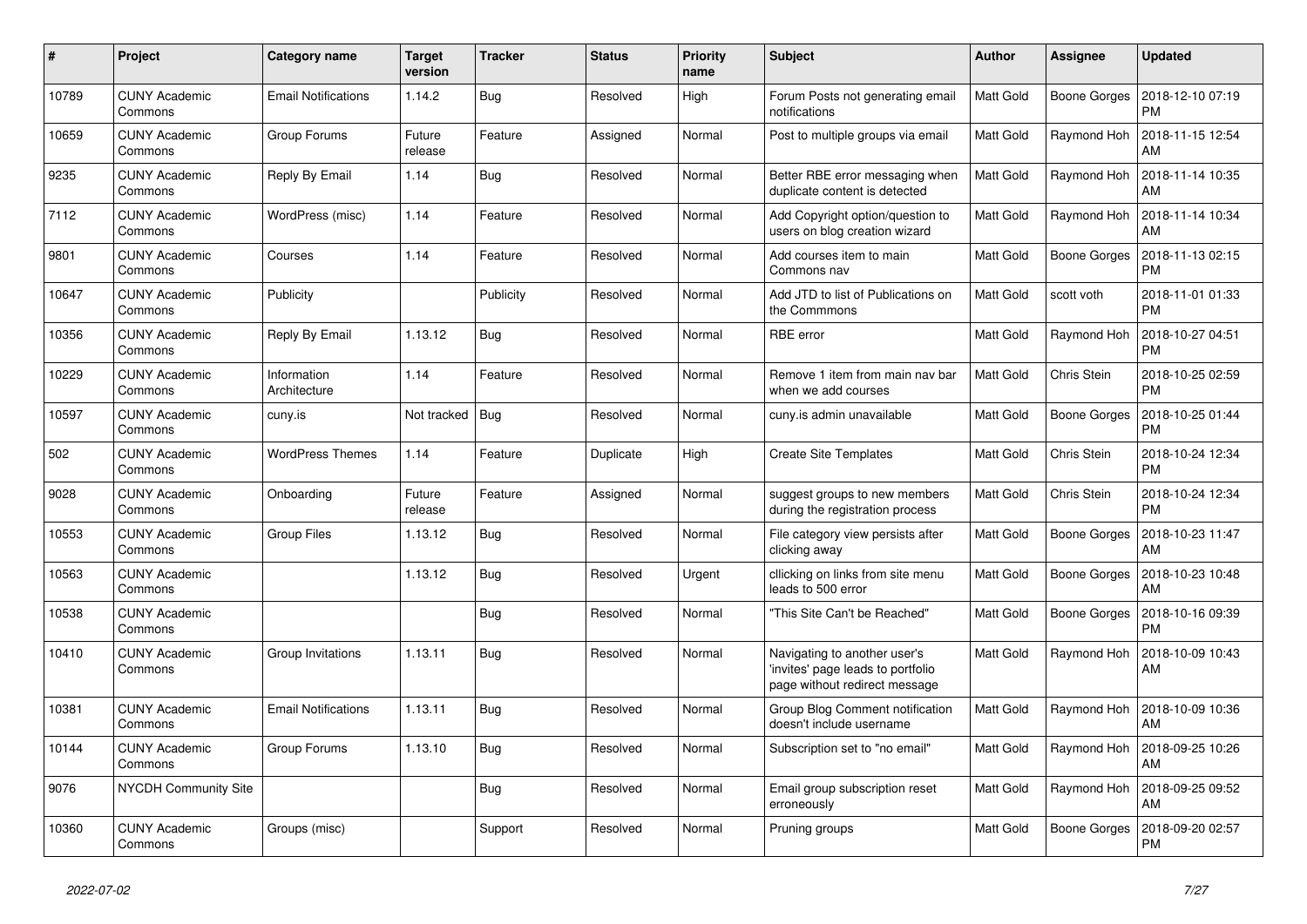| #     | Project                         | <b>Category name</b>       | <b>Target</b><br>version | <b>Tracker</b> | <b>Status</b>        | <b>Priority</b><br>name | Subject                                                                            | Author           | Assignee            | <b>Updated</b>                       |
|-------|---------------------------------|----------------------------|--------------------------|----------------|----------------------|-------------------------|------------------------------------------------------------------------------------|------------------|---------------------|--------------------------------------|
| 10357 | <b>CUNY Academic</b><br>Commons | Onboarding                 |                          | Bug            | Rejected             | Normal                  | Invitation snafu                                                                   | Matt Gold        | <b>Boone Gorges</b> | 2018-09-20 02:14<br><b>PM</b>        |
| 10325 | NYCDH Community Site            |                            |                          | Bug            | Resolved             | Normal                  | Digest email formatting                                                            | Matt Gold        | Raymond Hoh         | 2018-09-14 09:34<br><b>PM</b>        |
| 2650  | <b>CUNY Academic</b><br>Commons | commonsinabox.org          | Not tracked              | Design/UX      | Resolved             | Normal                  | Redo CBOX homepage                                                                 | Matt Gold        | scott voth          | 2018-09-12 02:08<br><b>PM</b>        |
| 6584  | <b>CUNY Academic</b><br>Commons | cuny.is                    | Not tracked              | Feature        | Resolved             | Normal                  | Create form for requesting cuny.is<br>links                                        | Matt Gold        | scott voth          | 2018-09-12 02:07<br><b>PM</b>        |
| 9947  | <b>CUNY Academic</b><br>Commons | <b>WordPress Plugins</b>   | Future<br>release        | Feature        | Reporter<br>Feedback | Normal                  | Install H5P quiz plugin                                                            | Matt Gold        | Boone Gorges        | 2018-09-11 11:01<br>AM               |
| 9894  | <b>CUNY Academic</b><br>Commons | Onboarding                 |                          | Bug            | Rejected             | Normal                  | Super Admin can't add user to site                                                 | Matt Gold        | <b>Boone Gorges</b> | 2018-09-11 09:57<br>AM               |
| 9979  | <b>CUNY Academic</b><br>Commons | <b>Email Notifications</b> | Not tracked              | Bug            | Reporter<br>Feedback | Normal                  | Reports of slow email activation<br>emails                                         | Matt Gold        | <b>Boone Gorges</b> | 2018-08-29 09:40<br><b>PM</b>        |
| 10210 | <b>CUNY Academic</b><br>Commons | Onboarding                 | 1.13.8                   | Bug            | Resolved             | Normal                  | Spacing wonky on invite screen                                                     | Matt Gold        | <b>Boone Gorges</b> | 2018-08-29 05:39<br>РM               |
| 10209 | <b>CUNY Academic</b><br>Commons | BuddyPress (misc)          | 1.13.8                   | Bug            | Resolved             | Normal                  | Additional login prompt                                                            | Matt Gold        | Raymond Hoh         | 2018-08-29 03:23<br><b>PM</b>        |
| 10228 | <b>CUNY Academic</b><br>Commons | <b>WordPress Plugins</b>   | Not tracked              | <b>Bug</b>     | Rejected             | Normal                  | NS Cloner network activated                                                        | Matt Gold        | <b>Boone Gorges</b> | 2018-08-27 09:27<br>AM               |
| 10164 | <b>CUNY Academic</b><br>Commons | Group Forums               | 1.13.8                   | Bug            | Resolved             | Normal                  | A few oddities related to a<br>cross-posted forum post                             | <b>Matt Gold</b> | <b>Boone Gorges</b> | 2018-08-17 10:12<br>AM               |
| 10040 | <b>CUNY Academic</b><br>Commons | WordPress (misc)           | Not tracked              | <b>Bug</b>     | Reporter<br>Feedback | Normal                  | User doesn't see full list of themes                                               | Matt Gold        | Boone Gorges        | 2018-07-25 10:12<br>AM               |
| 9977  | <b>CUNY Academic</b><br>Commons | <b>WordPress Plugins</b>   | 1.13.5                   | Bug            | Rejected             | High                    | ACERT website down                                                                 | Matt Gold        | <b>Boone Gorges</b> | 2018-07-03 02:09<br><b>PM</b>        |
| 9941  | <b>CUNY Academic</b><br>Commons | Wiki                       | Not tracked              | Support        | Assigned             | Normal                  | Wiki functionality                                                                 | Matt Gold        | Boone Gorges        | 2018-06-26 10:57<br>AM               |
| 9875  | <b>CUNY Academic</b><br>Commons | Messages                   | 1.13.3                   | Bug            | Resolved             | Low                     | Can't mark message as read                                                         | Matt Gold        | <b>Boone Gorges</b> | 2018-06-01 07:54<br><b>PM</b>        |
| 9876  | <b>CUNY Academic</b><br>Commons | Messages                   | 1.13.3                   | Bug            | Resolved             | Normal                  | System erroneously indicates<br>super-admin is part of private<br>message exchange | Matt Gold        | Boone Gorges        | 2018-06-01 07:36<br><b>PM</b>        |
| 9814  | <b>CUNY Academic</b><br>Commons | Groups (misc)              | Not tracked   Bug        |                | Resolved             | Normal                  | Group email settings "No Email"<br>issue                                           | <b>Matt Gold</b> |                     | Raymond Hoh   2018-05-22 11:45<br>AM |
| 9749  | <b>CUNY Academic</b><br>Commons | Onboarding                 | 1.13.2                   | <b>Bug</b>     | Resolved             | Normal                  | New invitation message mentions<br>username as opposed to First/Last<br>Name       | Matt Gold        | <b>Boone Gorges</b> | 2018-05-22 10:49<br>AM               |
| 9782  | <b>CUNY Academic</b><br>Commons | Groups (misc)              | 1.13.2                   | <b>Bug</b>     | Resolved             | Normal                  | Site loads/skips last step of group<br>creation                                    | Matt Gold        | Boone Gorges        | 2018-05-22 10:45<br>AM               |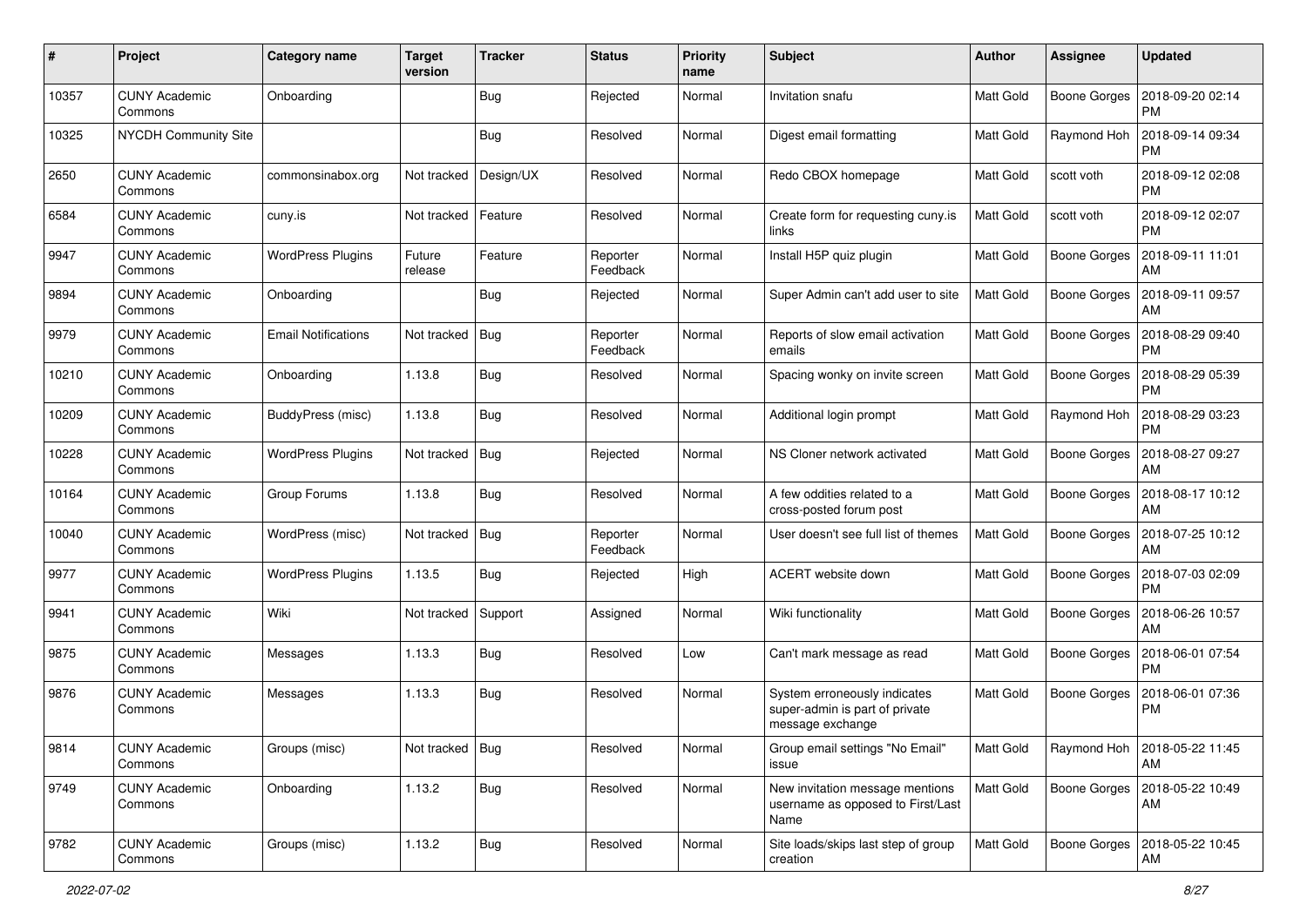| #    | Project                         | Category name           | <b>Target</b><br>version | <b>Tracker</b> | <b>Status</b> | <b>Priority</b><br>name | <b>Subject</b>                                                                     | Author    | Assignee            | <b>Updated</b>                |
|------|---------------------------------|-------------------------|--------------------------|----------------|---------------|-------------------------|------------------------------------------------------------------------------------|-----------|---------------------|-------------------------------|
| 9492 | <b>CUNY Academic</b><br>Commons | WordPress (misc)        | Not tracked              | Support        | Resolved      | Normal                  | Importing Wikispaces Articles to<br>Blogs in Academic Commons                      | Matt Gold | Raymond Hoh         | 2018-05-21 03:58<br><b>PM</b> |
| 9748 | <b>CUNY Academic</b><br>Commons | Onboarding              | Not tracked              | Support        | Resolved      | Normal                  | Non-CUNY codes and the new<br>invitation system                                    | Matt Gold | Boone Gorges        | 2018-05-14 12:54<br><b>PM</b> |
| 8929 | <b>CUNY Academic</b><br>Commons | Groups (misc)           | 1.13                     | Feature        | Resolved      | Normal                  | Editing group forum email address                                                  | Matt Gold | Raymond Hoh         | 2018-05-07 12:44<br><b>PM</b> |
| 8225 | <b>CUNY Academic</b><br>Commons | Group Blogs             | 1.13                     | Bug            | Resolved      | Normal                  | replies to a blog post activity item                                               | Matt Gold | Raymond Hoh         | 2018-05-07 12:32<br><b>PM</b> |
| 9010 | <b>CUNY Academic</b><br>Commons | Groups (misc)           | 1.13                     | Feature        | Resolved      | Normal                  | Add group email address in<br>prominent way to Group homepage                      | Matt Gold | <b>Erik Trainer</b> | 2018-05-07 12:32<br><b>PM</b> |
| 8899 | <b>CUNY Academic</b><br>Commons | Accessibility           | 1.13                     | Feature        | Resolved      | Normal                  | <b>Accessibility Fixes</b>                                                         | Matt Gold | Boone Gorges        | 2018-04-23 10:55<br>AM        |
| 3768 | <b>CUNY Academic</b><br>Commons | <b>Public Portfolio</b> | Future<br>release        | Feature        | Assigned      | Normal                  | Institutions/Past positions on public<br>portfolios                                | Matt Gold | Boone Gorges        | 2018-04-23 10:44<br>AM        |
| 9622 | <b>CUNY Academic</b><br>Commons | WordPress (misc)        | 1.12.13                  | Feature        | Resolved      | Normal                  | <b>Redirect site URL</b>                                                           | Matt Gold | Boone Gorges        | 2018-04-19 11:45<br><b>AM</b> |
| 9191 | <b>CUNY Academic</b><br>Commons | Reply By Email          | Future<br>release        | Bug            | Rejected      | Normal                  | multiple RBE messages                                                              | Matt Gold | Raymond Hoh         | 2018-04-13 05:08<br><b>PM</b> |
| 9051 | <b>CUNY Academic</b><br>Commons | Groups (misc)           | 1.13                     | Bug            | Duplicate     | Normal                  | Difficult to know how to change<br>group email address                             | Matt Gold | Raymond Hoh         | 2018-04-13 05:01<br><b>PM</b> |
| 9466 | <b>CUNY Academic</b><br>Commons | Reply By Email          | 1.12.11                  | <b>Bug</b>     | Resolved      | Normal                  | email post notification does not<br>post notice of attachment                      | Matt Gold | Raymond Hoh         | 2018-03-27 12:48<br><b>PM</b> |
| 9148 | <b>CUNY Academic</b><br>Commons | Layout                  | 1.12.11                  | Bug            | Resolved      | Normal                  | <b>CAC on Microsoft Edge</b>                                                       | Matt Gold | Matt Gold           | 2018-03-27 11:34<br>AM        |
| 9489 | <b>CUNY Academic</b><br>Commons | Spam/Spam<br>Prevention | 1.12.11                  | Bug            | Resolved      | Normal                  | Email spam possibly related to<br>CAC form                                         | Matt Gold | Raymond Hoh         | 2018-03-26 05:28<br><b>PM</b> |
| 8935 | <b>CUNY Academic</b><br>Commons | Public Portfolio        | 1.13                     | Feature        | Resolved      | Normal                  | Create a better-looking null state<br>for Portfolios without About You<br>sections | Matt Gold | Boone Gorges        | 2018-03-23 04:37<br><b>PM</b> |
| 9421 | <b>CUNY Academic</b><br>Commons | Reply By Email          |                          | <b>Bug</b>     | Rejected      | Normal                  | RBE posting error                                                                  | Matt Gold | Raymond Hoh         | 2018-03-19 03:00<br><b>PM</b> |
| 9319 | <b>CUNY Academic</b><br>Commons | Group Blogs             |                          | <b>Bug</b>     | Duplicate     | Normal                  | Question about group/site<br>connections                                           | Matt Gold | <b>Boone Gorges</b> | 2018-02-28 01:45<br><b>PM</b> |
| 9242 | NYCDH Community Site            |                         |                          | Bug            | Resolved      | Normal                  | Default subscription to NYCDH<br>Announcements group                               | Matt Gold | Raymond Hoh         | 2018-02-22 12:47<br><b>PM</b> |
| 8406 | NYCDH Community Site            |                         |                          | Feature        | Resolved      | Normal                  | Error message for WP-Cerber<br>lockouts                                            | Matt Gold | Raymond Hoh         | 2018-02-22 09:26<br>AM        |
| 3286 | <b>NYCDH Community Site</b>     |                         |                          | <b>Bug</b>     | Resolved      | Normal                  | Have BP Docs take on Access<br>Defaults of group                                   | Matt Gold | Raymond Hoh         | 2018-02-21 07:23<br><b>PM</b> |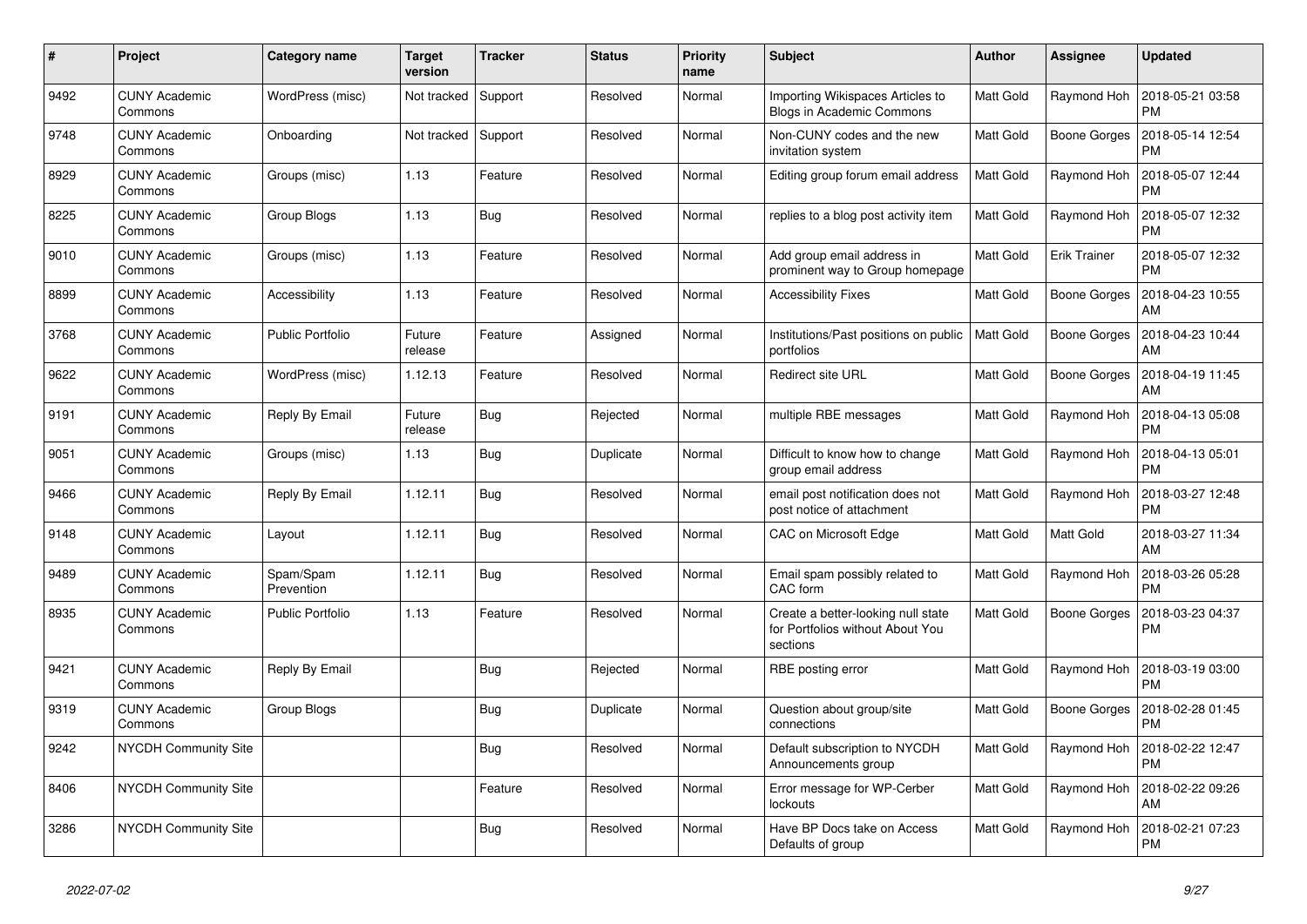| $\vert$ # | Project                         | Category name            | <b>Target</b><br>version | <b>Tracker</b> | <b>Status</b> | <b>Priority</b><br>name | <b>Subject</b>                                                         | <b>Author</b> | <b>Assignee</b> | <b>Updated</b>                |
|-----------|---------------------------------|--------------------------|--------------------------|----------------|---------------|-------------------------|------------------------------------------------------------------------|---------------|-----------------|-------------------------------|
| 8397      | <b>NYCDH Community Site</b>     |                          |                          | Bug            | Resolved      | Normal                  | Profile question                                                       | Matt Gold     | Raymond Hoh     | 2018-02-21 07:21<br><b>PM</b> |
| 7448      | <b>NYCDH Community Site</b>     |                          |                          | Bug            | Duplicate     | Normal                  | Email subscription changed                                             | Matt Gold     | Raymond Hoh     | 2018-02-21 07:20<br><b>PM</b> |
| 2628      | <b>NYCDH Community Site</b>     |                          |                          | Bug            | Resolved      | Low                     | Spam User Changes Password                                             | Matt Gold     | Raymond Hoh     | 2018-02-21 07:18<br><b>PM</b> |
| 5989      | <b>NYCDH Community Site</b>     |                          |                          | Support        | Resolved      | Normal                  | Buddypress/WP question                                                 | Matt Gold     | Raymond Hoh     | 2018-02-21 07:16<br><b>PM</b> |
| 5939      | <b>NYCDH Community Site</b>     |                          |                          | Bug            | Resolved      | Normal                  | Embedded link doesn't come<br>through CBOX/NYCDH email<br>notification | Matt Gold     | Raymond Hoh     | 2018-02-21 07:16<br><b>PM</b> |
| 5530      | <b>NYCDH Community Site</b>     |                          |                          | Bug            | Resolved      | Normal                  | Error updating plugin                                                  | Matt Gold     | Raymond Hoh     | 2018-02-21 07:16<br><b>PM</b> |
| 5430      | <b>NYCDH Community Site</b>     |                          |                          | Support        | Resolved      | Normal                  | Question about deleting account                                        | Matt Gold     | Raymond Hoh     | 2018-02-21 07:15<br><b>PM</b> |
| 2888      | <b>NYCDH Community Site</b>     |                          |                          | Feature        | Resolved      | Normal                  | Make Text Posting the Default?                                         | Matt Gold     | Raymond Hoh     | 2018-02-21 07:14<br><b>PM</b> |
| 8582      | <b>NYCDH Community Site</b>     |                          |                          | <b>Bug</b>     | Resolved      | High                    | Forum post doesn't work                                                | Matt Gold     | Raymond Hoh     | 2018-02-21 07:13<br>PM        |
| 2773      | <b>NYCDH Community Site</b>     |                          |                          | <b>Bug</b>     | Resolved      | Urgent                  | Severe site weirdness                                                  | Matt Gold     | Raymond Hoh     | 2018-02-21 07:13<br><b>PM</b> |
| 8991      | <b>CUNY Academic</b><br>Commons | Reply By Email           | Not tracked              | Bug            | Hold          | Normal                  | RBE duplicate email message<br>issue                                   | Matt Gold     | Raymond Hoh     | 2018-02-18 08:53<br><b>PM</b> |
| 9115      | <b>CUNY Academic</b><br>Commons |                          | Not tracked              | Support        | Resolved      | Normal                  | question about invite by email                                         | Matt Gold     | Matt Gold       | 2018-02-13 11:14<br>AM        |
| 9132      | <b>CUNY Academic</b><br>Commons | My Commons               | 1.12.8                   | <b>Bug</b>     | Resolved      | Normal                  | empty activity items on My<br>Commons                                  | Matt Gold     | Raymond Hoh     | 2018-02-13 10:49<br>AM        |
| 9124      | <b>CUNY Academic</b><br>Commons | Reply By Email           | 1.12.8                   | <b>Bug</b>     | Resolved      | Normal                  | Old RBE new topic email address<br>appears on post editing screen      | Matt Gold     | Raymond Hoh     | 2018-02-13 10:49<br>AM        |
| 9149      | <b>CUNY Academic</b><br>Commons | <b>BuddyPress Docs</b>   | 1.12.8                   | <b>Bug</b>     | Resolved      | Normal                  | Doc listing layout issue                                               | Matt Gold     | Boone Gorges    | 2018-02-13 10:36<br>AM        |
| 9127      | <b>CUNY Academic</b><br>Commons | <b>WordPress Plugins</b> |                          | Documentation  | Resolved      | Normal                  | update taxonomy of plugins                                             | Matt Gold     | scott voth      | 2018-02-12 12:03<br><b>PM</b> |
| 9144      | <b>CUNY Academic</b><br>Commons | <b>WordPress Themes</b>  | Not tracked              | Support        | Resolved      | Normal                  | CSS question                                                           | Matt Gold     | Boone Gorges    | 2018-01-30 10:23<br><b>PM</b> |
| 9114      | <b>CUNY Academic</b><br>Commons | Home Page                | 1.12.8                   | <b>Bug</b>     | Resolved      | Normal                  | group with long name messes up<br>homepage layout                      | Matt Gold     | Boone Gorges    | 2018-01-24 05:17<br><b>PM</b> |
| 9112      | <b>CUNY Academic</b><br>Commons |                          | Not tracked              | Bug            | Resolved      | High                    | GCDI site down                                                         | Matt Gold     | Boone Gorges    | 2018-01-23 10:18<br>PM        |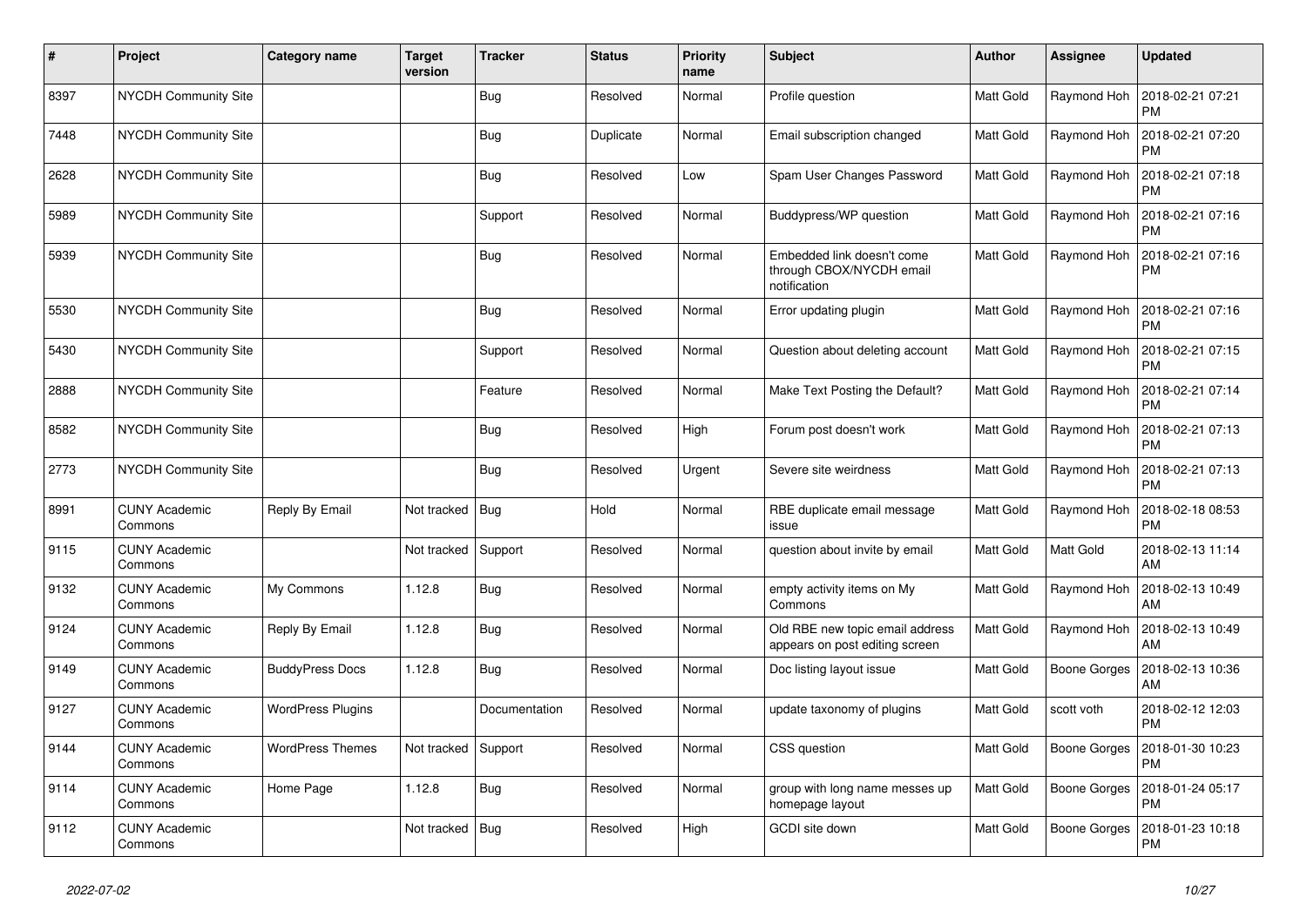| #    | Project                         | <b>Category name</b>       | <b>Target</b><br>version | <b>Tracker</b> | <b>Status</b> | <b>Priority</b><br>name | <b>Subject</b>                                                              | Author    | <b>Assignee</b>     | <b>Updated</b>                |
|------|---------------------------------|----------------------------|--------------------------|----------------|---------------|-------------------------|-----------------------------------------------------------------------------|-----------|---------------------|-------------------------------|
| 9107 | <b>CUNY Academic</b><br>Commons | Non-CUNY sign up<br>codes  | 1.12.7                   | Bug            | Resolved      | Normal                  | Can't add group to non-CUNY<br>sign-up code                                 | Matt Gold | Boone Gorges        | 2018-01-23 04:15<br><b>PM</b> |
| 9085 | <b>CUNY Academic</b><br>Commons | <b>Email Notifications</b> | 1.12.7                   | <b>Bug</b>     | Resolved      | Normal                  | Email notification for group doc<br>creation                                | Matt Gold | Raymond Hoh         | 2018-01-23 11:11<br>AM        |
| 9105 | <b>CUNY Academic</b><br>Commons | <b>BuddyPress Docs</b>     | 1.12.7                   | <b>Bug</b>     | Resolved      | Urgent                  | BP doc titles/dates messed up                                               | Matt Gold | Boone Gorges        | 2018-01-23 11:00<br>AM        |
| 9095 | <b>CUNY Academic</b><br>Commons | <b>Email Notifications</b> |                          | <b>Bug</b>     | Rejected      | Normal                  | Email notifications of events may<br>not be going out                       | Matt Gold | Raymond Hoh         | 2018-01-19 04:58<br><b>PM</b> |
| 9015 | <b>CUNY Academic</b><br>Commons | Groups (misc)              | Not tracked              | Outreach       | Assigned      | Normal                  | Email group admins the email<br>addresses of their groups                   | Matt Gold | Matt Gold           | 2018-01-02 09:54<br>AM        |
| 8943 | <b>CUNY Academic</b><br>Commons | Reply By Email             | 1.12.6                   | Bug            | Resolved      | Normal                  | RBE email attachment not posted<br>from new topic email address             | Matt Gold | Raymond Hoh         | 2017-12-28 03:49<br><b>PM</b> |
| 8992 | <b>NYCDH Community Site</b>     |                            |                          | Bug            | Assigned      | Normal                  | Multiple RBE error reports                                                  | Matt Gold | Raymond Hoh         | 2017-12-11 05:43<br><b>PM</b> |
| 8976 | <b>CUNY Academic</b><br>Commons | Reply By Email             | Not tracked              | Feature        | Assigned      | Normal                  | Package RBE new topics posting?                                             | Matt Gold | Raymond Hoh         | 2017-12-04 02:34<br><b>PM</b> |
| 8945 | <b>CUNY Academic</b><br>Commons | <b>BuddyPress Docs</b>     | Not tracked              | Support        | Duplicate     | Normal                  | Spam report                                                                 | Matt Gold | <b>Boone Gorges</b> | 2017-11-28 01:39<br><b>PM</b> |
| 8793 | <b>CUNY Academic</b><br>Commons | Help/Codex                 | 1.12.3                   | Bug            | Resolved      | Normal                  | Bold email address on help page                                             | Matt Gold | Paige Dupont        | 2017-11-28 11:21<br>AM        |
| 8898 | <b>CUNY Academic</b><br>Commons | Social Paper               | Not tracked              | Feature        | Assigned      | Normal                  | Usage data on docs and social<br>paper                                      | Matt Gold | Matt Gold           | 2017-11-16 11:32<br>AM        |
| 3555 | <b>CUNY Academic</b><br>Commons | Publicity                  | Not tracked              | Bug            | Resolved      | High                    | Mailchimp email display issue                                               | Matt Gold | Matt Gold           | 2017-11-15 05:47<br><b>PM</b> |
| 3785 | <b>CUNY Academic</b><br>Commons | Registration               | Not tracked              | Bug            | Resolved      | Normal                  | New CUNY email addresses                                                    | Matt Gold | Marilyn Weber       | 2017-11-15 05:47<br><b>PM</b> |
| 2272 | <b>CUNY Academic</b><br>Commons | commonsinabox.org          | Not tracked              | Feature        | Rejected      | Normal                  | Edit inline help on<br>commonsinabox.org                                    | Matt Gold | Chris Stein         | 2017-11-15 05:26<br><b>PM</b> |
| 2285 | <b>CUNY Academic</b><br>Commons | commonsinabox.org          | Not tracked              | Feature        | Rejected      | Normal                  | Feature Community/Group Forums<br>on commonsinabox.org<br>homepage?         | Matt Gold | Chris Stein         | 2017-11-15 05:24<br><b>PM</b> |
| 6456 | <b>CUNY Academic</b><br>Commons | Documentation              | Not tracked              | Documentation  | Resolved      | Normal                  | Update Dev Blog Free Software<br><b>Contributions Page</b>                  | Matt Gold | Boone Gorges        | 2017-11-15 05:09<br><b>PM</b> |
| 1200 | <b>CUNY Academic</b><br>Commons | WordPress (misc)           | Not tracked              | Feature        | Rejected      | Normal                  | Create Changelog for the<br>Commons                                         | Matt Gold | Boone Gorges        | 2017-11-15 05:06<br><b>PM</b> |
| 6467 | <b>CUNY Academic</b><br>Commons | BuddyPress (misc)          | Not tracked              | Support        | Resolved      | Normal                  | Question about what happens<br>when people leave/are removed<br>from groups | Matt Gold | Boone Gorges        | 2017-11-15 01:24<br><b>PM</b> |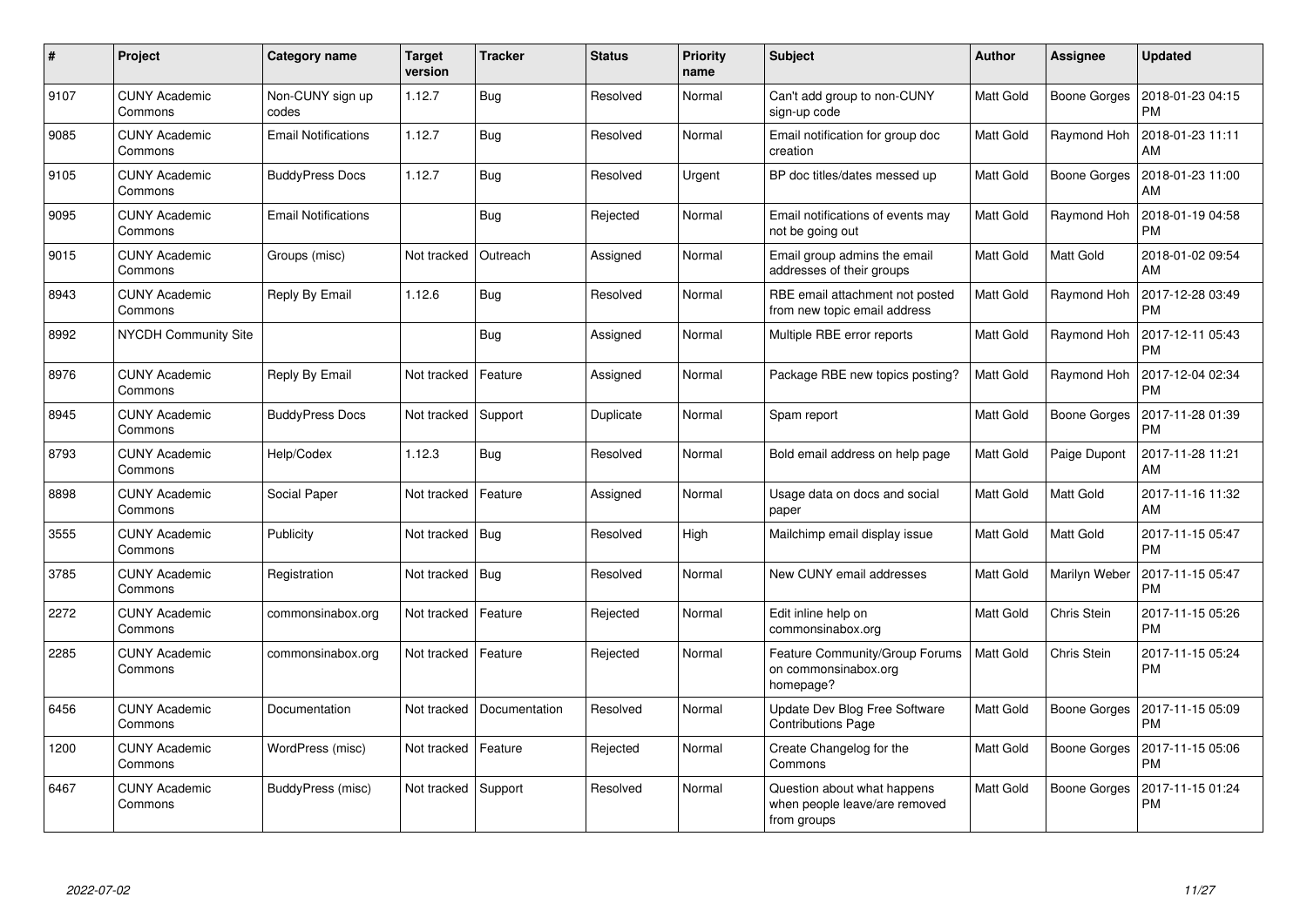| $\#$ | Project                         | Category name              | <b>Target</b><br>version | <b>Tracker</b> | <b>Status</b> | <b>Priority</b><br>name | <b>Subject</b>                                                                        | Author    | Assignee            | <b>Updated</b>                |
|------|---------------------------------|----------------------------|--------------------------|----------------|---------------|-------------------------|---------------------------------------------------------------------------------------|-----------|---------------------|-------------------------------|
| 8837 | <b>CUNY Academic</b><br>Commons |                            | Not tracked              | Feature        | Assigned      | Normal                  | Create a form to request info from<br>people requesting premium themes<br>and plugins | Matt Gold | Marilyn Weber       | 2017-11-14 03:35<br><b>PM</b> |
| 8902 | <b>CUNY Academic</b><br>Commons | Design                     | Not tracked              | Feature        | Assigned      | Normal                  | Report back on research on<br><b>BuddyPress themes</b>                                | Matt Gold | Michael Smith       | 2017-11-10 12:31<br><b>PM</b> |
| 8386 | <b>CUNY Academic</b><br>Commons | Reply By Email             | 1.12                     | Bug            | Resolved      | Normal                  | Post by email did not include<br>attachment                                           | Matt Gold | Raymond Hoh         | 2017-10-30 10:03<br>AM        |
| 8659 | <b>CUNY Academic</b><br>Commons | Help/Codex                 | 1.11.16                  | Bug            | Resolved      | Normal                  | Help email us link not working                                                        | Matt Gold | Raymond Hoh         | 2017-10-11 03:51<br><b>PM</b> |
| 8239 | <b>CUNY Academic</b><br>Commons |                            |                          | Bug            | Duplicate     | Normal                  | Help page should have an email<br>address on it                                       | Matt Gold | Paige Dupont        | 2017-10-11 11:28<br>AM        |
| 8692 | <b>CUNY Academic</b><br>Commons | <b>Email Notifications</b> | 1.11.15                  | Bug            | Resolved      | Normal                  | HTML not rendering in email<br>notifications                                          | Matt Gold | Raymond Hoh         | 2017-10-11 11:08<br>AM        |
| 8670 | <b>CUNY Academic</b><br>Commons | <b>Email Notifications</b> | 1.11.15                  | Feature        | Resolved      | Normal                  | Group Forum Notifications                                                             | Matt Gold | Raymond Hoh         | 2017-10-03 02:38<br><b>PM</b> |
| 8756 | <b>CUNY Academic</b><br>Commons | Group Blogs                | Future<br>release        | Feature        | Hold          | Normal                  | Connect multiple blogs to one<br>group?                                               | Matt Gold | Boone Gorges        | 2017-09-30 10:42<br>AM        |
| 8676 | <b>CUNY Academic</b><br>Commons | <b>Group Files</b>         | 1.12                     | Feature        | Resolved      | Normal                  | Share file description when a file is<br>uploaded in Email Notification               | Matt Gold | Paige Dupont        | 2017-09-28 03:58<br><b>PM</b> |
| 8702 | <b>CUNY Academic</b><br>Commons | Homepage Slides            | 1.11.13                  | Bug            | Resolved      | Normal                  | Homepage slider doesn't offer<br>option to move through slides                        | Matt Gold | <b>Boone Gorges</b> | 2017-09-14 11:37<br><b>PM</b> |
| 8660 | <b>CUNY Academic</b><br>Commons | <b>WordPress Themes</b>    | 1.11.12                  | <b>Bug</b>     | Resolved      | Normal                  | Search within theme directory issue   Matt Gold                                       |           | <b>Boone Gorges</b> | 2017-09-05 11:48<br>AM        |
| 8625 | <b>CUNY Academic</b><br>Commons | Group Blogs                | 1.11.11                  | Support        | Resolved      | Normal                  | Group / Blog user role syncing not<br>working                                         | Matt Gold | Boone Gorges        | 2017-08-30 04:07<br><b>PM</b> |
| 8025 | <b>CUNY Academic</b><br>Commons | Group Forums               | 1.11.11                  | Bug            | Resolved      | Normal                  | HTML markup in group forum<br>notification                                            | Matt Gold | Daniel Jones        | 2017-08-25 11:38<br>AM        |
| 8510 | <b>CUNY Academic</b><br>Commons | <b>Public Portfolio</b>    | 1.11.10                  | Bug            | Resolved      | Normal                  | Social media icons crowded on<br>mobile view of Portfolio                             | Matt Gold | Boone Gorges        | 2017-08-22 05:31<br><b>PM</b> |
| 8183 | <b>CUNY Academic</b><br>Commons | Group Blogs                | 1.11.2                   | Bug            | Resolved      | Normal                  | Edit of Post creates notification<br>emails                                           | Matt Gold | Boone Gorges        | 2017-08-15 05:14<br><b>PM</b> |
| 8463 | <b>CUNY Academic</b><br>Commons | <b>Public Portfolio</b>    | 1.11.9                   | Bug            | Resolved      | Normal                  | Continued issues with portfolio<br>view on mobile device                              | Matt Gold | Daniel Jones        | 2017-08-13 07:44<br><b>PM</b> |
| 8460 | <b>CUNY Academic</b><br>Commons | <b>Public Portfolio</b>    | 1.11.9                   | Feature        | Resolved      | Normal                  | ORCID should be a social<br>networking field                                          | Matt Gold | Boone Gorges        | 2017-08-13 06:40<br><b>PM</b> |
| 5961 | <b>CUNY Academic</b><br>Commons | <b>WordPress Plugins</b>   | 1.9.26                   | Bug            | Resolved      | Normal                  | Multisite Clone duplicator plugin                                                     | Matt Gold | Boone Gorges        | 2017-07-18 02:56<br><b>PM</b> |
| 8290 | <b>CUNY Academic</b><br>Commons | <b>Public Portfolio</b>    | 1.11.6                   | Design/UX      | Resolved      | Normal                  | Problems with Commons profile on<br>mobile view                                       | Matt Gold | Daniel Jones        | 2017-07-10 03:07<br><b>PM</b> |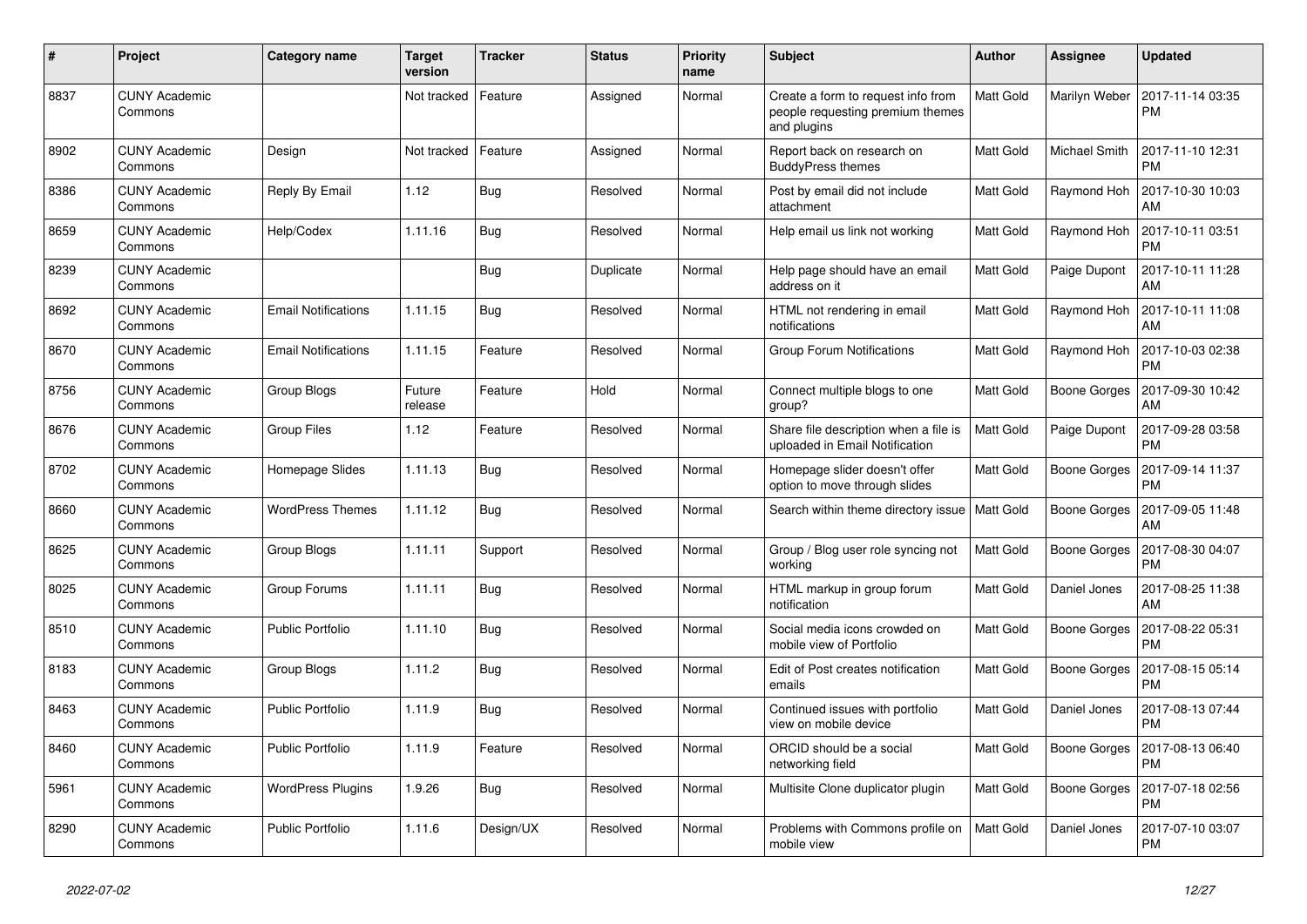| #    | Project                         | Category name     | <b>Target</b><br>version | <b>Tracker</b> | <b>Status</b> | <b>Priority</b><br>name | <b>Subject</b>                                                                  | Author    | <b>Assignee</b>     | <b>Updated</b>                |
|------|---------------------------------|-------------------|--------------------------|----------------|---------------|-------------------------|---------------------------------------------------------------------------------|-----------|---------------------|-------------------------------|
| 8380 | <b>CUNY Academic</b><br>Commons | commonsinabox.org | Not tracked              | Support        | Resolved      | Normal                  | Commons In a Box login issue                                                    | Matt Gold | Raymond Hoh         | 2017-06-29 03:44<br><b>PM</b> |
| 6683 | <b>CUNY Academic</b><br>Commons | Groups (misc)     | 1.11.2                   | Feature        | Resolved      | Normal                  | Update social network connection<br>options during group creation               | Matt Gold | Daniel Jones        | 2017-06-01 11:39<br><b>PM</b> |
| 8204 | <b>CUNY Academic</b><br>Commons | commonsinabox.org | Not tracked              | Support        | Resolved      | Normal                  | How to create a group on<br>commonsinabox.org                                   | Matt Gold | <b>Boone Gorges</b> | 2017-05-26 02:50<br><b>PM</b> |
| 8161 | <b>CUNY Academic</b><br>Commons |                   |                          | Bug            | Rejected      | Normal                  | Contact form info sent to Commons<br>email                                      | Matt Gold | <b>Boone Gorges</b> | 2017-05-21 10:52<br><b>PM</b> |
| 2880 | <b>CUNY Academic</b><br>Commons | BuddyPress (misc) | 1.11                     | Feature        | Resolved      | Normal                  | RBE Group Post New Topic<br><b>Shortlink Addresses</b>                          | Matt Gold | Raymond Hoh         | 2017-05-18 01:04<br><b>PM</b> |
| 588  | <b>CUNY Academic</b><br>Commons | Group Forums      | 1.11                     | Feature        | Resolved      | Low                     | Quote feature on forums                                                         | Matt Gold | Raymond Hoh         | 2017-05-18 12:49<br><b>PM</b> |
| 8121 | <b>CUNY Academic</b><br>Commons | Group Forums      |                          | Bug            | Rejected      | Normal                  | Forum reply oddities -- RBE/Hidden<br>replies                                   | Matt Gold | Raymond Hoh         | 2017-05-10 01:39<br><b>PM</b> |
| 8051 | <b>NYCDH Community Site</b>     |                   |                          | <b>Bug</b>     | Resolved      | Normal                  | User reports registration problem                                               | Matt Gold | Raymond Hoh         | 2017-04-27 04:29<br><b>PM</b> |
| 8050 | <b>NYCDH Community Site</b>     |                   |                          | <b>Bug</b>     | Rejected      | Normal                  | problem resetting pw                                                            | Matt Gold | Raymond Hoh         | 2017-04-27 03:54<br><b>PM</b> |
| 8023 | <b>CUNY Academic</b><br>Commons | Reply By Email    | 1.10.18                  | Bug            | Resolved      | High                    | Reply to CAC Message gets<br>posted to forum                                    | Matt Gold | Raymond Hoh         | 2017-04-25 02:35<br><b>PM</b> |
| 3175 | <b>CUNY Academic</b><br>Commons | Group Forums      | 1.11                     | Feature        | Resolved      | Normal                  | Replace Announcements with a<br>force-email option on new forum<br>posts        | Matt Gold | Daniel Jones        | 2017-04-24 02:54<br><b>PM</b> |
| 7908 | <b>CUNY Academic</b><br>Commons | WordPress (misc)  | Not tracked              | Bug            | Resolved      | Low                     | Top nav inconsistent height issue                                               | Matt Gold | <b>Boone Gorges</b> | 2017-04-04 09:45<br>PM        |
| 7907 | <b>CUNY Academic</b><br>Commons | WordPress (misc)  |                          | Bug            | Resolved      | High                    | Site header image shows up for<br>logged in user but not for logged<br>out user | Matt Gold | <b>Boone Gorges</b> | 2017-04-04 03:16<br><b>PM</b> |
| 7906 | <b>CUNY Academic</b><br>Commons | Reply By Email    |                          | Bug            | Rejected      | Normal                  | RBE Did not post                                                                | Matt Gold | Raymond Hoh         | 2017-04-04 01:10<br><b>PM</b> |
| 7755 | <b>CUNY Academic</b><br>Commons | Help/Codex        | Not tracked              | <b>Bug</b>     | Resolved      | Normal                  | help page not loading                                                           | Matt Gold | scott voth          | 2017-03-25 11:10<br>AM        |
| 7823 | <b>CUNY Academic</b><br>Commons | Home Page         |                          | Feature        | Resolved      | High                    | animated gif on frontpage                                                       | Matt Gold | Boone Gorges        | 2017-03-22 04:36<br>PM        |
| 7723 | <b>CUNY Academic</b><br>Commons | Public Portfolio  |                          | <b>Bug</b>     | Rejected      | Normal                  | Profile brackets                                                                | Matt Gold | Boone Gorges        | 2017-02-27 04:00<br><b>PM</b> |
| 7715 | <b>CUNY Academic</b><br>Commons | Reply By Email    |                          | <b>Bug</b>     | Resolved      | Normal                  | 4 notifications of a single post by<br>email                                    | Matt Gold | Raymond Hoh         | 2017-02-23 04:09<br><b>PM</b> |
| 7689 | <b>CUNY Academic</b><br>Commons |                   |                          | <b>Bug</b>     | Duplicate     | Immediate               | Commons in Blank State                                                          | Matt Gold | Boone Gorges        | 2017-02-15 10:19<br><b>PM</b> |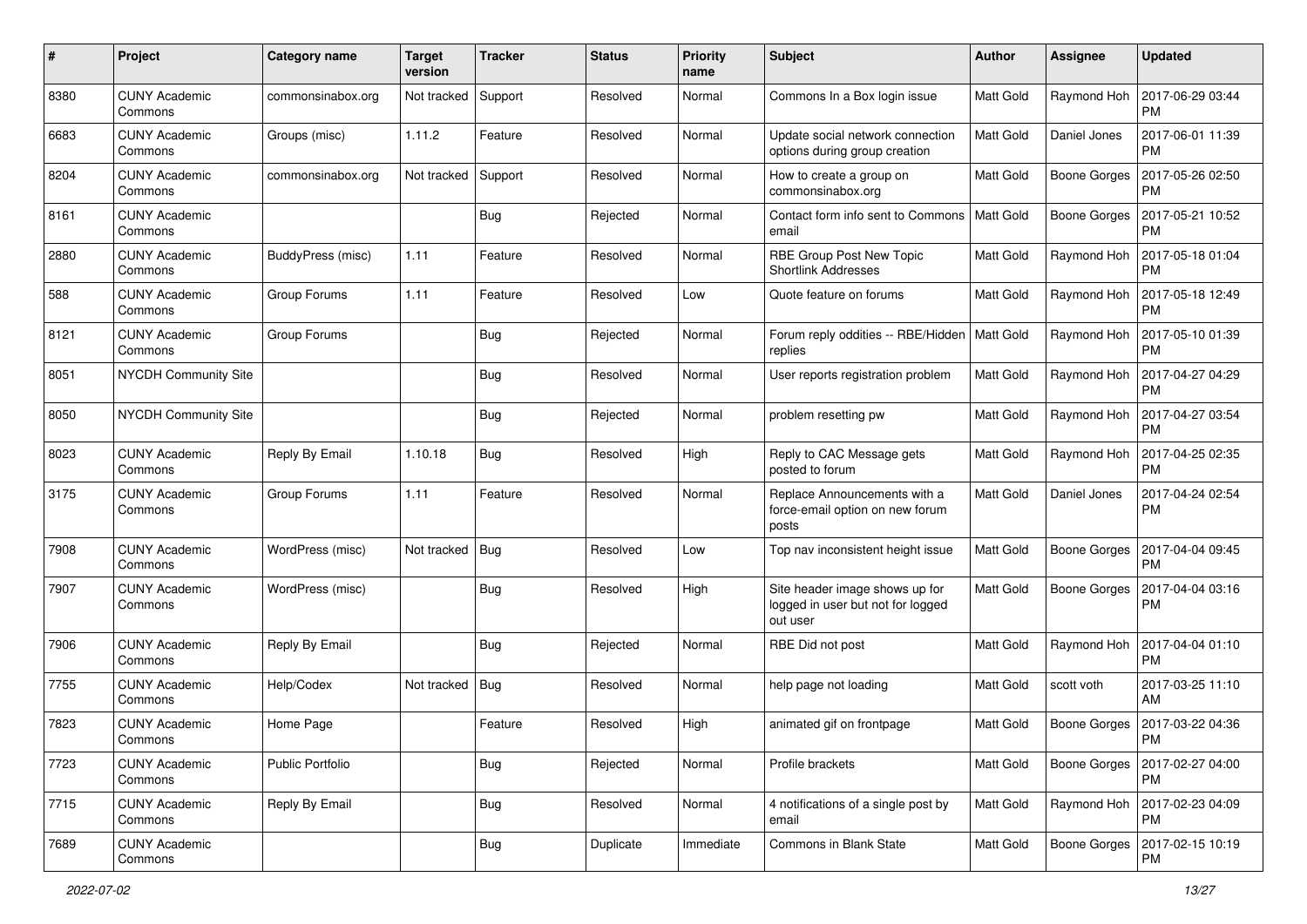| #    | Project                         | Category name              | <b>Target</b><br>version | <b>Tracker</b> | <b>Status</b> | <b>Priority</b><br>name | <b>Subject</b>                                                  | <b>Author</b> | Assignee            | <b>Updated</b>                |
|------|---------------------------------|----------------------------|--------------------------|----------------|---------------|-------------------------|-----------------------------------------------------------------|---------------|---------------------|-------------------------------|
| 7262 | <b>CUNY Academic</b><br>Commons | Home Page                  | 1.10.6                   | Feature        | Resolved      | Normal                  | replace "take a tour" widget on<br>CAC homepage                 | Matt Gold     | Boone Gorges        | 2016-12-28 03:34<br><b>PM</b> |
| 5316 | <b>CUNY Academic</b><br>Commons | User Experience            | Future<br>release        | Feature        | Assigned      | Normal                  | Prompt user email address updates   Matt Gold                   |               | <b>Stephen Real</b> | 2016-12-21 03:30<br><b>PM</b> |
| 7127 | <b>CUNY Academic</b><br>Commons | cuny.is                    |                          | Feature        | Resolved      | Normal                  | Remove cuny is form                                             | Matt Gold     | Matt Gold           | 2016-12-18 02:06<br><b>PM</b> |
| 4980 | <b>CUNY Academic</b><br>Commons | Home Page                  | Future<br>release        | Feature        | Assigned      | Normal                  | CAC Featured Content -- Adding<br>Randomization                 | Matt Gold     | Boone Gorges        | 2016-12-12 03:01<br><b>PM</b> |
| 769  | <b>CUNY Academic</b><br>Commons | Search                     |                          | Feature        | Duplicate     | Normal                  | <b>Test Out and Consider Installing</b><br>Sphinx Search Plugin | Matt Gold     | Dominic Giglio      | 2016-12-12 02:47<br><b>PM</b> |
| 1151 | <b>CUNY Academic</b><br>Commons | Wiki                       | Not tracked              | Feature        | Rejected      | High                    | Upgrade MediaWiki to latest                                     | Matt Gold     | Dominic Giglio      | 2016-12-12 10:46<br>AM        |
| 6995 | <b>CUNY Academic</b><br>Commons | Home Page                  | Not tracked              | Bug            | Assigned      | Normal                  | member filter on homepage not<br>working                        | Matt Gold     | Raymond Hoh         | 2016-12-11 09:46<br><b>PM</b> |
| 6992 | <b>CUNY Academic</b><br>Commons | Registration               | Not tracked              | Support        | Resolved      | High                    | User cannot activate account                                    | Matt Gold     | Boone Gorges        | 2016-12-08 11:13<br>AM        |
| 6686 | <b>CUNY Academic</b><br>Commons | Group Invitations          | 1.10.3                   | Bug            | Resolved      | Normal                  | Problems with auto-complete on<br>Send Invites tab              | Matt Gold     | Boone Gorges        | 2016-12-01 03:14<br><b>PM</b> |
| 6674 | <b>CUNY Academic</b><br>Commons | Reply By Email             | 1.10.3                   | Bug            | Resolved      | Normal                  | Member RBE responses to<br>document uploads                     | Matt Gold     | Raymond Hoh         | 2016-11-29 09:44<br><b>PM</b> |
| 6869 | <b>CUNY Academic</b><br>Commons | <b>Email Notifications</b> |                          | <b>Bug</b>     | Resolved      | Urgent                  | Report: Email notifications not<br>going out                    | Matt Gold     | Raymond Hoh         | 2016-11-29 09:44<br><b>PM</b> |
| 6872 | <b>CUNY Academic</b><br>Commons | Group Files                | Not tracked              | <b>Bug</b>     | Resolved      | Normal                  | Seeing a red PHP warning                                        | Matt Gold     | Boone Gorges        | 2016-11-29 02:39<br><b>PM</b> |
| 6695 | <b>CUNY Academic</b><br>Commons | <b>Group Announcments</b>  | 1.10.3                   | <b>Bug</b>     | Duplicate     | Normal                  | Member reply to announcement<br>goes to Commons address         | Matt Gold     | Raymond Hoh         | 2016-11-22 01:46<br>AM        |
| 6629 | <b>CUNY Academic</b><br>Commons | <b>Email Notifications</b> | 1.10.2                   | Bug            | Resolved      | Normal                  | email footer demphasizes RBE                                    | Matt Gold     | Raymond Hoh         | 2016-11-20 09:23<br>AM        |
| 6773 | <b>CUNY Academic</b><br>Commons | Registration               |                          | Support        | Resolved      | Normal                  | tracking non-CUNY sign-up codes                                 | Matt Gold     | Boone Gorges        | 2016-11-17 01:15<br>AM        |
| 6680 | <b>CUNY Academic</b><br>Commons | Groups (misc)              | 1.10.2                   | Feature        | Resolved      | Normal                  | Make "All email" default on group<br>creation                   | Matt Gold     | Boone Gorges        | 2016-11-11 04:20<br><b>PM</b> |
| 6143 | <b>CUNY Academic</b><br>Commons | Events                     | 1.10.1                   | Documentation  | Resolved      | Normal                  | Calendar Embed documentation                                    | Matt Gold     | scott voth          | 2016-11-11 11:02<br>AM        |
| 6671 | <b>CUNY Academic</b><br>Commons | Reply By Email             | Not tracked              | Bug            | Assigned      | Normal                  | 'Post too often" RBE error<br>message                           | Matt Gold     | Raymond Hoh         | 2016-11-11 09:55<br>AM        |
| 6623 | CUNY Academic<br>Commons        | <b>Email Notifications</b> | 1.10.1                   | <b>Bug</b>     | Resolved      | Normal                  | Add blank line in cross-posted<br>email notifications           | Matt Gold     | Daniel Jones        | 2016-11-08 01:07<br>PM        |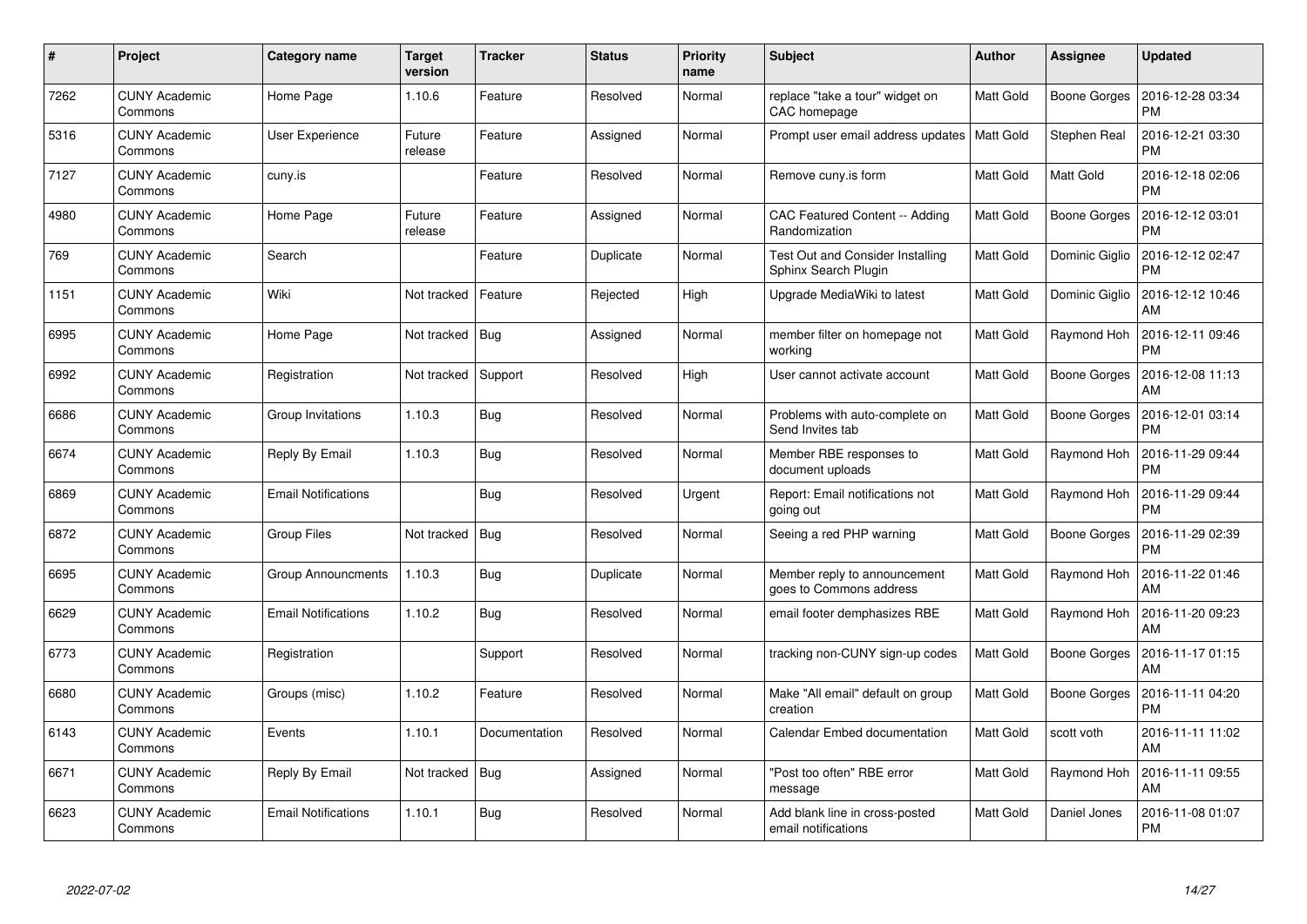| #    | Project                         | <b>Category name</b>    | Target<br>version | <b>Tracker</b> | <b>Status</b> | <b>Priority</b><br>name | <b>Subject</b>                                                                     | Author    | <b>Assignee</b>     | <b>Updated</b>                |
|------|---------------------------------|-------------------------|-------------------|----------------|---------------|-------------------------|------------------------------------------------------------------------------------|-----------|---------------------|-------------------------------|
| 6075 | <b>CUNY Academic</b><br>Commons | WordPress (misc)        | 1.9.32            | Bug            | Resolved      | Normal                  | Suppress useless warnings on<br>sub-blog dashboards                                | Matt Gold | Daniel Jones        | 2016-11-01 10:06<br><b>PM</b> |
| 2049 | <b>CUNY Academic</b><br>Commons | Group Forums            | 1.10              | Feature        | Resolved      | Normal                  | Rich-text forum posts                                                              | Matt Gold | Raymond Hoh         | 2016-11-01 11:21<br>AM        |
| 5342 | <b>CUNY Academic</b><br>Commons | Registration            | 1.10              | Feature        | Resolved      | Normal                  | Create auto-emails to people on<br>Unconfirmed list to nudge towards<br>completion | Matt Gold | <b>Boone Gorges</b> | 2016-10-31 01:48<br><b>PM</b> |
| 5717 | <b>CUNY Academic</b><br>Commons | Events                  | 1.10              | Bug            | Resolved      | Normal                  | Events not showing up on sitewide<br>events calendar                               | Matt Gold | Raymond Hoh         | 2016-10-27 11:49<br>AM        |
| 6404 | <b>CUNY Academic</b><br>Commons | Registration            | 1.9.32            | Feature        | Resolved      | Normal                  | Registration page text change                                                      | Matt Gold | Boone Gorges        | 2016-10-25 01:47<br><b>PM</b> |
| 6426 | <b>CUNY Academic</b><br>Commons | Spam/Spam<br>Prevention | Future<br>release | Feature        | Assigned      | Normal                  | Force captcha on all comments?                                                     | Matt Gold | <b>Tahir Butt</b>   | 2016-10-24 02:06<br><b>PM</b> |
| 615  | <b>CUNY Academic</b><br>Commons | BuddyPress (misc)       |                   | Feature        | Rejected      | Low                     | "Enter" should trigger autocomplete<br>event                                       | Matt Gold | <b>Boone Gorges</b> | 2016-10-24 11:49<br>AM        |
| 1215 | <b>CUNY Academic</b><br>Commons | <b>WordPress Themes</b> |                   | Feature        | Rejected      | Normal                  | <b>Consider Buying Viva Themes</b><br>Pack                                         | Matt Gold | Matt Gold           | 2016-10-24 11:41<br>AM        |
| 3090 | <b>CUNY Academic</b><br>Commons | Twitter page            | Future<br>release | Feature        | Assigned      | Normal                  | Prevent Retweets from showing up<br>on Commons twitter page                        | Matt Gold | <b>Tahir Butt</b>   | 2016-10-24 11:31<br>AM        |
| 506  | <b>CUNY Academic</b><br>Commons | BuddyPress (misc)       |                   | Feature        | Rejected      | Normal                  | Attachments for Group<br><b>Announcement Posts</b>                                 | Matt Gold | <b>Boone Gorges</b> | 2016-10-24 11:20<br>AM        |
| 6413 | <b>CUNY Academic</b><br>Commons | WordPress - Media       |                   | Bug            | Duplicate     | Normal                  | Images not showing up                                                              | Matt Gold | Boone Gorges        | 2016-10-24 10:16<br>AM        |
| 5221 | <b>CUNY Academic</b><br>Commons | Reply By Email          | 1.10              | <b>Bug</b>     | Resolved      | Normal                  | Alter Error messages for RBE                                                       | Matt Gold | Raymond Hoh         | 2016-10-24 02:11<br>AM        |
| 6365 | <b>CUNY Academic</b><br>Commons | BuddyPress (misc)       | Not tracked       | Feature        | Duplicate     | Normal                  | Create Undergraduate Student<br>status/role on the CAC                             | Matt Gold | Boone Gorges        | 2016-10-20 11:38<br>AM        |
| 6350 | <b>CUNY Academic</b><br>Commons | Blogs (BuddyPress)      | 1.9.31            | Bug            | Resolved      | Normal                  | Editing blog posts results in activity<br>items                                    | Matt Gold | Boone Gorges        | 2016-10-18 09:24<br><b>PM</b> |
| 2695 | <b>CUNY Academic</b><br>Commons | WordPress (misc)        | 1.10              | Feature        | Resolved      | Normal                  | Create Private File Uploads for<br><b>Blogs</b>                                    | Matt Gold | Boone Gorges        | 2016-10-18 09:45<br>AM        |
| 6220 | <b>CUNY Academic</b><br>Commons | Support                 | Not tracked       | Documentation  | Resolved      | Normal                  | Add password protection info to<br>privacy page                                    | Matt Gold | scott voth          | 2016-10-16 11:36<br>AM        |
| 6298 | <b>CUNY Academic</b><br>Commons | User Experience         | Not tracked       | Design/UX      | Assigned      | Normal                  | Examine data from survey                                                           | Matt Gold | Margaret<br>Galvan  | 2016-10-14 12:16<br><b>PM</b> |
| 4082 | <b>CUNY Academic</b><br>Commons | Events                  | 1.10              | Feature        | Resolved      | Normal                  | Events Calendar: Expose sitewide<br>events listings                                | Matt Gold | Samantha<br>Raddatz | 2016-10-13 03:58<br><b>PM</b> |
| 2670 | <b>CUNY Academic</b><br>Commons | <b>Public Portfolio</b> |                   | Feature        | Duplicate     | Normal                  | Design review of our new profile<br>header                                         | Matt Gold | Matt Gold           | 2016-10-13 12:46<br><b>PM</b> |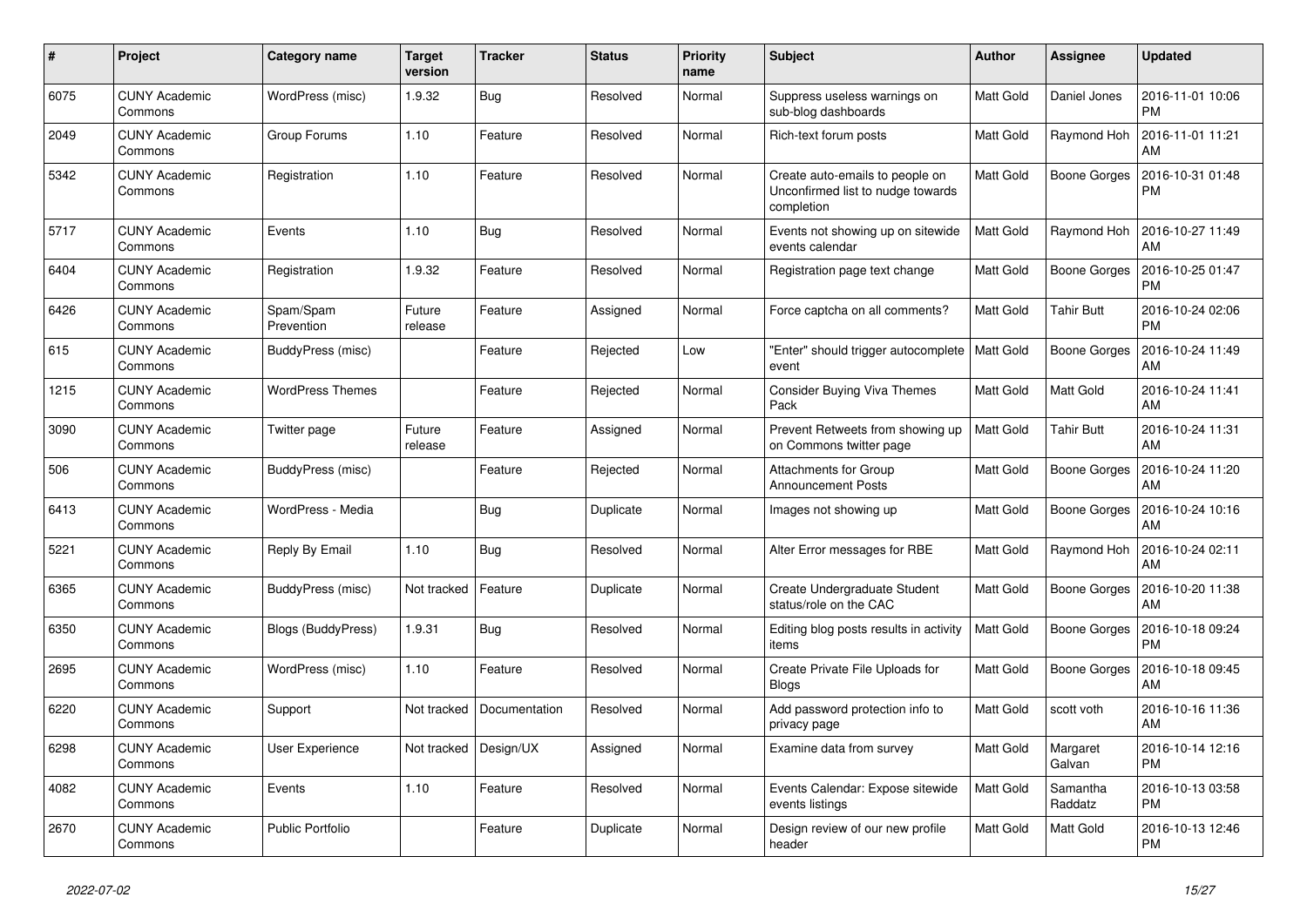| #    | Project                         | Category name            | <b>Target</b><br>version | <b>Tracker</b> | <b>Status</b>        | <b>Priority</b><br>name | <b>Subject</b>                                                                                           | Author    | Assignee            | <b>Updated</b>                |
|------|---------------------------------|--------------------------|--------------------------|----------------|----------------------|-------------------------|----------------------------------------------------------------------------------------------------------|-----------|---------------------|-------------------------------|
| 4903 | <b>CUNY Academic</b><br>Commons | Events                   | Future<br>release        | Design/UX      | Assigned             | Normal                  | Improving visual appearance of<br>event calendars                                                        | Matt Gold | Boone Gorges        | 2016-10-13 11:51<br>AM        |
| 5696 | <b>CUNY Academic</b><br>Commons | Events                   | Future<br>release        | Feature        | Assigned             | Normal                  | Events Calendar - display options /<br>calendar aggregation                                              | Matt Gold | <b>Boone Gorges</b> | 2016-10-13 11:44<br>AM        |
| 6115 | <b>CUNY Academic</b><br>Commons | Publicity                | Not tracked              | Feature        | Assigned             | Normal                  | create digital signage for GC                                                                            | Matt Gold | scott voth          | 2016-10-11 10:09<br><b>PM</b> |
| 6126 | <b>CUNY Academic</b><br>Commons | Wiki                     | Not tracked              | <b>Bug</b>     | Resolved             | Normal                  | <b>CUNY DHI Guide</b>                                                                                    | Matt Gold | Boone Gorges        | 2016-10-09 02:59<br><b>PM</b> |
| 6082 | <b>CUNY Academic</b><br>Commons | <b>WordPress Themes</b>  | 1.9.29                   | <b>Bug</b>     | Resolved             | Immediate               | Sites down                                                                                               | Matt Gold | Boone Gorges        | 2016-09-23 03:32<br><b>PM</b> |
| 5954 | <b>CUNY Academic</b><br>Commons |                          | Not tracked              | Feature        | Resolved             | Normal                  | replace video on homepage with<br>featured sites/groups                                                  | Matt Gold | Boone Gorges        | 2016-09-23 02:23<br><b>PM</b> |
| 6014 | <b>CUNY Academic</b><br>Commons | Publicity                | Future<br>release        | Publicity      | Reporter<br>Feedback | Normal                  | Google search listing                                                                                    | Matt Gold | Boone Gorges        | 2016-09-21 03:48<br><b>PM</b> |
| 5978 | <b>CUNY Academic</b><br>Commons | BuddyPress (misc)        | Not tracked              | Feature        | Resolved             | Normal                  | Add Undergraduate Student to<br>Checkable filters on People page                                         | Matt Gold | Boone Gorges        | 2016-09-04 09:48<br><b>PM</b> |
| 5977 | <b>CUNY Academic</b><br>Commons | Registration             | Not tracked              | Feature        | Resolved             | Normal                  | Add Undergraduate Student to list<br>of Profile choices upon registration                                | Matt Gold | <b>Boone Gorges</b> | 2016-09-04 09:47<br><b>PM</b> |
| 5955 | <b>CUNY Academic</b><br>Commons | Outreach                 | Future<br>release        | Feature        | Assigned             | Normal                  | Create auto-newsletter for<br>commons members                                                            | Matt Gold | Luke Waltzer        | 2016-08-30 10:34<br>AM        |
| 5925 | <b>CUNY Academic</b><br>Commons | <b>WordPress Plugins</b> | 1.9.26                   | Feature        | Resolved             | High                    | Add Github Embed plugin                                                                                  | Matt Gold | Boone Gorges        | 2016-08-24 12:56<br><b>PM</b> |
| 5890 | <b>CUNY Academic</b><br>Commons | <b>Commons Profile</b>   | 1.9.24                   | Bug            | Resolved             | Normal                  | Commons user profile erroneously<br>indicates a group for a member                                       | Matt Gold | Boone Gorges        | 2016-08-11 11:53<br><b>PM</b> |
| 5881 | <b>CUNY Academic</b><br>Commons | Groups (misc)            | 1.9.24                   | Bug            | Resolved             | Normal                  | shown "Request membership"<br>button when admin/creator of group                                         | Matt Gold | Boone Gorges        | 2016-08-11 10:56<br><b>PM</b> |
| 5879 | <b>CUNY Academic</b><br>Commons | Group Forums             | 1.10                     | Feature        | Resolved             | Normal                  | Enable Group Forums By Default                                                                           | Matt Gold | Boone Gorges        | 2016-08-11 10:40<br><b>PM</b> |
| 5880 | <b>CUNY Academic</b><br>Commons | Groups (misc)            | 1.10                     | <b>Bug</b>     | Resolved             | Normal                  | Option to send invites to group<br>shown in group creation process<br>even when no invitees are selected | Matt Gold | Paige Dupont        | 2016-08-11 11:55<br>AM        |
| 5878 | <b>CUNY Academic</b><br>Commons | Group Blogs              | 1.10                     | Bug            | Resolved             | Normal                  | Group Blog creation improvements                                                                         | Matt Gold | <b>Boone Gorges</b> | 2016-08-10 09:36<br><b>PM</b> |
| 5823 | <b>CUNY Academic</b><br>Commons | Domain Mapping           | 1.9.22                   | Support        | Resolved             | Normal                  | <b>Redirect CFR sites</b>                                                                                | Matt Gold | Boone Gorges        | 2016-08-01 11:58<br><b>PM</b> |
| 5840 | <b>NYCDH Community Site</b>     |                          |                          | Bug            | Resolved             | Normal                  | request membership in private<br>group issue                                                             | Matt Gold | Raymond Hoh         | 2016-07-26 06:58<br>AM        |
| 5767 | <b>CUNY Academic</b><br>Commons | WordPress (misc)         | 1.9.20                   | Feature        | Resolved             | Normal                  | Migrate the social paper cbox site<br>into the Commons                                                   | Matt Gold | <b>Boone Gorges</b> | 2016-07-21 03:52<br><b>PM</b> |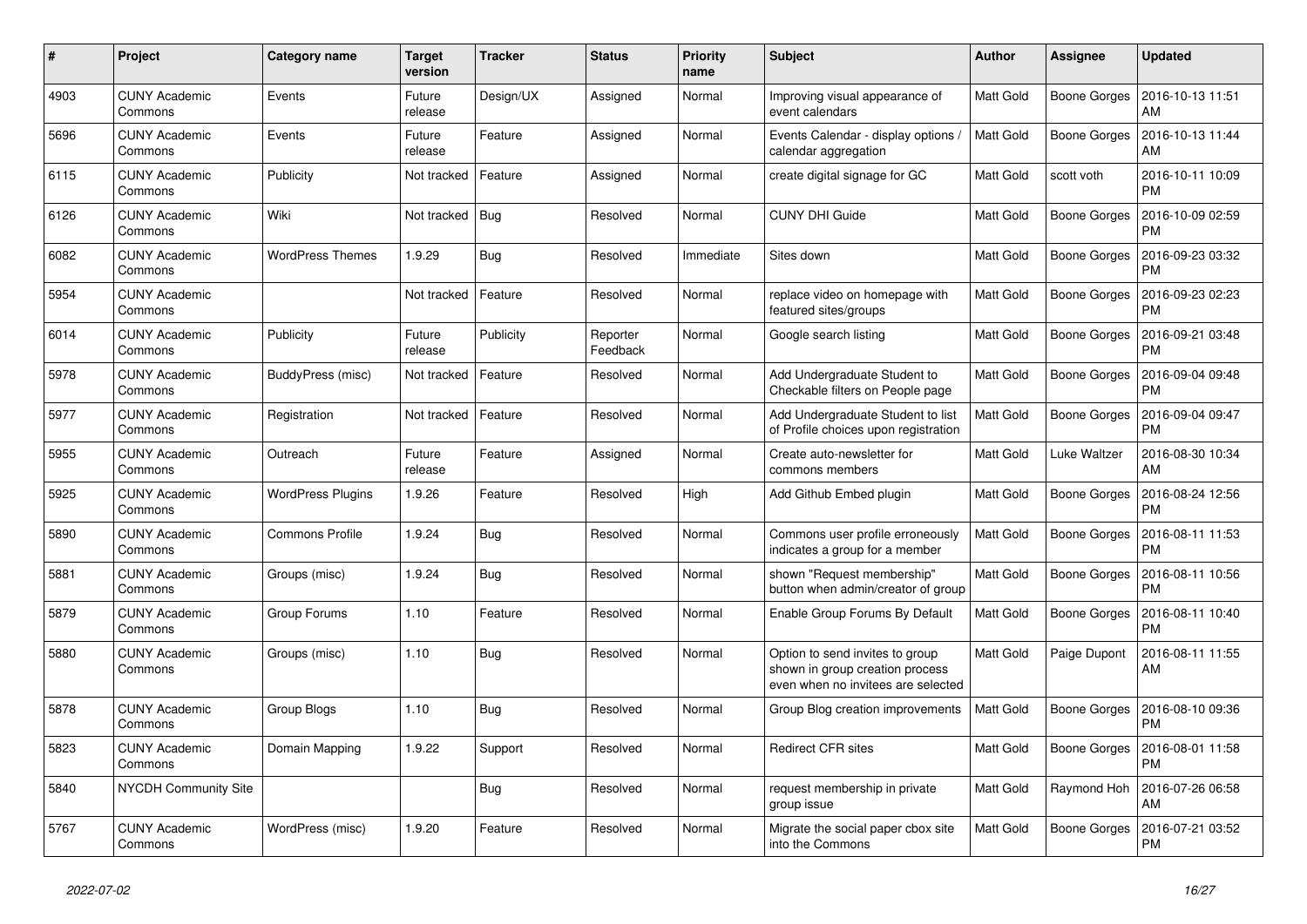| #    | Project                         | <b>Category name</b>     | <b>Target</b><br>version | <b>Tracker</b> | <b>Status</b> | <b>Priority</b><br>name | <b>Subject</b>                                                                | <b>Author</b> | <b>Assignee</b> | <b>Updated</b>                |
|------|---------------------------------|--------------------------|--------------------------|----------------|---------------|-------------------------|-------------------------------------------------------------------------------|---------------|-----------------|-------------------------------|
| 5519 | NYCDH Community Site            |                          |                          | Feature        | Resolved      | Normal                  | Add all NYCDH members to the<br>Announcements Group                           | Matt Gold     | Raymond Hoh     | 2016-07-20 07:30<br><b>PM</b> |
| 5742 | <b>NYCDH Community Site</b>     |                          |                          | <b>Bug</b>     | Resolved      | Normal                  | images in slideshow not working                                               | Matt Gold     | Raymond Hoh     | 2016-07-20 07:24<br><b>PM</b> |
| 5738 | <b>CUNY Academic</b><br>Commons | Group Forums             |                          | <b>Bug</b>     | Rejected      | Normal                  | Forum post list formatting didn't<br>come through                             | Matt Gold     | Boone Gorges    | 2016-07-02 01:09<br><b>PM</b> |
| 5736 | <b>CUNY Academic</b><br>Commons | WordPress (misc)         | Not tracked              | Support        | Resolved      | Normal                  | Create GCDI dev site                                                          | Matt Gold     | Boone Gorges    | 2016-06-27 04:23<br><b>PM</b> |
| 5516 | <b>CUNY Academic</b><br>Commons | Social Paper             | 1.9.19                   | Bug            | Rejected      | Normal                  | Adding a link to Social Paper jumps<br>position to top of page                | Matt Gold     | Boone Gorges    | 2016-06-21 09:54<br><b>PM</b> |
| 5693 | <b>CUNY Academic</b><br>Commons | Social Paper             | Not tracked              | Publicity      | Resolved      | Normal                  | Social Paper Stats for grant report                                           | Matt Gold     | Boone Gorges    | 2016-06-14 09:21<br><b>PM</b> |
| 5691 | <b>CUNY Academic</b><br>Commons | Blogs (BuddyPress)       | Future<br>release        | Bug            | Assigned      | High                    | Differing numbers on Sites display                                            | Matt Gold     | Raymond Hoh     | 2016-06-13 01:37<br><b>PM</b> |
| 5631 | <b>CUNY Academic</b><br>Commons | <b>WordPress Plugins</b> | 1.9.17                   | Feature        | Resolved      | Normal                  | WP Super Edit Plugin                                                          | Matt Gold     | Boone Gorges    | 2016-06-01 11:57<br><b>PM</b> |
| 335  | <b>CUNY Academic</b><br>Commons | Wiki                     |                          | Bug            | Rejected      | Normal                  | Link attribute on images is stripped<br>when MW pages are edited              | Matt Gold     | Boone Gorges    | 2016-05-31 12:17<br><b>PM</b> |
| 5513 | <b>CUNY Academic</b><br>Commons | Reply By Email           | 1.9.17                   | <b>Bug</b>     | Resolved      | Low                     | Header issues on a RBE post                                                   | Matt Gold     | Raymond Hoh     | 2016-05-31 11:44<br>AM        |
| 5606 | <b>CUNY Academic</b><br>Commons | Group Forums             | Not tracked              | Feature        | Resolved      | Normal                  | Allow .txt files as forum post<br>attachments                                 | Matt Gold     | Boone Gorges    | 2016-05-24 07:37<br>AM        |
| 5556 | <b>CUNY Academic</b><br>Commons | WordPress (misc)         | 1.9.16                   | Bug            | Resolved      | Normal                  | Blog comment leads to<br>unauthorized post warning                            | Matt Gold     | Boone Gorges    | 2016-05-21 11:12<br><b>PM</b> |
| 5512 | <b>CUNY Academic</b><br>Commons | <b>WordPress Plugins</b> | 1.9.15                   | Feature        | Resolved      | Normal                  | Update premium plugin -- Google<br><b>Drive</b>                               | Matt Gold     | Boone Gorges    | 2016-05-11 11:12<br><b>PM</b> |
| 5411 | <b>CUNY Academic</b><br>Commons | <b>WordPress Themes</b>  | 1.10                     | Feature        | Resolved      | Normal                  | Child theme for the MALS program                                              | Matt Gold     | Daniel Jones    | 2016-05-09 08:51<br><b>PM</b> |
| 5520 | NYCDH Community Site            |                          |                          | Feature        | Resolved      | Normal                  | Auto-Add Newly Registered<br>Members to the Announcements<br>Group            | Matt Gold     | Raymond Hoh     | 2016-05-03 07:25<br>PM        |
| 5504 | <b>CUNY Academic</b><br>Commons | <b>WordPress Plugins</b> |                          | Support        | Resolved      | Normal                  | Embedding CartoDB maps                                                        | Matt Gold     | Boone Gorges    | 2016-04-30 10:49<br>AM        |
| 5486 | <b>CUNY Academic</b><br>Commons | <b>BuddyPress Docs</b>   | 1.9.15                   | Bug            | Resolved      | Low                     | Doc history not showing up                                                    | Matt Gold     | Boone Gorges    | 2016-04-24 11:50<br>AM        |
| 5440 | <b>CUNY Academic</b><br>Commons |                          |                          | <b>Bug</b>     | Rejected      | Normal                  | New account notification email<br>question                                    | Matt Gold     | Raymond Hoh     | 2016-04-21 12:12<br>AM        |
| 5447 | <b>NYCDH Community Site</b>     |                          |                          | <b>Bug</b>     | Resolved      | Normal                  | Forum post notification doesn't note   Matt Gold<br>presence of an attachment |               | Raymond Hoh     | 2016-04-15 12:19<br><b>PM</b> |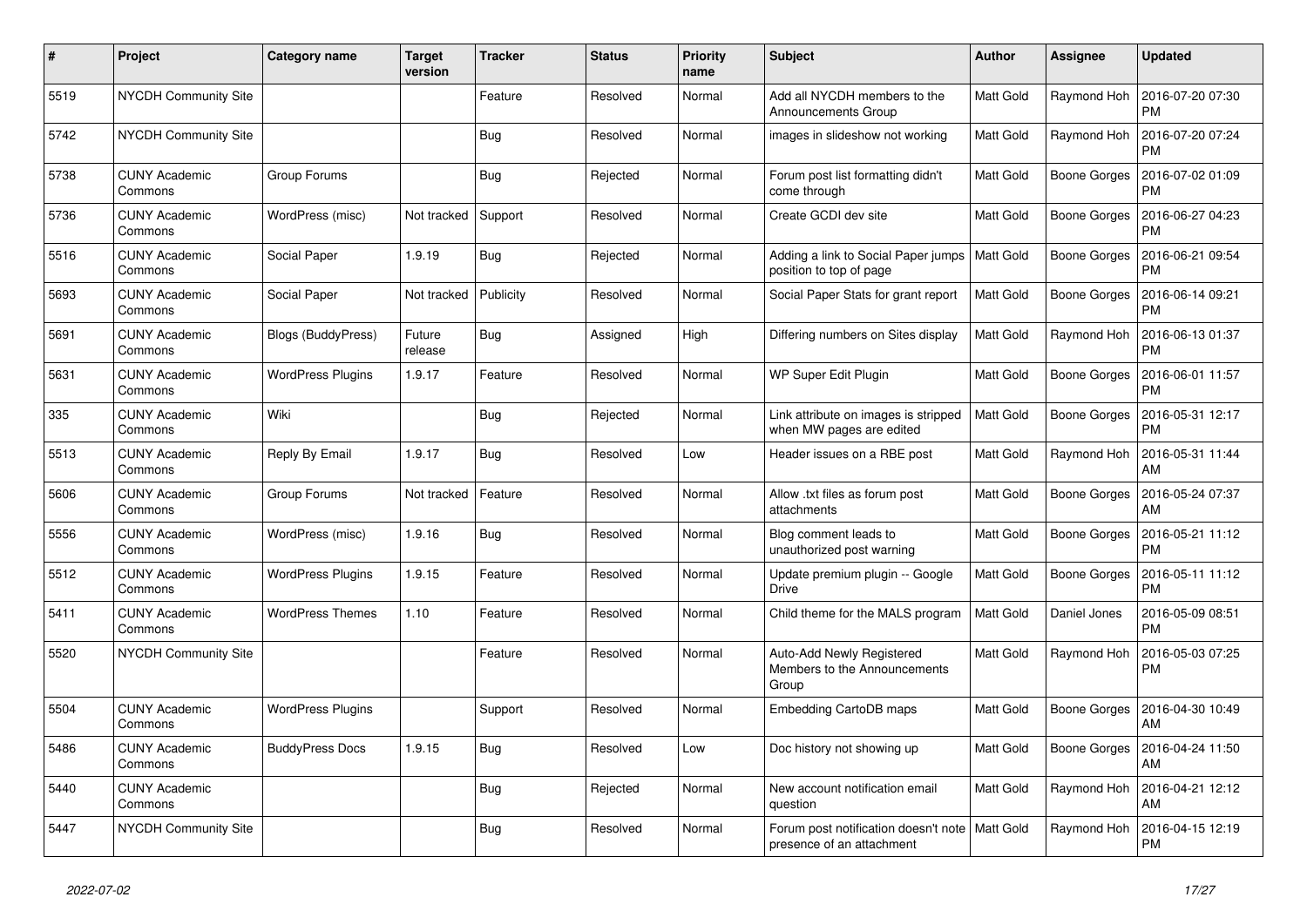| $\pmb{\#}$ | Project                         | <b>Category name</b>       | <b>Target</b><br>version | <b>Tracker</b> | <b>Status</b> | <b>Priority</b><br>name | Subject                                                                                      | Author           | Assignee            | <b>Updated</b>                |
|------------|---------------------------------|----------------------------|--------------------------|----------------|---------------|-------------------------|----------------------------------------------------------------------------------------------|------------------|---------------------|-------------------------------|
| 3657       | <b>CUNY Academic</b><br>Commons | WordPress (misc)           | Not tracked              | Feature        | <b>New</b>    | Normal                  | Create alert for GC email<br>addresses                                                       | Matt Gold        | Matt Gold           | 2016-04-14 11:29<br><b>PM</b> |
| 5445       | <b>NYCDH Community Site</b>     |                            |                          | <b>Bug</b>     | Resolved      | Normal                  | Private group question                                                                       | Matt Gold        | Raymond Hoh         | 2016-04-13 01:58<br><b>PM</b> |
| 5442       | <b>CUNY Academic</b><br>Commons | cuny.is                    | 1.9.14                   | Bug            | Resolved      | Normal                  | Shortlink creation problem                                                                   | Matt Gold        | <b>Boone Gorges</b> | 2016-04-12 11:03<br><b>PM</b> |
| 5222       | <b>CUNY Academic</b><br>Commons | <b>Email Notifications</b> | Not tracked              | Feature        | Resolved      | Normal                  | Change email address in the footer<br>of email notifications                                 | <b>Matt Gold</b> | <b>Matt Gold</b>    | 2016-04-08 11:49<br>AM        |
| 5415       | <b>CUNY Academic</b><br>Commons | Reply By Email             | 1.9.13                   | Bug            | Resolved      | Normal                  | Received a "Your RBE Message<br>could not be posted" error even<br>though the message posted | Matt Gold        | Raymond Hoh         | 2016-04-07 03:41<br><b>PM</b> |
| 5097       | <b>CUNY Academic</b><br>Commons | Registration               | Not tracked              | Support        | Resolved      | Normal                  | Bulk account creation                                                                        | Matt Gold        | Boone Gorges        | 2016-04-07 11:14<br>AM        |
| 4405       | <b>CUNY Academic</b><br>Commons | <b>Public Portfolio</b>    | 1.9.12                   | Bug            | Resolved      | Normal                  | New portfolio text not saving                                                                | Matt Gold        | Boone Gorges        | 2016-04-04 02:12<br>PM        |
| 4676       | <b>CUNY Academic</b><br>Commons | Events                     | 1.9.12                   | Feature        | Resolved      | Normal                  | Offer silent option (no email<br>notification) for events calendar in<br>groups              | Matt Gold        | Daniel Jones        | 2016-03-28 03:57<br><b>PM</b> |
| 3497       | <b>CUNY Academic</b><br>Commons | Publicity                  | Not tracked              | Bug            | Resolved      | Normal                  | News blog post & hero slide on free   Matt Gold<br>software contributions                    |                  | scott voth          | 2016-03-09 06:48<br><b>PM</b> |
| 3370       | <b>CUNY Academic</b><br>Commons | <b>WordPress Plugins</b>   | Not tracked              | Outreach       | Resolved      | Normal                  | Package Registration Plugin for<br><b>WP Repo Release</b>                                    | Matt Gold        | Raymond Hoh         | 2016-03-08 11:57<br>AM        |
| 1382       | <b>CUNY Academic</b><br>Commons | WordPress (misc)           | Not tracked              | Outreach       | Resolved      | Normal                  | <b>Add Recent Commons</b><br>Presentations to "Campus<br>Outreach" Tab on News Blog          | Matt Gold        | scott voth          | 2016-03-04 08:48<br>AM        |
| 3369       | <b>CUNY Academic</b><br>Commons | Reply By Email             | Not tracked              | Outreach       | Hold          | Normal                  | Release reply by email to WP<br>plugin directory                                             | Matt Gold        | Raymond Hoh         | 2016-03-01 12:46<br><b>PM</b> |
| 5220       | <b>CUNY Academic</b><br>Commons | Reply By Email             | 1.9.9                    | Bug            | Resolved      | Normal                  | Post by Email error                                                                          | Matt Gold        | Raymond Hoh         | 2016-03-01 12:30<br><b>PM</b> |
| 5274       | <b>CUNY Academic</b><br>Commons |                            |                          | <b>Bug</b>     | Resolved      | Normal                  | RBE - received erroneous<br>notification of reply not being<br>posted                        | Matt Gold        |                     | 2016-02-29 03:46<br><b>PM</b> |
| 4986       | <b>CUNY Academic</b><br>Commons | ZenDesk                    | Not tracked              | Support        | Assigned      | Normal                  | Prepare documentation for<br>Zendesk re web widget                                           | Matt Gold        | Samantha<br>Raddatz | 2016-02-25 03:09<br><b>PM</b> |
| 861        | <b>CUNY Academic</b><br>Commons | WordPress (misc)           | Not tracked              | Feature        | Rejected      | Normal                  | Embed Wikipedia Page in About<br>Page                                                        | Matt Gold        | Matt Gold           | 2016-02-23 06:00<br>PM        |
| 636        | <b>CUNY Academic</b><br>Commons | WordPress (misc)           | Not tracked Support      |                | Assigned      | Normal                  | Create Lynda.com-like Table of<br>Contents for Prospective Tutorial<br>Screencasts           | Matt Gold        | scott voth          | 2016-02-23 03:12<br><b>PM</b> |
| 4070       | <b>CUNY Academic</b><br>Commons | Analytics                  | Not tracked Support      |                | Assigned      | Normal                  | Request for JITP site analytics                                                              | Matt Gold        | Seth Persons        | 2016-02-23 03:09<br><b>PM</b> |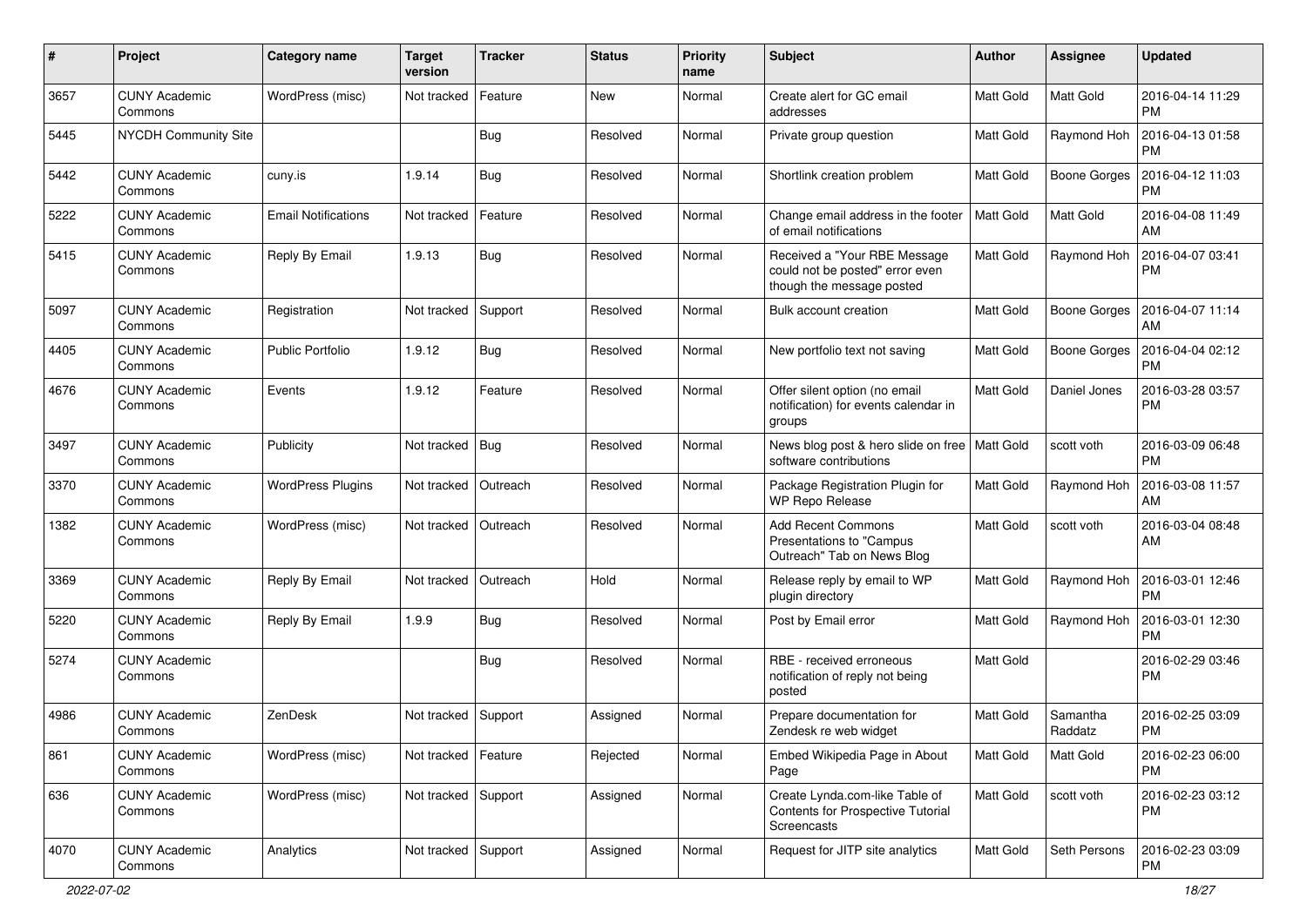| #    | Project                         | Category name              | <b>Target</b><br>version | <b>Tracker</b> | <b>Status</b> | <b>Priority</b><br>name | <b>Subject</b>                                                                      | Author           | <b>Assignee</b>     | <b>Updated</b>                |
|------|---------------------------------|----------------------------|--------------------------|----------------|---------------|-------------------------|-------------------------------------------------------------------------------------|------------------|---------------------|-------------------------------|
| 5237 | <b>CUNY Academic</b><br>Commons | <b>Email Invitations</b>   | 1.9.8                    | Feature        | Resolved      | Normal                  | Remove restrictions on undergrad<br>student email domains                           | Matt Gold        | Boone Gorges        | 2016-02-19 03:16<br><b>PM</b> |
| 5231 | <b>CUNY Academic</b><br>Commons | Registration               | 1.9.8                    | Feature        | Resolved      | Normal                  | Create role that allows community<br>facilitators to access the<br>Unconfirmed tool | Matt Gold        | <b>Boone Gorges</b> | 2016-02-19 01:31<br>AM        |
| 2580 | <b>CUNY Academic</b><br>Commons | Events                     |                          | Feature        | Rejected      | Low                     | Time.ly - possible calendar plugin                                                  | <b>Matt Gold</b> | Chris Stein         | 2016-02-15 11:19<br><b>PM</b> |
| 5127 | <b>CUNY Academic</b><br>Commons | <b>Email Notifications</b> | 1.9.7                    | Bug            | Resolved      | Normal                  | Forum posts to multiple groups --<br>no notice in attachment                        | Matt Gold        | Daniel Jones        | 2016-02-07 10:08<br><b>PM</b> |
| 3153 | <b>CUNY Academic</b><br>Commons | Documentation              | Not tracked              | Documentation  | Resolved      | Normal                  | Update Sliders Page on Codex                                                        | Matt Gold        | scott voth          | 2016-02-07 10:05<br><b>PM</b> |
| 4180 | <b>CUNY Academic</b><br>Commons | WordPress (misc)           | Not tracked              | Bug            | Resolved      | High                    | Cache issues: site deletion process                                                 | Matt Gold        | <b>Boone Gorges</b> | 2016-02-07 10:05<br><b>PM</b> |
| 5179 | <b>CUNY Academic</b><br>Commons | Homepage Slides            | 1.9.6                    | Bug            | Resolved      | High                    | homepage slider image broken                                                        | Matt Gold        | Raymond Hoh         | 2016-02-01 11:26<br><b>PM</b> |
| 3706 | <b>CUNY Academic</b><br>Commons | commonsinabox.org          | Not tracked              | Feature        | Resolved      | Normal                  | CBOX nav bar                                                                        | Matt Gold        | scott voth          | 2016-01-26 05:26<br><b>PM</b> |
| 4979 | <b>CUNY Academic</b><br>Commons | Group Forums               | Not tracked              | Bug            | Resolved      | Normal                  | File size limit exceeded?                                                           | Matt Gold        | Matt Gold           | 2016-01-26 05:16<br><b>PM</b> |
| 383  | <b>CUNY Academic</b><br>Commons | Documentation              | Not tracked              | Feature        | Rejected      | Normal                  | Purchase WP101 Videos                                                               | Matt Gold        | <b>Matt Gold</b>    | 2016-01-26 05:12<br><b>PM</b> |
| 176  | <b>CUNY Academic</b><br>Commons | Documentation              | Not tracked              | Feature        | Rejected      | Normal                  | Consider adding submenu to Help<br>section                                          | Matt Gold        | <b>Matt Gold</b>    | 2016-01-26 05:12<br><b>PM</b> |
| 3547 | <b>CUNY Academic</b><br>Commons | <b>Email Notifications</b> | Not tracked              | Bug            | Resolved      | Urgent                  | Email notifications not working                                                     | Matt Gold        | Matt Gold           | 2016-01-26 05:11<br><b>PM</b> |
| 3489 | <b>CUNY Academic</b><br>Commons | commonsinabox.org          | Not tracked              | Feature        | Resolved      | Normal                  | Tighten security on CBOX demo<br>site registration                                  | Matt Gold        | Boone Gorges        | 2016-01-26 04:32<br><b>PM</b> |
| 3518 | <b>CUNY Academic</b><br>Commons | WordPress (misc)           | Not tracked              | Support        | Rejected      | Normal                  | Moderated comment spam                                                              | Matt Gold        | Boone Gorges        | 2016-01-26 03:26<br><b>PM</b> |
| 3437 | <b>CUNY Academic</b><br>Commons | Registration               | Not tracked              | Support        | Resolved      | Normal                  | Unconfirmed question                                                                | Matt Gold        | Boone Gorges        | 2016-01-26 12:07<br><b>PM</b> |
| 3410 | <b>CUNY Academic</b><br>Commons | cuny.is                    | Not tracked              | Publicity      | Resolved      | Normal                  | DH Praxis cuny is request                                                           | Matt Gold        | Boone Gorges        | 2016-01-26 12:03<br>РM        |
| 3243 | CUNY Academic<br>Commons        | <b>Email Notifications</b> | Not tracked              | Support        | Rejected      | Normal                  | LAGCC email system stripping<br>links from email message                            | Matt Gold        | Micki Kaufman       | 2016-01-26 11:55<br>AM        |
| 3127 | <b>CUNY Academic</b><br>Commons | <b>WordPress Plugins</b>   | Not tracked              | Documentation  | Resolved      | Normal                  | Document our Google Form embed   Matt Gold                                          |                  | scott voth          | 2016-01-26 11:27<br>AM        |
| 2150 | <b>CUNY Academic</b><br>Commons | WordPress (misc)           | Not tracked              | Support        | Rejected      | Normal                  | Issue getting new member onto the<br>Commons                                        | Matt Gold        | <b>Matt Gold</b>    | 2016-01-26 11:03<br>AM        |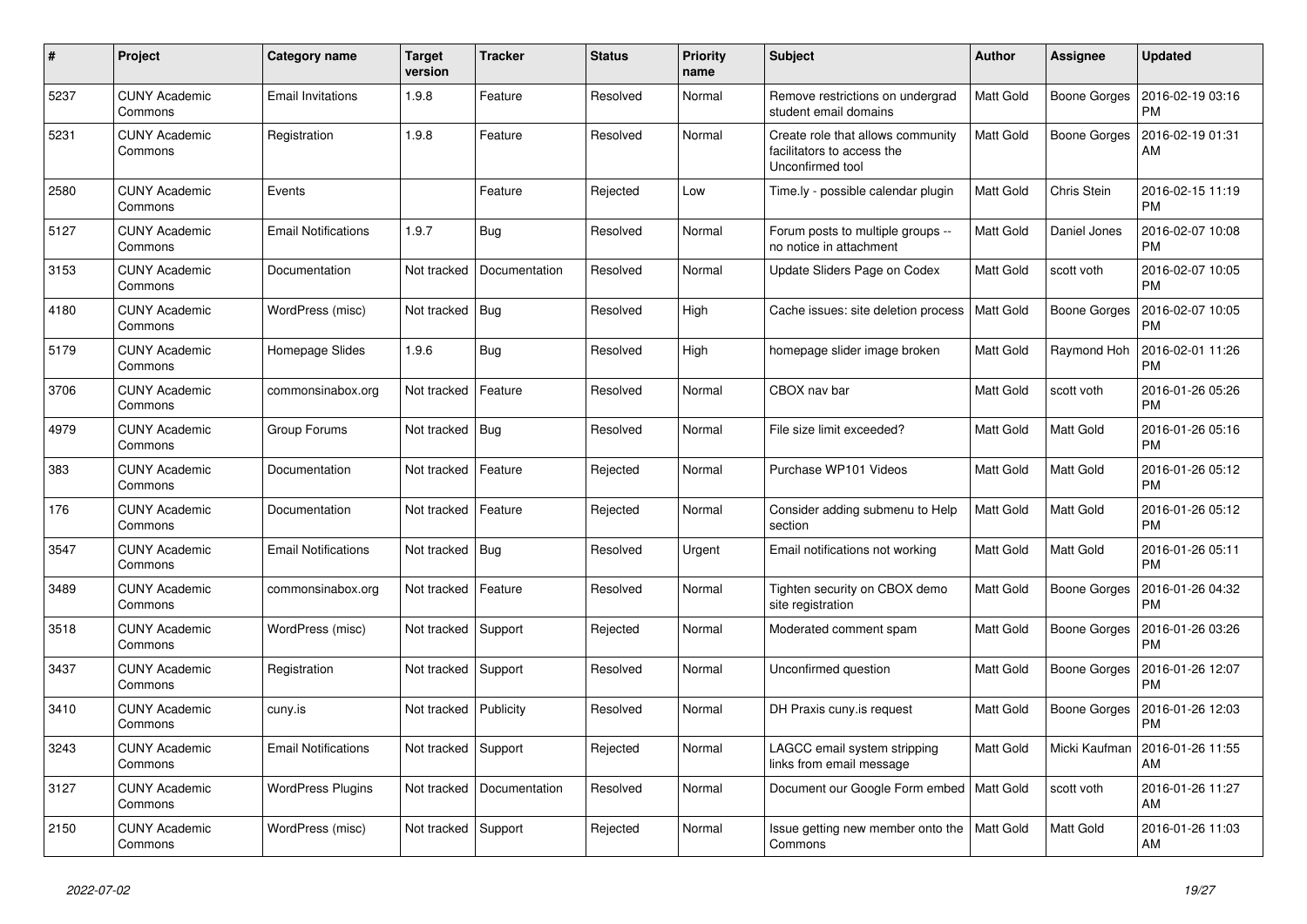| #    | Project                         | Category name            | <b>Target</b><br>version | <b>Tracker</b> | <b>Status</b> | <b>Priority</b><br>name | <b>Subject</b>                                                     | <b>Author</b>    | Assignee            | <b>Updated</b>                |
|------|---------------------------------|--------------------------|--------------------------|----------------|---------------|-------------------------|--------------------------------------------------------------------|------------------|---------------------|-------------------------------|
| 1260 | <b>CUNY Academic</b><br>Commons | WordPress (misc)         | Not tracked              | Outreach       | Resolved      | Normal                  | Send email blast                                                   | <b>Matt Gold</b> | Michael Smith       | 2016-01-26 11:01<br>AM        |
| 637  | <b>CUNY Academic</b><br>Commons | WordPress (misc)         | Not tracked              | Outreach       | Resolved      | Normal                  | Create Table of Contents for<br>Hour-Long Commons presentation     | Matt Gold        | Michael Smith       | 2016-01-26 10:55<br>AM        |
| 598  | <b>CUNY Academic</b><br>Commons | Wiki                     | Not tracked              | Feature        | Rejected      | Normal                  | Get wiki redesign info to CIC                                      | Matt Gold        | Matt Gold           | 2016-01-26 10:54<br>AM        |
| 654  | <b>CUNY Academic</b><br>Commons | BuddyPress (misc)        | Not tracked              | Feature        | Rejected      | Normal                  | User Interface Issues                                              | Matt Gold        | Chris Stein         | 2016-01-26 10:53<br>AM        |
| 329  | <b>CUNY Academic</b><br>Commons |                          | Not tracked              | Support        | Resolved      | Normal                  | 10 Things to Do After You Sign Up                                  | Matt Gold        | <b>Brian Foote</b>  | 2016-01-26 10:51<br>AM        |
| 122  | <b>CUNY Academic</b><br>Commons | Upgrades                 | Not tracked              | Feature        | Rejected      | Normal                  | Create Single Sign on for<br><b>UserVoice</b>                      | Matt Gold        | <b>Zach Davis</b>   | 2016-01-26 10:50<br>AM        |
| 2355 | <b>CUNY Academic</b><br>Commons | commonsinabox.org        | Not tracked              | Feature        | Resolved      | Normal                  | Set up cbox.org                                                    | Matt Gold        | <b>Boone Gorges</b> | 2016-01-26 12:34<br>AM        |
| 2271 | <b>CUNY Academic</b><br>Commons | commonsinabox.org        | Not tracked              | Feature        | Resolved      | Normal                  | CBOX forum posts include "notify<br>by email" checkbox             | Matt Gold        | Boone Gorges        | 2016-01-26 12:33<br>AM        |
| 2106 | <b>CUNY Academic</b><br>Commons | BuddyPress (misc)        | Not tracked              | Support        | Resolved      | Normal                  | Blog posts part of group activity<br>feed                          | Matt Gold        | Boone Gorges        | 2016-01-26 12:30<br>AM        |
| 2084 | <b>CUNY Academic</b><br>Commons | WordPress (misc)         | Not tracked              | Support        | Rejected      | Normal                  | User reports redirect error                                        | Matt Gold        | Boone Gorges        | 2016-01-26 12:27<br>AM        |
| 1177 | <b>CUNY Academic</b><br>Commons | WordPress (misc)         | Not tracked              | Support        | Rejected      | Normal                  | Member claims that a previously<br>created account has disappeared | Matt Gold        | Boone Gorges        | 2016-01-26 12:23<br>AM        |
| 1103 | <b>CUNY Academic</b><br>Commons | WordPress (misc)         | Not tracked              | Support        | Resolved      | Normal                  | Slideshare Embeds?                                                 | Matt Gold        | Boone Gorges        | 2016-01-26 12:21<br>AM        |
| 1095 | <b>CUNY Academic</b><br>Commons | <b>WordPress Plugins</b> | Not tracked              | Feature        | Rejected      | Normal                  | Install ComicPress Theme and<br>Plugin                             | Matt Gold        | Boone Gorges        | 2016-01-26 12:19<br>AM        |
| 812  | <b>CUNY Academic</b><br>Commons | <b>WordPress Plugins</b> | Not tracked              | Feature        | Resolved      | Normal                  | Wiki Inc on the Main Commons<br>blog                               | Matt Gold        | <b>Boone Gorges</b> | 2016-01-26 12:19<br>AM        |
| 708  | <b>CUNY Academic</b><br>Commons | WordPress (misc)         | Not tracked              | Support        | Rejected      | Normal                  | Question about Backup                                              | Matt Gold        | <b>Boone Gorges</b> | 2016-01-26 12:17<br>AM        |
| 157  | <b>CUNY Academic</b><br>Commons | BuddyPress (misc)        | Not tracked              | Feature        | Rejected      | Normal                  | Conduct a review of BuddyPress<br>plugins                          | Matt Gold        | Boone Gorges        | 2016-01-26 12:16<br>AM        |
| 402  | <b>CUNY Academic</b><br>Commons | BuddyPress (misc)        | Not tracked              | Support        | Resolved      | Normal                  | Name Change Request                                                | Matt Gold        | Boone Gorges        | 2016-01-26 12:15<br>AM        |
| 2059 | <b>CUNY Academic</b><br>Commons | Domain Mapping           | 1.9.6                    | Bug            | Resolved      | Low                     | Domain Mapping Issue                                               | Matt Gold        | <b>Boone Gorges</b> | 2016-01-25 11:54<br><b>PM</b> |
| 5128 | CUNY Academic<br>Commons        | Group Forums             | 1.9.5                    | <b>Bug</b>     | Resolved      | Normal                  | Botched forum display of posting to<br>multiple groups info        | Matt Gold        | Daniel Jones        | 2016-01-19 03:13<br>PM        |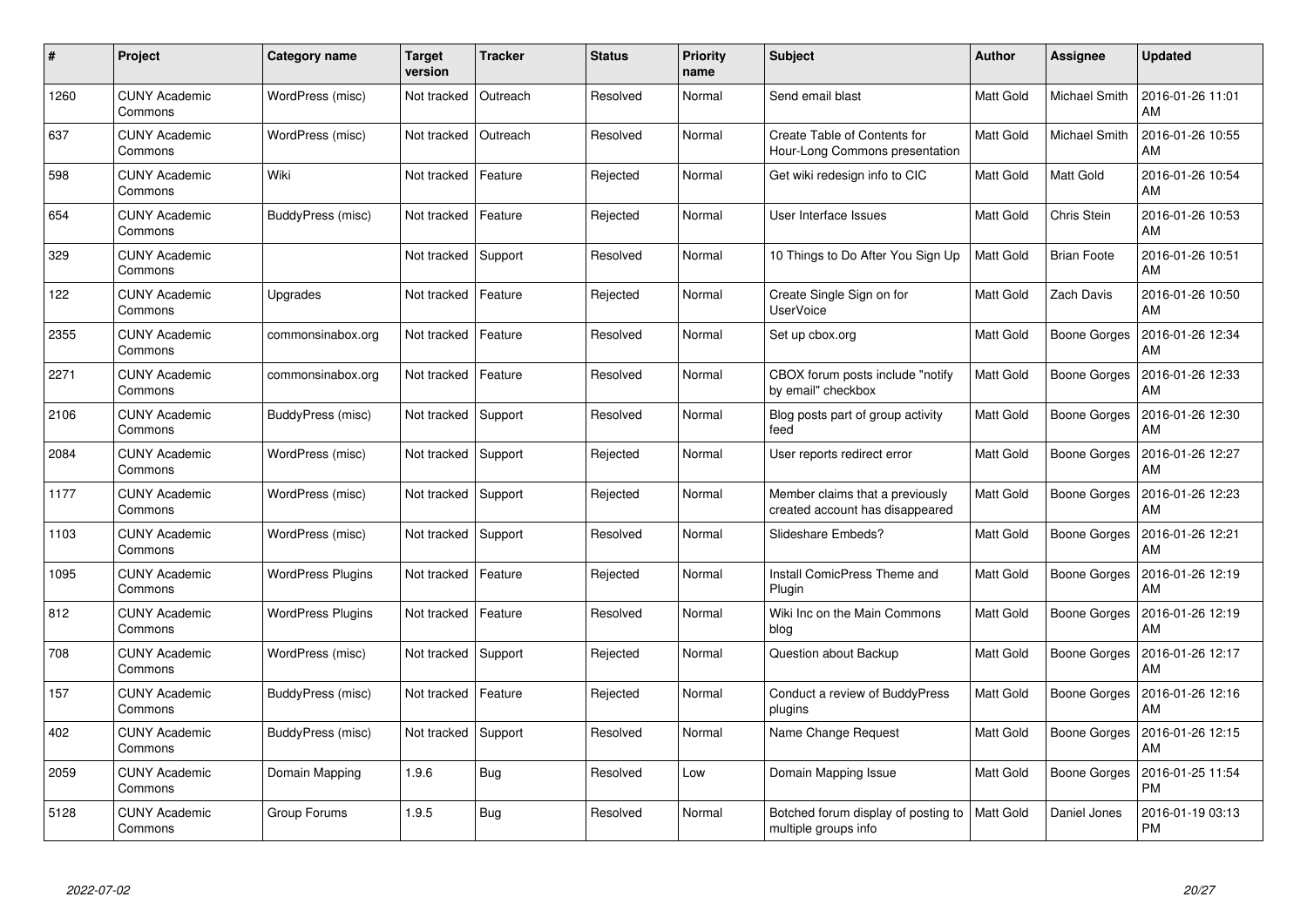| $\pmb{\#}$ | Project                         | Category name          | <b>Target</b><br>version | <b>Tracker</b> | <b>Status</b> | <b>Priority</b><br>name | <b>Subject</b>                                                                                | Author           | Assignee            | <b>Updated</b>                |
|------------|---------------------------------|------------------------|--------------------------|----------------|---------------|-------------------------|-----------------------------------------------------------------------------------------------|------------------|---------------------|-------------------------------|
| 5131       | <b>CUNY Academic</b><br>Commons | Commons In A Box       |                          | Outreach       | Resolved      | Normal                  | Add digital archaeology commons<br>to CBOX showcase                                           | <b>Matt Gold</b> | scott voth          | 2016-01-16 03:27<br><b>PM</b> |
| 4648       | <b>CUNY Academic</b><br>Commons | Wiki                   | 1.10                     | Feature        | Duplicate     | Normal                  | Create plan for deprecating the wiki   Matt Gold                                              |                  | Stephen Real        | 2016-01-06 12:35<br><b>PM</b> |
| 5055       | <b>NYCDH Community Site</b>     |                        |                          | Bug            | Resolved      | Normal                  | Up file size limit on forum<br>attachments                                                    | Matt Gold        |                     | 2015-12-21 01:30<br><b>PM</b> |
| 5014       | <b>CUNY Academic</b><br>Commons | Social Paper           | 1.9.1                    | <b>Bug</b>     | Resolved      | Normal                  | Slow loading of new SP papers                                                                 | Matt Gold        | Boone Gorges        | 2015-12-14 10:08<br>AM        |
| 5022       | <b>CUNY Academic</b><br>Commons | Wiki                   | 1.9.1                    | Bug            | Resolved      | High                    | Main nav bar different on wiki page                                                           | Matt Gold        | Boone Gorges        | 2015-12-11 09:31<br><b>PM</b> |
| 5017       | <b>CUNY Academic</b><br>Commons | Social Paper           | 1.9.1                    | Bug            | Resolved      | Normal                  | Paper Hub styling issue                                                                       | Matt Gold        | Boone Gorges        | 2015-12-11 03:36<br><b>PM</b> |
| 4080       | <b>CUNY Academic</b><br>Commons | Events                 | 1.9                      | Bug            | Resolved      | Normal                  | Events Calendar: Allow sites to<br>embed calendars from groups<br>(perhaps via BP group blog) | Matt Gold        | Raymond Hoh         | 2015-12-03 06:24<br><b>PM</b> |
| 4939       | <b>CUNY Academic</b><br>Commons | Social Paper           | 1.9                      | Design/UX      | Resolved      | Normal                  | Embiggen the Create New Paper<br>button on the Social Paper Hub                               | Matt Gold        | Samantha<br>Raddatz | 2015-11-30 08:51<br>AM        |
| 4636       | <b>CUNY Academic</b><br>Commons | Group Forums           | 1.8.18                   | Bug            | Resolved      | Normal                  | Silent edit option for editing forum<br>posts                                                 | <b>Matt Gold</b> | Raymond Hoh         | 2015-11-29 04:20<br><b>PM</b> |
| 4923       | <b>CUNY Academic</b><br>Commons | WordPress (misc)       | Not tracked              | Support        | Resolved      | Normal                  | Comment posting censoring                                                                     | Matt Gold        | Boone Gorges        | 2015-11-20 10:37<br><b>PM</b> |
| 4244       | <b>CUNY Academic</b><br>Commons | User Experience        | 1.9                      | Design/UX      | Resolved      | Normal                  | Posting to multiple groups                                                                    | Matt Gold        | Daniel Jones        | 2015-11-12 05:20<br><b>PM</b> |
| 291        | <b>CUNY Academic</b><br>Commons | BuddyPress (misc)      | Future<br>release        | Feature        | Rejected      | Normal                  | Add Chat/IM functionality                                                                     | Matt Gold        | Boone Gorges        | 2015-11-12 01:36<br>AM        |
| 120        | <b>CUNY Academic</b><br>Commons | BuddyPress (misc)      | 1.4                      | Feature        | Resolved      | Normal                  | <b>Consider Adding Privacy Options</b><br>Plugin for Profiles                                 | Matt Gold        | Boone Gorges        | 2015-11-12 01:02<br>AM        |
| 260        | <b>CUNY Academic</b><br>Commons | <b>Group Files</b>     | Future<br>release        | Feature        | Rejected      | Normal                  | Possible synergy between Group<br>Docs plugin and Forum<br>Attachments?                       | Matt Gold        |                     | 2015-11-12 01:00<br>AM        |
| 1187       | <b>CUNY Academic</b><br>Commons | <b>BuddyPress Docs</b> | Future<br>release        | Feature        | Rejected      | Normal                  | <b>Personal Docs</b>                                                                          | Matt Gold        | Boone Gorges        | 2015-11-12 12:58<br>AM        |
| 1334       | <b>CUNY Academic</b><br>Commons | Analytics              | Future<br>release        | Feature        | Abandoned     | Normal                  | Create Tool To Count Email<br><b>Notifications</b>                                            | Matt Gold        | Matt Gold           | 2015-11-12 12:56<br>AM        |
| 4602       | <b>CUNY Academic</b><br>Commons | Group Forums           | Future<br>release        | <b>Bug</b>     | Duplicate     | Normal                  | 'Home" button in forum search<br>leads to CAC homepage rather<br>than group homepage          | Matt Gold        | Raymond Hoh         | 2015-11-09 06:43<br>PM        |
| 1105       | <b>CUNY Academic</b><br>Commons | WordPress (misc)       | Future<br>release        | Feature        | Assigned      | Normal                  | Rephrase Blog Privacy Options                                                                 | Matt Gold        | Samantha<br>Raddatz | 2015-11-09 06:19<br><b>PM</b> |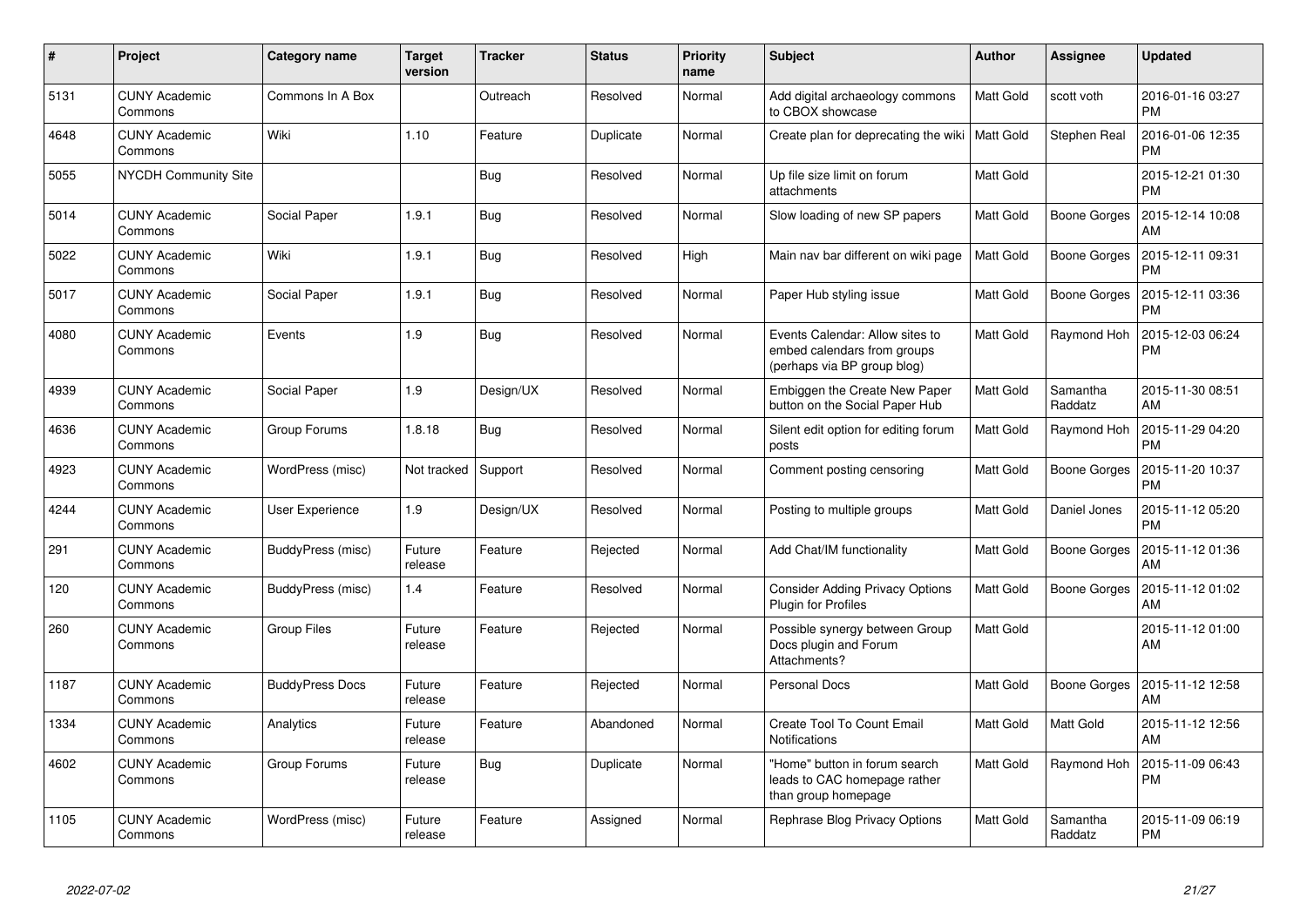| $\#$ | Project                         | Category name              | <b>Target</b><br>version | <b>Tracker</b> | <b>Status</b>        | <b>Priority</b><br>name | <b>Subject</b>                                                                | <b>Author</b>    | Assignee            | <b>Updated</b>                |
|------|---------------------------------|----------------------------|--------------------------|----------------|----------------------|-------------------------|-------------------------------------------------------------------------------|------------------|---------------------|-------------------------------|
| 554  | <b>CUNY Academic</b><br>Commons | BuddyPress (misc)          | Future<br>release        | Feature        | Assigned             | Normal                  | Add Trackback notifications to<br>site-wide activity feed                     | Matt Gold        | Boone Gorges        | 2015-11-09 06:19<br><b>PM</b> |
| 365  | <b>CUNY Academic</b><br>Commons | WordPress (misc)           | Future<br>release        | Feature        | Assigned             | Normal                  | <b>Create Mouseover Tooltips</b><br>throughout Site                           | Matt Gold        | Chris Stein         | 2015-11-09 06:18<br><b>PM</b> |
| 497  | <b>CUNY Academic</b><br>Commons | <b>WordPress Plugins</b>   | Future<br>release        | Feature        | Assigned             | Normal                  | Drag and Drop Ordering on Gallery<br>Post Plugin                              | <b>Matt Gold</b> | Ron Rennick         | 2015-11-09 06:18<br><b>PM</b> |
| 287  | <b>CUNY Academic</b><br>Commons | WordPress (misc)           | Future<br>release        | Feature        | Assigned             | Normal                  | Create troubleshooting tool for<br>account sign-up                            | Matt Gold        | <b>Boone Gorges</b> | 2015-11-09 06:17<br><b>PM</b> |
| 2523 | <b>CUNY Academic</b><br>Commons | <b>BuddyPress Docs</b>     | Future<br>release        | Feature        | Assigned             | Normal                  | Allow Users to Upload Images to<br><b>BP</b> Docs                             | Matt Gold        | Boone Gorges        | 2015-11-09 06:14<br><b>PM</b> |
| 2013 | <b>CUNY Academic</b><br>Commons | <b>Public Portfolio</b>    | Future<br>release        | Feature        | Assigned             | Low                     | Have Profile Privacy Options show<br>up only for filled-in fields             | Matt Gold        | Boone Gorges        | 2015-11-09 06:09<br><b>PM</b> |
| 333  | <b>CUNY Academic</b><br>Commons | <b>Email Notifications</b> | Future<br>release        | Feature        | Assigned             | Low                     | Delay Forum Notification Email<br>Delivery Until After Editing Period<br>Ends | Matt Gold        | Raymond Hoh         | 2015-11-09 06:01<br><b>PM</b> |
| 1456 | <b>CUNY Academic</b><br>Commons | Group Invitations          | Future<br>release        | Feature        | Reporter<br>Feedback | Low                     | Invite to Group Button from Profile<br>Field                                  | Matt Gold        | Samantha<br>Raddatz | 2015-11-09 05:59<br><b>PM</b> |
| 1192 | <b>CUNY Academic</b><br>Commons | <b>Group Files</b>         | Future<br>release        | Feature        | Assigned             | Low                     | When posting group files, allow<br>users to add a category without<br>saving  | Matt Gold        | Raymond Hoh         | 2015-11-09 05:53<br><b>PM</b> |
| 1228 | <b>CUNY Academic</b><br>Commons | Groups (misc)              |                          | Feature        | Rejected             | Normal                  | Listserv-Like Group Email<br>Announcements for Non-Members                    | Matt Gold        | <b>Boone Gorges</b> | 2015-11-09 05:53<br><b>PM</b> |
| 1191 | <b>CUNY Academic</b><br>Commons | BuddyPress (misc)          |                          | Feature        | Rejected             | Normal                  | Integrate Zotero Libraries into<br>Individual and Group Profiles              | Matt Gold        | Boone Gorges        | 2015-11-09 05:46<br><b>PM</b> |
| 653  | <b>CUNY Academic</b><br>Commons | Group Blogs                | Future<br>release        | Feature        | Assigned             | Normal                  | Redesign Integration of Groups<br>and Blogs                                   | Matt Gold        | Samantha<br>Raddatz | 2015-11-09 05:40<br><b>PM</b> |
| 310  | <b>CUNY Academic</b><br>Commons | BuddyPress (misc)          | Future<br>release        | Feature        | Assigned             | Low                     | <b>Friend Request Email</b>                                                   | Matt Gold        | Samantha<br>Raddatz | 2015-11-09 05:08<br><b>PM</b> |
| 253  | <b>CUNY Academic</b><br>Commons | Groups (misc)              | Future<br>release        | Feature        | Duplicate            | Low                     | Group Keywords, Taxonomies, and<br><b>Suggestion Systems</b>                  | Matt Gold        | Boone Gorges        | 2015-11-09 05:04<br><b>PM</b> |
| 1981 | <b>CUNY Academic</b><br>Commons | WordPress (misc)           |                          | Feature        | Rejected             | Normal                  | Create a WordPress-based<br>alternative to UserVoice                          | Matt Gold        | Boone Gorges        | 2015-11-09 02:50<br><b>PM</b> |
| 4402 | <b>CUNY Academic</b><br>Commons | <b>Public Portfolio</b>    | 1.9                      | Bug            | Resolved             | Normal                  | Github link needs full URL rather<br>than ID                                  | Matt Gold        | Daniel Jones        | 2015-11-09 02:21<br><b>PM</b> |
| 3517 | <b>CUNY Academic</b><br>Commons | My Commons                 | Future<br>release        | Feature        | Assigned             | Normal                  | Mute/Unmute My Commons<br>updates                                             | Matt Gold        | Raymond Hoh         | 2015-11-09 01:19<br><b>PM</b> |
| 2707 | <b>CUNY Academic</b><br>Commons | Group Invitations          | 1.9                      | Feature        | Resolved             | Normal                  | Revise Group Invitation<br><b>Explanatory Text</b>                            | Matt Gold        | Boone Gorges        | 2015-11-09 01:00<br><b>PM</b> |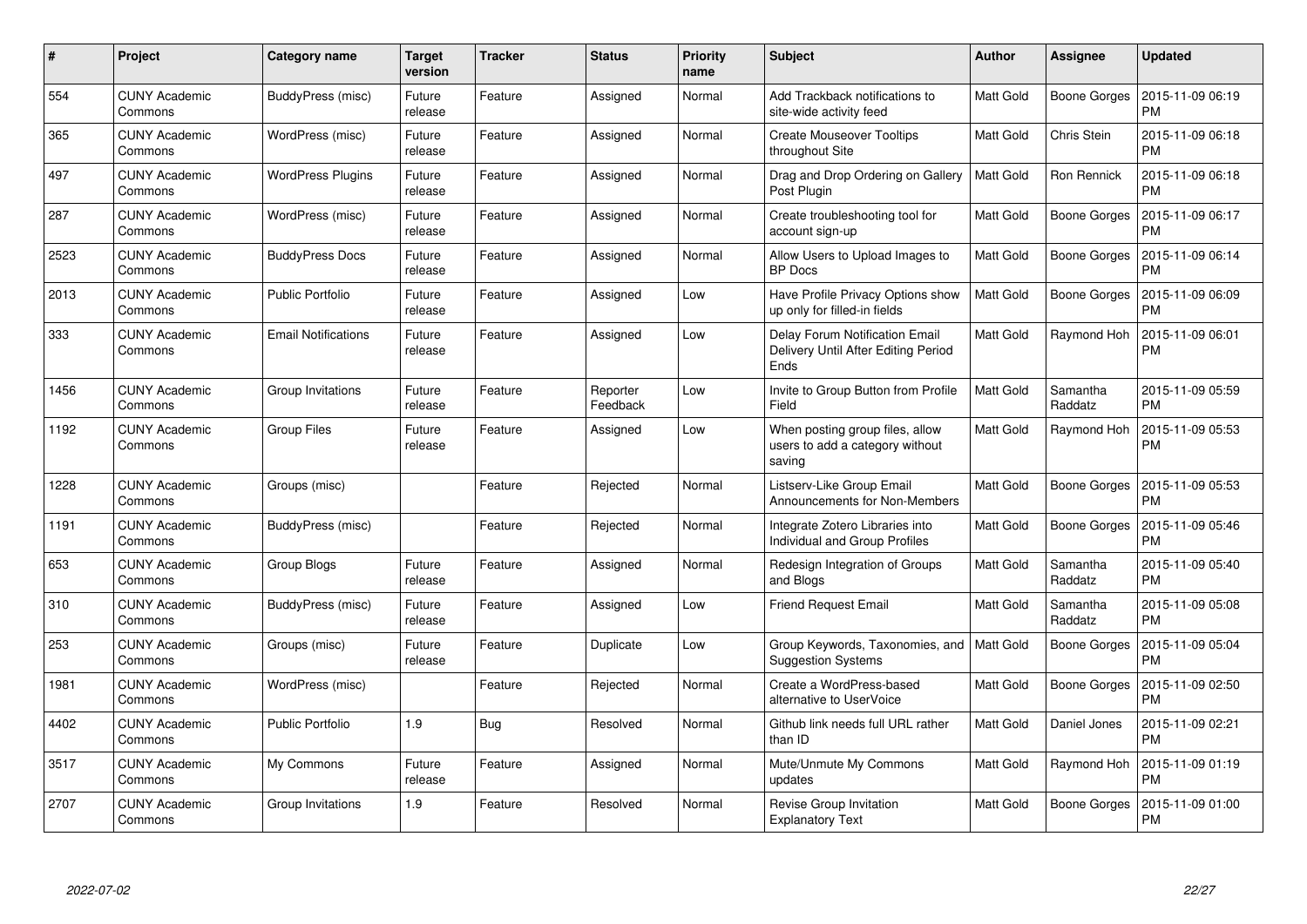| #    | Project                         | Category name              | <b>Target</b><br>version | <b>Tracker</b> | <b>Status</b> | <b>Priority</b><br>name | <b>Subject</b>                                                                         | <b>Author</b>    | Assignee            | <b>Updated</b>                |
|------|---------------------------------|----------------------------|--------------------------|----------------|---------------|-------------------------|----------------------------------------------------------------------------------------|------------------|---------------------|-------------------------------|
| 4081 | <b>CUNY Academic</b><br>Commons | Events                     | 1.9                      | <b>Bug</b>     | Duplicate     | Normal                  | Events Calendar: Allow restriction<br>of event creation ability to admins<br>on groups | Matt Gold        | Samantha<br>Raddatz | 2015-11-09 12:37<br><b>PM</b> |
| 4816 | <b>CUNY Academic</b><br>Commons | Group Invitations          | 1.8.15                   | Bug            | Resolved      | High                    | Group invite email notifications not<br>received                                       | <b>Matt Gold</b> | Boone Gorges        | 2015-10-26 11:56<br>AM        |
| 4802 | <b>CUNY Academic</b><br>Commons | Events                     | Not tracked              | Feature        | Resolved      | Normal                  | Calendar Display                                                                       | Matt Gold        | Boone Gorges        | 2015-10-25 01:38<br><b>PM</b> |
| 4803 | <b>CUNY Academic</b><br>Commons | <b>WordPress Plugins</b>   | 1.8.14                   | Feature        | Resolved      | Normal                  | Update Slider Revolution Plugin                                                        | Matt Gold        | Boone Gorges        | 2015-10-22 03:26<br>AM        |
| 4798 | <b>CUNY Academic</b><br>Commons | DiRT Integration           | Not tracked              | Bug            | Resolved      | Normal                  | DiRT plugin seems to have<br>disappeared                                               | Matt Gold        | Boone Gorges        | 2015-10-20 10:05<br><b>PM</b> |
| 4765 | <b>CUNY Academic</b><br>Commons | Group Forums               | 1.8.13                   | Bug            | Resolved      | Normal                  | Forum preview not showing HTML<br>tags                                                 | Matt Gold        | Boone Gorges        | 2015-10-11 10:30<br><b>PM</b> |
| 4760 | <b>CUNY Academic</b><br>Commons | <b>Email Notifications</b> | Not tracked              | Bug            | Rejected      | Normal                  | email notification contains broken<br>image                                            | Matt Gold        | Boone Gorges        | 2015-10-11 10:24<br><b>PM</b> |
| 4722 | <b>CUNY Academic</b><br>Commons | <b>BuddyPress Docs</b>     | Not tracked              | Bug            | Rejected      | Normal                  | Doc listing overflow issue                                                             | Matt Gold        | Boone Gorges        | 2015-10-11 10:09<br><b>PM</b> |
| 4763 | <b>NYCDH Community Site</b>     |                            |                          | <b>Bug</b>     | Resolved      | Normal                  | Embedded HTML link doesn't<br>appear in email notification                             | Matt Gold        | Raymond Hoh         | 2015-10-10 10:11<br>AM        |
| 4736 | <b>NYCDH Community Site</b>     |                            |                          | Bug            | Resolved      | Normal                  | NYCDH email notifications don't list<br>attachments                                    | l Matt Gold      | Raymond Hoh         | 2015-10-08 09:35<br><b>PM</b> |
| 4661 | <b>CUNY Academic</b><br>Commons | User Experience            | Future<br>release        | Bug            | Assigned      | Normal                  | <b>Simplify Events text</b>                                                            | Matt Gold        | Samantha<br>Raddatz | 2015-10-02 09:06<br><b>PM</b> |
| 4078 | <b>CUNY Academic</b><br>Commons | Events                     | 1.8.12                   | Feature        | Resolved      | Normal                  | Add iCal link to Event Calendar<br>notification emails                                 | Matt Gold        | Raymond Hoh         | 2015-09-25 09:39<br><b>PM</b> |
| 3788 | <b>CUNY Academic</b><br>Commons | cuny.is                    | 1.8.11                   | <b>Bug</b>     | Resolved      | Normal                  | CUNY.is default links?                                                                 | <b>Matt Gold</b> | Boone Gorges        | 2015-09-25 12:53<br>AM        |
| 4662 | <b>CUNY Academic</b><br>Commons | Events                     |                          | Bug            | Resolved      | Normal                  | Events ICS download not working                                                        | Matt Gold        | Raymond Hoh         | 2015-09-23 05:37<br><b>PM</b> |
| 4663 | <b>CUNY Academic</b><br>Commons | Events                     |                          | Feature        | Duplicate     | Normal                  | Add ICS download link to events<br>email notification                                  | <b>Matt Gold</b> | Boone Gorges        | 2015-09-22 08:10<br><b>PM</b> |
| 4660 | <b>CUNY Academic</b><br>Commons | Events                     | Not tracked              | <b>Bug</b>     | Resolved      | High                    | Creating new event leads to<br>whitescreen                                             | Matt Gold        | <b>Boone Gorges</b> | 2015-09-22 05:56<br><b>PM</b> |
| 4641 | <b>CUNY Academic</b><br>Commons |                            | Not tracked              | Bug            | Resolved      | Normal                  | Reply by email going to the wrong<br>address                                           | <b>Matt Gold</b> | Boone Gorges        | 2015-09-21 04:05<br><b>PM</b> |
| 4639 | <b>CUNY Academic</b><br>Commons | Home Page                  | Not tracked              | <b>Bug</b>     | Resolved      | Urgent                  | Front page slider stopped working                                                      | Matt Gold        | Boone Gorges        | 2015-09-21 03:44<br><b>PM</b> |
| 4640 | <b>CUNY Academic</b><br>Commons |                            |                          | <b>Bug</b>     | Resolved      | Normal                  | Group forum problem                                                                    | Matt Gold        | Boone Gorges        | 2015-09-21 03:44<br><b>PM</b> |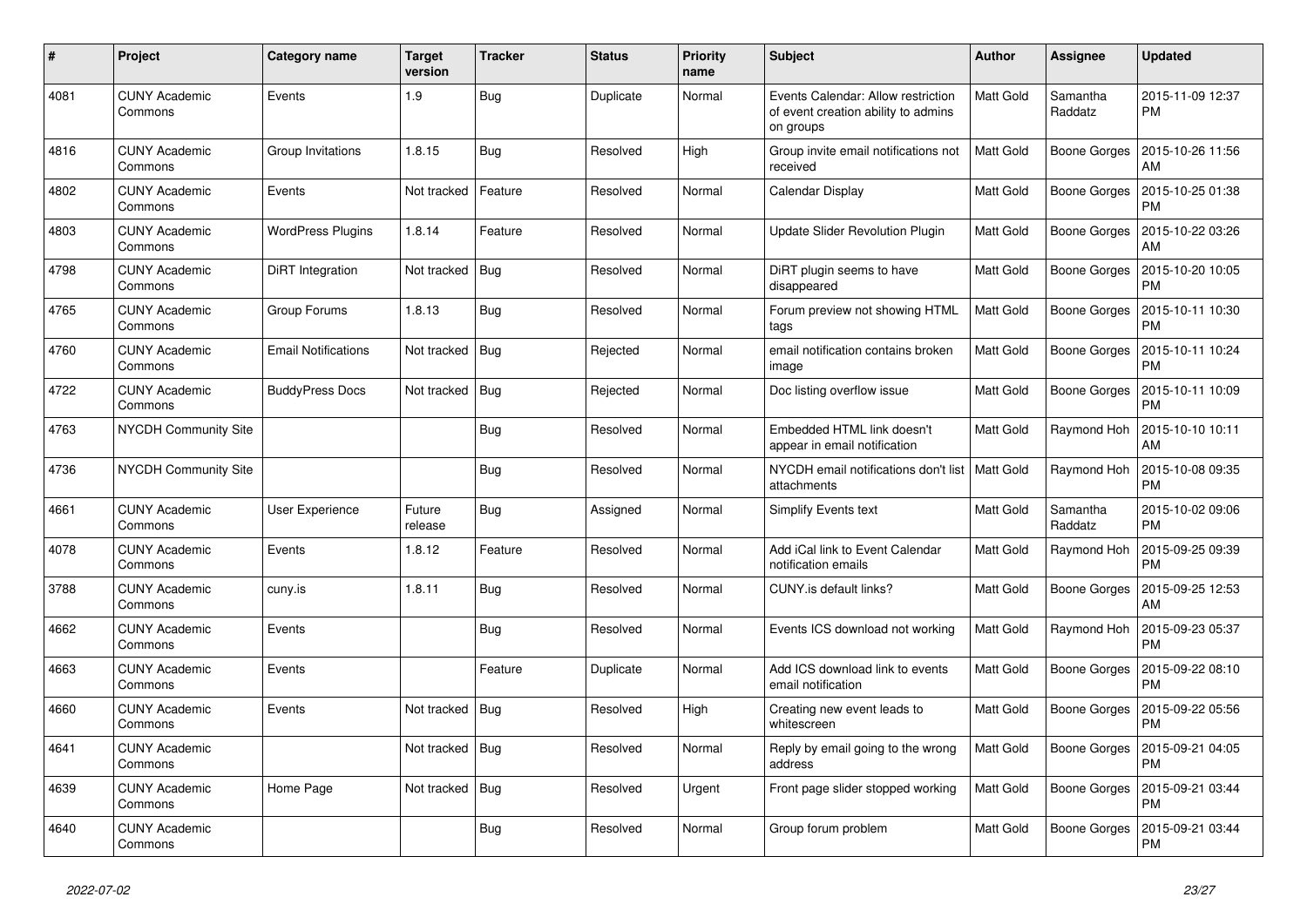| #    | Project                         | Category name           | Target<br>version | <b>Tracker</b> | <b>Status</b> | <b>Priority</b><br>name | <b>Subject</b>                                                           | <b>Author</b> | Assignee            | <b>Updated</b>                |
|------|---------------------------------|-------------------------|-------------------|----------------|---------------|-------------------------|--------------------------------------------------------------------------|---------------|---------------------|-------------------------------|
| 4564 | <b>CUNY Academic</b><br>Commons | Server                  |                   | <b>Bug</b>     | Rejected      | Low                     | Registration page blocked on<br>private browser windows                  | Matt Gold     | Boone Gorges        | 2015-09-06 05:02<br><b>PM</b> |
| 4472 | <b>CUNY Academic</b><br>Commons | <b>Public Portfolio</b> | 1.8.9             | <b>Bug</b>     | Resolved      | Normal                  | Search links showing up on profiles                                      | Matt Gold     | <b>Boone Gorges</b> | 2015-08-24 04:06<br><b>PM</b> |
| 4404 | <b>CUNY Academic</b><br>Commons | <b>Public Portfolio</b> | Future<br>release | Design/UX      | Assigned      | Normal                  | Change color of permissions info<br>on portfolio editing interface       | Matt Gold     | Samantha<br>Raddatz | 2015-08-11 05:28<br><b>PM</b> |
| 4403 | <b>CUNY Academic</b><br>Commons | <b>Public Portfolio</b> |                   | <b>Bug</b>     | Duplicate     | Normal                  | Redesign social media accounts<br>section of portfolio editing interface | Matt Gold     | <b>Boone Gorges</b> | 2015-08-10 04:08<br><b>PM</b> |
| 4151 | <b>CUNY Academic</b><br>Commons | <b>WordPress Themes</b> | Not tracked       | Support        | Resolved      | Normal                  | CUNY GCDI homepage image<br>links broken                                 | Matt Gold     | Daniel Jones        | 2015-08-10 02:43<br><b>PM</b> |
| 4367 | <b>CUNY Academic</b><br>Commons | <b>DiRT</b> Integration | 1.8.6             | <b>Bug</b>     | Resolved      | Normal                  | Thumbnail images broken on DiRT<br>tool listing                          | Matt Gold     | <b>Boone Gorges</b> | 2015-08-02 12:55<br>AM        |
| 4079 | <b>CUNY Academic</b><br>Commons | Events                  | 1.8.6             | Bug            | Resolved      | Normal                  | Change ical label for Events<br>Calendar                                 | Matt Gold     | Raymond Hoh         | 2015-07-22 04:16<br><b>PM</b> |
| 4315 | <b>CUNY Academic</b><br>Commons | WordPress (misc)        | Not tracked       | Bug            | Resolved      | Normal                  | Authentication request                                                   | Matt Gold     | Boone Gorges        | 2015-07-21 05:55<br><b>PM</b> |
| 4028 | <b>CUNY Academic</b><br>Commons | Reply By Email          | Not tracked       | Bug            | Resolved      | Normal                  | Erroneous notice of Duplicate<br>posting                                 | Matt Gold     | Raymond Hoh         | 2015-07-21 10:26<br>AM        |
| 4235 | <b>CUNY Academic</b><br>Commons |                         | Not tracked       | Design/UX      | Assigned      | Normal                  | Explore user experience around<br>comments on forum topics vs docs       | Matt Gold     | Samantha<br>Raddatz | 2015-07-21 10:23<br>AM        |
| 4202 | <b>CUNY Academic</b><br>Commons | <b>WordPress Themes</b> | 1.8.4             | Feature        | Resolved      | Normal                  | Upload new version of premium<br>Bridge theme                            | Matt Gold     | Boone Gorges        | 2015-07-02 10:12<br>AM        |
| 4187 | <b>CUNY Academic</b><br>Commons | <b>WordPress Themes</b> | 1.8.4             | Feature        | Resolved      | Normal                  | Upload new version of premium<br>Planar theme                            | Matt Gold     | Boone Gorges        | 2015-07-02 10:11<br>AM        |
| 4238 | <b>CUNY Academic</b><br>Commons | Events                  | Future<br>release | Feature        | Assigned      | Normal                  | Copy Events to Other Groups?                                             | Matt Gold     | Boone Gorges        | 2015-07-02 10:08<br>AM        |
| 4197 | <b>CUNY Academic</b><br>Commons | User Experience         | 1.8.4             | <b>Bug</b>     | Resolved      | Normal                  | Open help link in same window                                            | Matt Gold     | <b>Boone Gorges</b> | 2015-06-26 03:01<br><b>PM</b> |
| 4196 | <b>CUNY Academic</b><br>Commons |                         |                   | Bug            | Rejected      | High                    | News feed weirdness                                                      | Matt Gold     | Boone Gorges        | 2015-06-25 03:41<br><b>PM</b> |
| 4178 | <b>NYCDH Community Site</b>     |                         |                   | Outreach       | Resolved      | Normal                  | Please export member email<br>addresses for a site-wide mailing          | Matt Gold     | Raymond Hoh         | 2015-06-19 04:40<br>AM        |
| 4155 | <b>CUNY Academic</b><br>Commons | Group Forums            |                   | Bug            | Duplicate     | Normal                  | Don't see forum search                                                   | Matt Gold     | Boone Gorges        | 2015-06-16 12:32<br><b>PM</b> |
| 4111 | <b>CUNY Academic</b><br>Commons | commonsinabox.org       | Not tracked       | <b>Bug</b>     | Resolved      | Normal                  | Add Virginia DH site to CBOX<br>showcase                                 | Matt Gold     | scott voth          | 2015-06-08 10:01<br><b>PM</b> |
| 4125 | CUNY Academic<br>Commons        | <b>WordPress Themes</b> | 1.8.2             | Bug            | Resolved      | Normal                  | Help overlay layer issue                                                 | Matt Gold     | Daniel Jones        | 2015-06-08 10:34<br>AM        |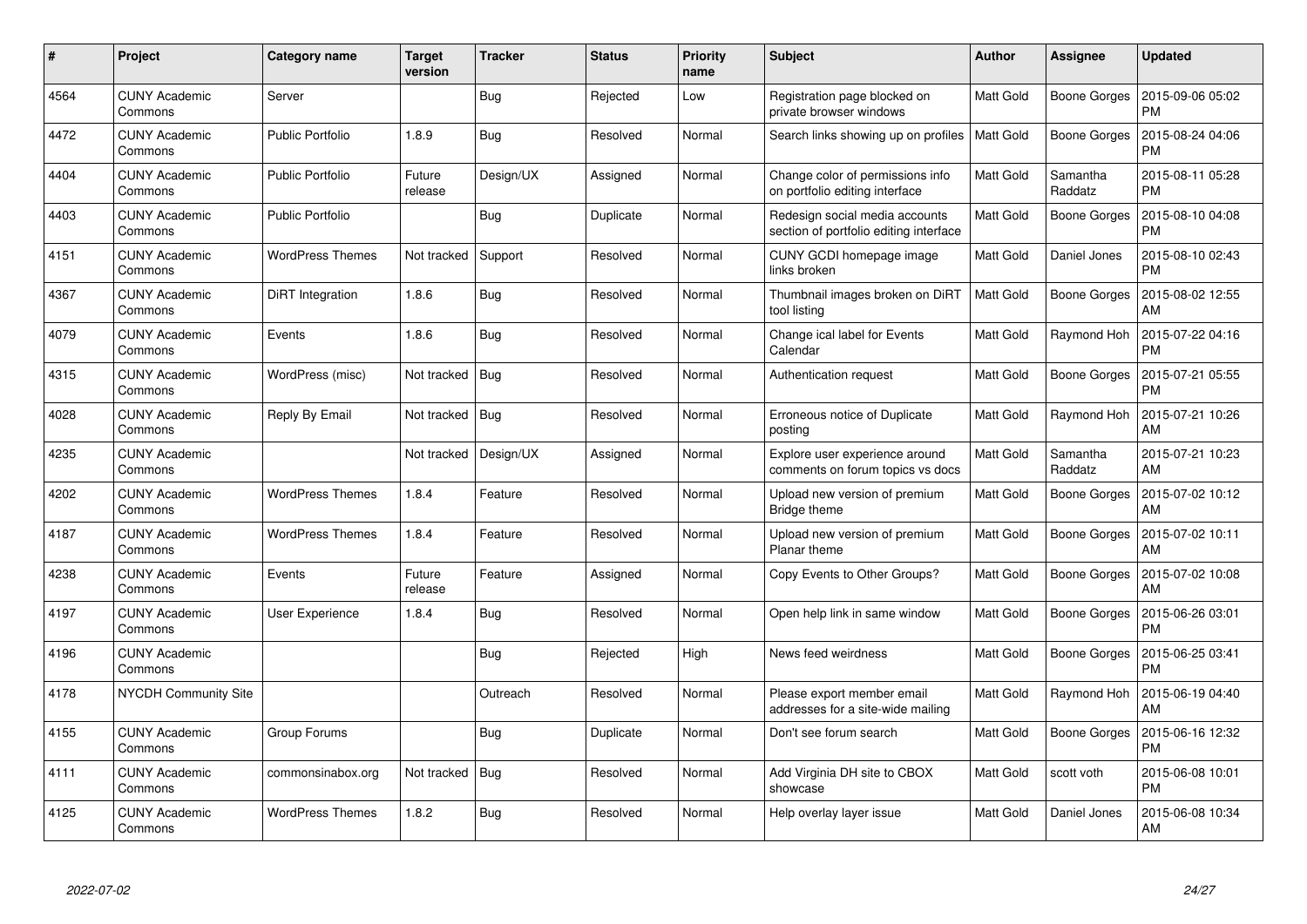| #    | Project                         | <b>Category name</b>       | <b>Target</b><br>version | <b>Tracker</b> | <b>Status</b> | <b>Priority</b><br>name | <b>Subject</b>                                                                        | Author           | <b>Assignee</b>     | <b>Updated</b>                |
|------|---------------------------------|----------------------------|--------------------------|----------------|---------------|-------------------------|---------------------------------------------------------------------------------------|------------------|---------------------|-------------------------------|
| 3625 | <b>CUNY Academic</b><br>Commons | WordPress (misc)           |                          | Bug            | Rejected      | Normal                  | Unable to manually create account<br>for non-CUNY (gmail) user                        | Matt Gold        | <b>Boone Gorges</b> | 2015-06-01 03:09<br><b>PM</b> |
| 4057 | <b>CUNY Academic</b><br>Commons | <b>BuddyPress Docs</b>     | 1.8.1                    | <b>Bug</b>     | Resolved      | Normal                  | Canceling edit mode of BP Doc<br>reloads editing screen                               | Matt Gold        | <b>Boone Gorges</b> | 2015-06-01 03:08<br><b>PM</b> |
| 3587 | CUNY Academic<br>Commons        | My Commons                 | 1.8.1                    | Bug            | Resolved      | Normal                  | Force SSL issue                                                                       | Matt Gold        | <b>Boone Gorges</b> | 2015-06-01 11:39<br>AM        |
| 4072 | <b>CUNY Academic</b><br>Commons | <b>Email Notifications</b> | 1.8.1                    | Bug            | Resolved      | Normal                  | Double email notification                                                             | Matt Gold        | Raymond Hoh         | 2015-05-26 03:05<br>AM        |
| 3178 | <b>CUNY Academic</b><br>Commons | Group Forums               | 1.8                      | Design/UX      | Resolved      | Normal                  | Create ability to repost forums<br>posts to other forums                              | Matt Gold        | Daniel Jones        | 2015-05-21 12:55<br><b>PM</b> |
| 4053 | <b>CUNY Academic</b><br>Commons | Events                     | Future<br>release        | Feature        | Assigned      | Normal                  | Create new tab for past events                                                        | Matt Gold        | <b>Boone Gorges</b> | 2015-05-12 02:10<br><b>PM</b> |
| 4027 | <b>CUNY Academic</b><br>Commons | Commons In A Box           | Not tracked              | Design/UX      | Assigned      | Normal                  | Usability review of CBOX update<br>procedures                                         | Matt Gold        | Samantha<br>Raddatz | 2015-05-11 06:36<br><b>PM</b> |
| 3941 | <b>CUNY Academic</b><br>Commons | <b>Email Notifications</b> | 1.8.1                    | Feature        | Resolved      | Normal                  | Group forums -- Edited comment<br>notifications                                       | Matt Gold        | Daniel Jones        | 2015-05-11 04:08<br><b>PM</b> |
| 4039 | <b>CUNY Academic</b><br>Commons | <b>Group Files</b>         | 1.7.21                   | Feature        | Resolved      | Normal                  | Redirect to login when<br>non-logged-in user tries to view file<br>from private group | Matt Gold        | Boone Gorges        | 2015-05-11 11:30<br>AM        |
| 2765 | <b>CUNY Academic</b><br>Commons | Toolbar                    | 1.8                      | Bug            | Resolved      | Normal                  | Scrolling/layer issue on admin bar                                                    | <b>Matt Gold</b> | <b>Boone Gorges</b> | 2015-05-05 03:48<br><b>PM</b> |
| 3924 | <b>CUNY Academic</b><br>Commons | Commons In A Box           | Not tracked              | Publicity      | Rejected      | Normal                  | Update CBOX showcase                                                                  | Matt Gold        | scott voth          | 2015-04-28 10:34<br><b>PM</b> |
| 4010 | <b>CUNY Academic</b><br>Commons | <b>WordPress Plugins</b>   | 1.7.20                   | Bug            | Resolved      | High                    | GC Digital Fellows site down                                                          | Matt Gold        |                     | 2015-04-22 10:30<br>AM        |
| 3652 | <b>CUNY Academic</b><br>Commons | Group Forums               | 1.8                      | Bug            | Resolved      | Low                     | Forum preview doesn't show live<br>link                                               | Matt Gold        | Raymond Hoh         | 2015-04-21 06:46<br><b>PM</b> |
| 3991 | <b>CUNY Academic</b><br>Commons | Toolbar                    | 1.7.19                   | Bug            | Resolved      | Normal                  | WP-Admin Bar positioning error on<br>mobile devices                                   | Matt Gold        | Boone Gorges        | 2015-04-21 02:30<br><b>PM</b> |
| 4004 | CUNY Academic<br>Commons        | Group Forums               | Not tracked              | Support        | Resolved      | High                    | "Duplicate topic detected" error<br>message when posting to group<br>forum            | Matt Gold        | <b>Boone Gorges</b> | 2015-04-20 10:21<br>AM        |
| 3990 | <b>CUNY Academic</b><br>Commons | commonsinabox.org          | Not tracked   Publicity  |                | Resolved      | Normal                  | Update CBOX showcase                                                                  | Matt Gold        | scott voth          | 2015-04-16 10:27<br>PM        |
| 3995 | <b>CUNY Academic</b><br>Commons | BuddyPress (misc)          | Not tracked              | Bug            | Resolved      | Normal                  | Possible People Page filter error                                                     | Matt Gold        | Boone Gorges        | 2015-04-16 07:51<br>AM        |
| 3605 | <b>CUNY Academic</b><br>Commons | <b>Group Announcments</b>  |                          | Feature        | Rejected      | Normal                  | Revise Announcements Group<br>Page Explanatory Text                                   | Matt Gold        | Daniel Jones        | 2015-04-13 04:45<br><b>PM</b> |
| 3536 | <b>CUNY Academic</b><br>Commons | My Commons                 | Future<br>release        | Feature        | Assigned      | Normal                  | Infinite Scroll on My Commons<br>page                                                 | Matt Gold        | Raymond Hoh         | 2015-04-13 04:42<br><b>PM</b> |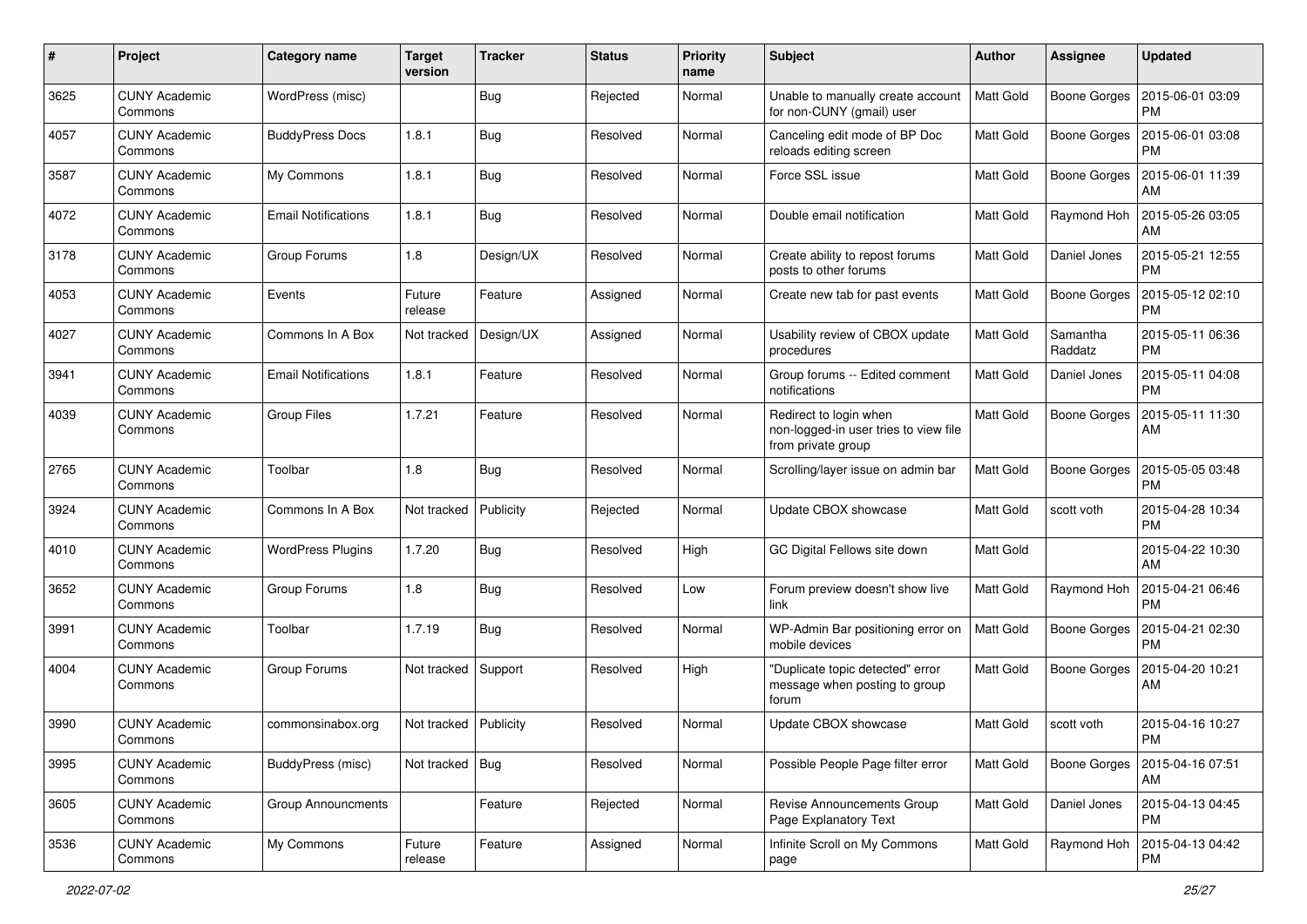| $\#$ | Project                         | Category name              | <b>Target</b><br>version | <b>Tracker</b> | <b>Status</b> | <b>Priority</b><br>name | <b>Subject</b>                                                              | <b>Author</b> | Assignee            | <b>Updated</b>                |
|------|---------------------------------|----------------------------|--------------------------|----------------|---------------|-------------------------|-----------------------------------------------------------------------------|---------------|---------------------|-------------------------------|
| 3574 | <b>CUNY Academic</b><br>Commons | My Commons                 |                          | Bug            | Duplicate     | Normal                  | Address awkward possessive<br>cases on My Commons page                      | Matt Gold     | Raymond Hoh         | 2015-04-13 04:41<br><b>PM</b> |
| 3662 | <b>CUNY Academic</b><br>Commons | <b>SEO</b>                 | Future<br>release        | Feature        | Assigned      | Normal                  | Duplicate Content/SEO/Google<br>issues                                      | Matt Gold     | Raymond Hoh         | 2015-04-13 04:37<br><b>PM</b> |
| 3564 | <b>CUNY Academic</b><br>Commons | User Experience            |                          | Design/UX      | Rejected      | Normal                  | Consider repositioning Forum link<br>in group nav                           | Matt Gold     | Chris Stein         | 2015-04-13 04:32<br><b>PM</b> |
| 3969 | <b>CUNY Academic</b><br>Commons | <b>WordPress Plugins</b>   | 1.7.18                   | Bug            | Resolved      | Normal                  | External Group Blogs plugin<br>causing duplicate items of the<br>same post: | Matt Gold     | Raymond Hoh         | 2015-04-10 07:51<br><b>PM</b> |
| 370  | <b>CUNY Academic</b><br>Commons | Registration               | Future<br>release        | Feature        | Assigned      | High                    | <b>Guest Accounts</b>                                                       | Matt Gold     | Matt Gold           | 2015-04-09 09:33<br><b>PM</b> |
| 3577 | CUNY Academic<br>Commons        | My Commons                 | Future<br>release        | Design/UX      | Assigned      | Normal                  | Replies to items in My Commons                                              | Matt Gold     | Raymond Hoh         | 2015-04-09 05:19<br><b>PM</b> |
| 827  | <b>CUNY Academic</b><br>Commons | Groups (misc)              |                          | Feature        | Deferred      | Normal                  | Allow Groups to have sub-groups                                             | Matt Gold     | Chris Stein         | 2015-04-08 05:40<br><b>PM</b> |
| 3954 | <b>CUNY Academic</b><br>Commons | <b>Email Notifications</b> | 1.7.18                   | Bug            | Resolved      | Normal                  | Issues with Email notifications for<br>Groups w/RSS Feeds attached          | Matt Gold     | Raymond Hoh         | 2015-04-08 05:04<br><b>PM</b> |
| 262  | <b>CUNY Academic</b><br>Commons | <b>Group Files</b>         |                          | Feature        | Deferred      | Normal                  | Ideas for Improvements to Group<br>Docs                                     | Matt Gold     |                     | 2015-04-03 09:29<br>AM        |
| 275  | <b>CUNY Academic</b><br>Commons | <b>WordPress Plugins</b>   |                          | Feature        | Deferred      | Normal                  | Develop Document Repository<br><b>Plugin for Wordpress</b>                  | Matt Gold     | <b>Boone Gorges</b> | 2015-04-01 09:27<br><b>PM</b> |
| 94   | <b>CUNY Academic</b><br>Commons | Upgrades                   |                          | Feature        | Deferred      | Normal                  | Create new favicon                                                          | Matt Gold     | Matt Gold           | 2015-04-01 09:20<br><b>PM</b> |
| 54   | <b>CUNY Academic</b><br>Commons | Wiki                       |                          | Feature        | Rejected      | Normal                  | Install MediaWiki Stat Extension                                            | Matt Gold     |                     | 2015-04-01 09:19<br><b>PM</b> |
| 52   | <b>CUNY Academic</b><br>Commons | Wiki                       |                          | Feature        | Deferred      | Low                     | Upgrade FCK Editor to Latest<br>version                                     | Matt Gold     |                     | 2015-04-01 09:18<br><b>PM</b> |
| 38   | <b>CUNY Academic</b><br>Commons | <b>WordPress Plugins</b>   | Future<br>release        | Feature        | Deferred      | Normal                  | Possible Upgrade to Sitewide Tags<br>Plugin                                 | Matt Gold     |                     | 2015-04-01 09:18<br><b>PM</b> |
| 3770 | <b>CUNY Academic</b><br>Commons | <b>Public Portfolio</b>    | Future<br>release        | Feature        | Assigned      | Normal                  | Improve Layout/Formatting of<br>Positions Area on Public Portfolios         | Matt Gold     | Chris Stein         | 2015-04-01 09:17<br><b>PM</b> |
| 3342 | <b>CUNY Academic</b><br>Commons | <b>Email Notifications</b> |                          | Bug            | Duplicate     | Normal                  | Group Invitation Email Links<br>Incorrect/Non-Working                       | Matt Gold     | <b>Boone Gorges</b> | 2015-04-01 09:04<br><b>PM</b> |
| 2978 | <b>CUNY Academic</b><br>Commons | BuddyPress (misc)          |                          | Feature        | Deferred      | Normal                  | Revise Invite Anyone Workflow                                               | Matt Gold     | Chris Stein         | 2015-04-01 08:54<br><b>PM</b> |
| 3308 | <b>CUNY Academic</b><br>Commons | Group Invitations          | Future<br>release        | Feature        | Assigned      | Normal                  | Allow members to rescind group<br>invitations                               | Matt Gold     | Boone Gorges        | 2015-04-01 08:53<br><b>PM</b> |
| 3759 | <b>CUNY Academic</b><br>Commons | WordPress (misc)           | Future<br>release        | Feature        | Assigned      | Normal                  | Review Interface for Adding Users<br>to Blogs                               | Matt Gold     | <b>Boone Gorges</b> | 2015-03-24 05:52<br><b>PM</b> |